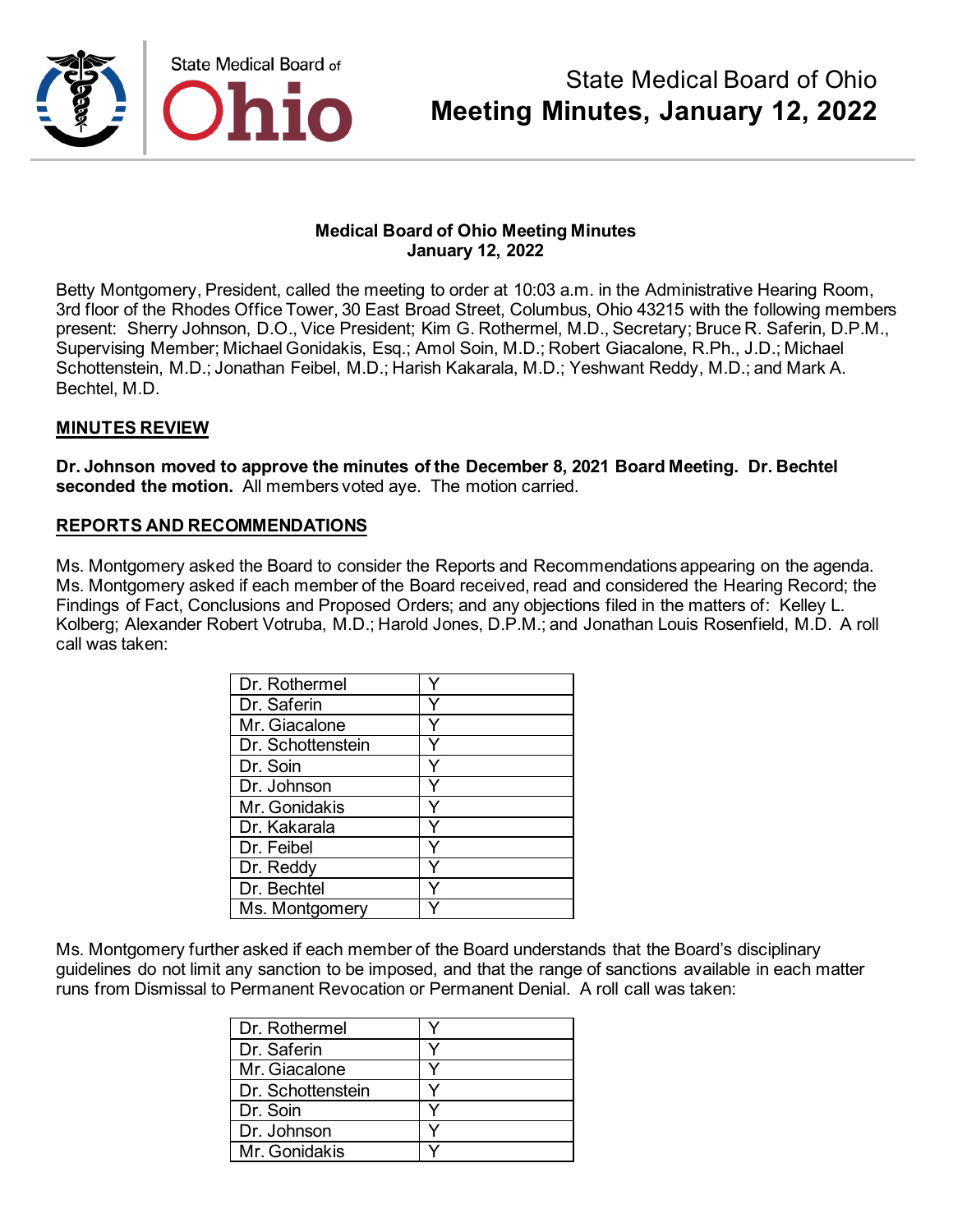| Dr. Kakarala   |  |
|----------------|--|
| Dr. Feibel     |  |
| Dr. Reddy      |  |
| Dr. Bechtel    |  |
| Ms. Montgomery |  |

Ms. Montgomery further asked if each member of the Board understands that in each matter eligible for a fine, the Board's fining guidelines allow for imposition of the range of civil penalties, from no fine to the statutory maximum amount of \$20,000. A roll call was taken:

| Dr. Rothermel     |   |
|-------------------|---|
| Dr. Saferin       |   |
| Mr. Giacalone     |   |
| Dr. Schottenstein |   |
| Dr. Soin          |   |
| Dr. Johnson       |   |
| Mr. Gonidakis     |   |
| Dr. Kakarala      |   |
| Dr. Feibel        | Y |
| Dr. Reddy         |   |
| Dr. Bechtel       |   |
| Ms. Montgomery    |   |

Ms. Montgomery stated that in accordance with the provision in section 4731.22(F)(2), Ohio Revised Code, specifying that no member of the Board who supervises the investigation of a case shall participate in further adjudication of the case, the Secretary and Supervising Member must abstain from further participation in the adjudication of any disciplinary matters. In the disciplinary matters before the Board today, Dr. Rothermel served as Secretary and Dr. Saferin served as Supervising Member. In addition, Dr. Bechtel served as Secretary and/or Supervising Member in the matter of Dr. Rosenfield.

### **Kelley L. Kolberg**

Ms. Montgomery directed the Board's attention to the matter of Kelley L. Kolberg. No objections have been filed. Ms. Shamansky was the Hearing Examiner. This matter is non-disciplinary in nature, and therefore all Board members may vote.

#### **Dr. Reddy moved to approve and confirm the Proposed Findings of Fact, Conclusions of Law, and Proposed Order in the matter of Ms. Kolberg. Dr. Bechtel seconded the motion.**

Ms. Montgomery stated that she will now entertain discussion in the above matter.

Dr. Schottenstein stated that it is always unfortunate when a sympathetic applicant comes before the Board and appears qualified to practice massage therapy, but does not meet the requirements for eligibility. Dr. Schottenstein stated that this is not the first such case before the Board, but he guessed that it may happen more often than Board members think; Dr. Schottenstein speculated that most applicants simply withdraw their application when they are informed of this ineligibility rather than request a hearing. Consequently, qualified massage therapists are being turned away from practicing in Ohio.

Dr. Schottenstein stated that Ohio has strict requirements for the practice of massage therapy in both rule and law, and these requirements were even more strict before the passage of House Bill 442 last year. Dr. Schottenstein opined that the requirement of five years of practice in another state as condition of practice in Ohio seems unduly long, and the Board has previously discussed whether to advocate to reduce that time to two or three years.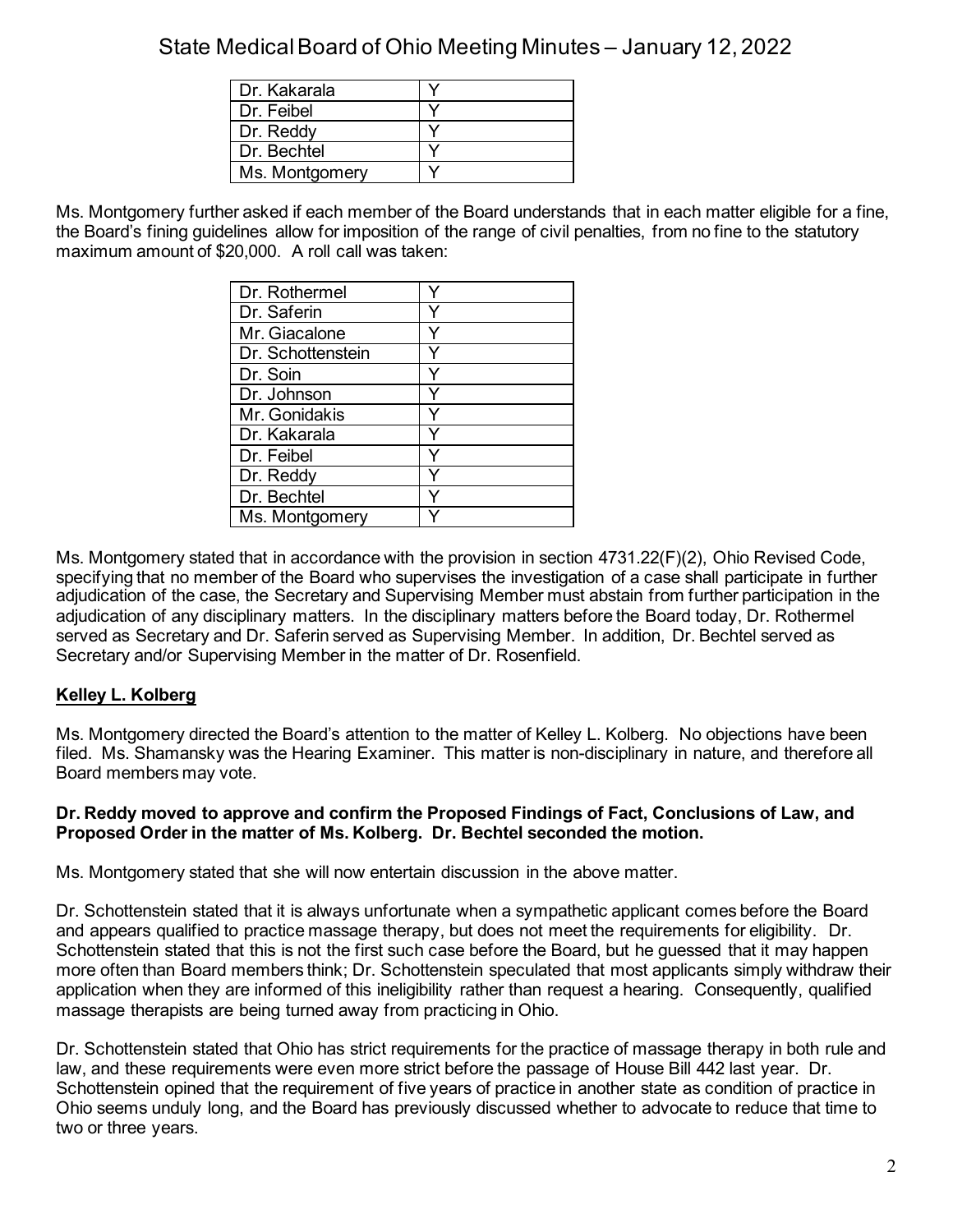Dr. Schottenstein continued that the massage therapy licensure requirements laid out in Section 4731.19, Ohio Revised Code, are also strict. Dr. Schottenstein appreciated the spirt of the law and the Board's rule, which is to ensure that well-qualified applicants are practicing in Ohio. However, Dr. Schottenstein opined that the requirements are so strict that Ohio is arguably an outlier in this regard, noting that other states do not have curriculum requirements nearly as strict, especially in the area of anatomy and physiology. Ohio requires 275 clock hours for anatomy and physiology, whereas most states require 100 to 150 clock hours. The practical effect of this is that well-qualified applicants from other states cannot meet Ohio's curriculum criteria, as is demonstrated by this case. Because of that, virtually every out-of-state applicant is disqualified from obtaining licensure in Ohio based on subject matter requirements. The only other way these applicant can become licensed in Ohio is by having a license in another state for the prior five years or having attended a Boardapproved school. The implication of Ohio's strict subject matter requirements is that massage therapy schools in other states are substandard in their educational requirements, but Dr. Schottenstein did not believe that has been shown to be true.

Dr. Schottenstein opined that these requirements are solving a problem that does not exist. Dr. Schottenstein questioned the point of having curriculum requirements that are so onerous that a typical well-qualified out-ofstate applicant cannot meet them. Dr. Schottenstein added that the Federation of State Massage Therapy Boards (FSMTB) determines the legitimacy of massage therapy programs and ensures that candidates who take the Massage and Bodywork Licensing Examination (MBLEx) has attended an approved school.

Dr. Schottenstein observed that Rule 4731-1-16 references the fact that prior to 2006 there was a requirement for 600 clock hour requirement without specific curriculum requirements. Dr. Schottenstein opined that that standard was simple, objective, and fair. Dr. Schottenstein questioned what problem the Board is solving by requiring specific subject matter criteria that are prohibitively strict for out-of-state applicants. Dr. Schottenstein did not believe it has been shown that these requirements produce better practitioners, but it keeps applicants such as Ms. Kolberg from practicing in Ohio.

Dr. Schottenstein stated that it is very difficult to determine whether the out-of-state programs meet the curriculum requirements because they categorize subject areas differently and the transcripts are unclear. Dr. Schottenstein stated that the Licensure staff is essentially "winging it" with regard to these determinations, and one need look no further than Ms. Kolberg's case to see an example of that. Dr. Schottenstein stated that massage therapy is the only profession in which the Board requires the staff to make subjective determinations about eligibility. For example, the Board's staff is not asked to assess the curriculum requirements of out-ofstate medical school or out-of-state respiratory care schools. Dr. Schottenstein asked the Board members to imagine a graduate of an out-of-state medical school having to justify his or her transcript to the Board.

Dr. Schottenstein speculated that perhaps the legislature and the Board prefers the idea of curriculum eligibility requirements for out-of-state applicants. Dr. Schottenstein stated that this would be fair, noting that other states do so. However, if this is the case then Dr. Schottenstein suggested reducing the number of required hours in the subject matter categories to align more closely with other states. Another option would be to work with the legislature to amend Section 4731.19, ORC, to grant the Board rule-making authority to draft equivalency language so the Board can grant licensure if it feels an applicant as met the equivalent of the requirements. Dr. Schottenstein speculated that if equivalency language existed today, the Board would grant Ms. Kolberg's license.

Dr. Schottenstein opined that it would be a healthy exercise for the Board's Licensure Committee to explore this topic. Dr. Schottenstein would value the input of Licensure staff in such a discussion. The goal of such discussions would be to clarify the Board's position and potentially approach the legislature with its thoughts.

Dr. Schottenstein stated that he will regrettably vote in favor of the Proposed Order to deny Ms. Kolberg's license because the application does not meet the eligibility requirements.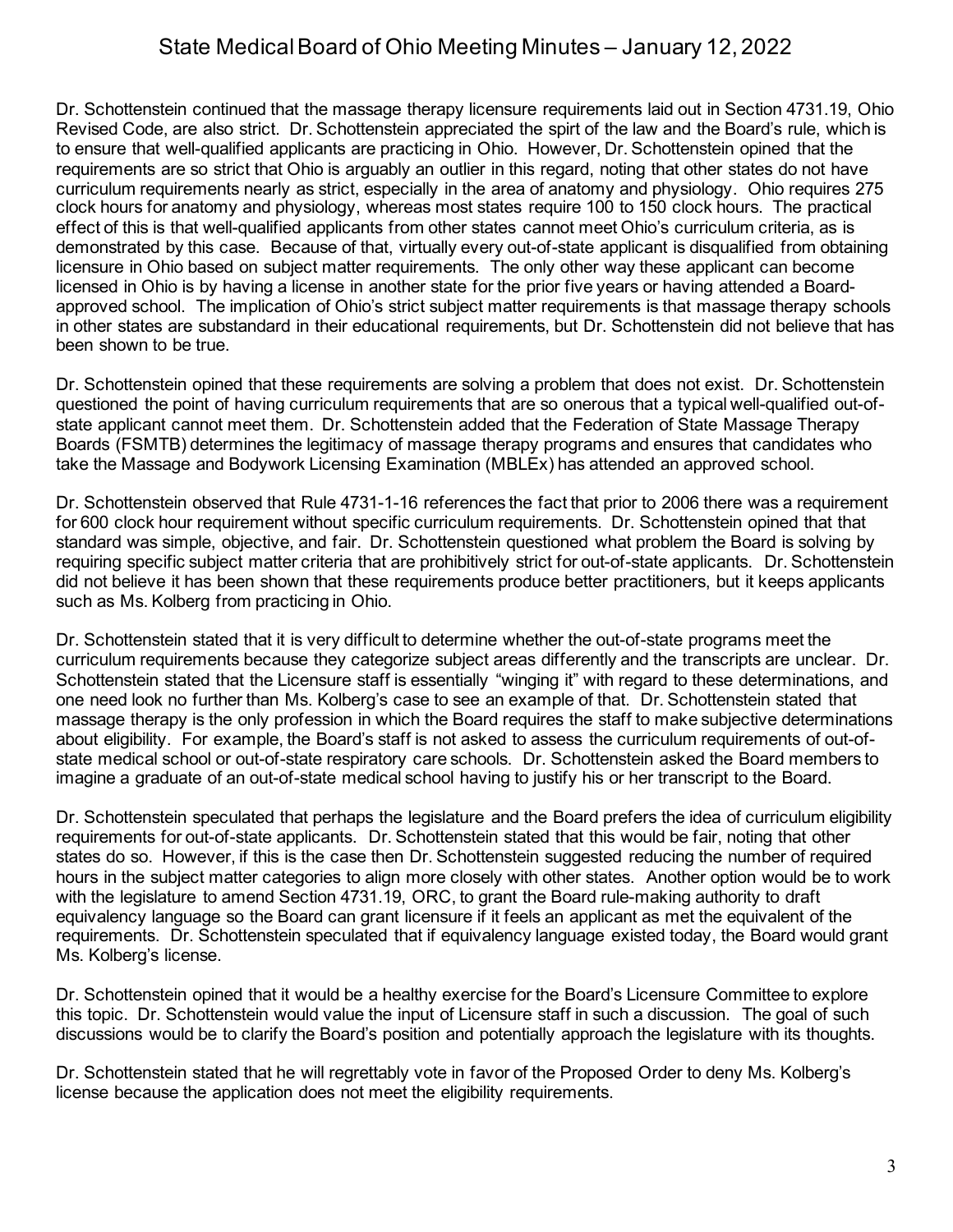Dr. Soin appreciated and agreed with Dr. Schottenstein's comments and analysis, including the suggestion that the Licensure Committee discuss the topic. In the case of Ms. Kolberg, Dr. Soin stated that even if equivalency language existed today he would not support the application because her massage therapy license in Iowa lapsed in 2014 and she is not currently licensed to practice massage therapy in any state.

Mr. Giacalone agreed with Dr. Soin and Dr. Schottenstein, stating that this scenario has appeared before the Board many times. Mr. Giacalone opined that a review of these requirements has become more imperative with the pending House Bill 81 which will require all those practicing massage in Ohio, not just massage therapists, to be licensed. Without the possible passage of House Bill 81, massage therapist from out-of-state at least have the option, imperfect as it may be, of working in forms of massage that do not require licensure. Mr. Giacalone also agreed with Dr. Soin that he would not support licensure in Ms. Kolberg's case due to the number of years since her last practice as a massage therapist.

Ms. Montgomery also agreed that this topic deserves further discussion in the Licensure Committee.

| Dr. Rothermel     |  |
|-------------------|--|
| Dr. Saferin       |  |
| Mr. Giacalone     |  |
| Dr. Schottenstein |  |
| Dr. Soin          |  |
| Dr. Johnson       |  |
| Mr. Gonidakis     |  |
| Dr. Kakarala      |  |
| Dr. Feibel        |  |
| Dr. Reddy         |  |
| Dr. Bechtel       |  |
| Ms. Montgomery    |  |

A vote was taken on Dr. Reddy's motion to approve and confirm.

The motion carried.

### **Alexander Robert Votruba, M.D.**

Ms. Montgomery directed the Board's attention to the matter of Alexander Robert Votruba, M.D. No objections have been filed. Mr. Porter was the Hearing Examiner.

#### **Dr. Johnson moved to approve and confirm the Proposed Findings of Fact, Conclusions of Law, and Proposed Order in the matter of Dr. Votruba. Dr. Reddy seconded the motion.**

Ms. Montgomery stated that she will now entertain discussion in the above matter. No Board member offered discussion in this matter.

A vote was taken on Dr. Johnson's motion to approve and confirm.

| Dr. Rothermel     | Abstain |
|-------------------|---------|
| Dr. Saferin       | Abstain |
| Mr. Giacalone     |         |
| Dr. Schottenstein |         |
| Dr. Soin          |         |
| Dr. Johnson       |         |
| Mr. Gonidakis     |         |
| Dr. Kakarala      |         |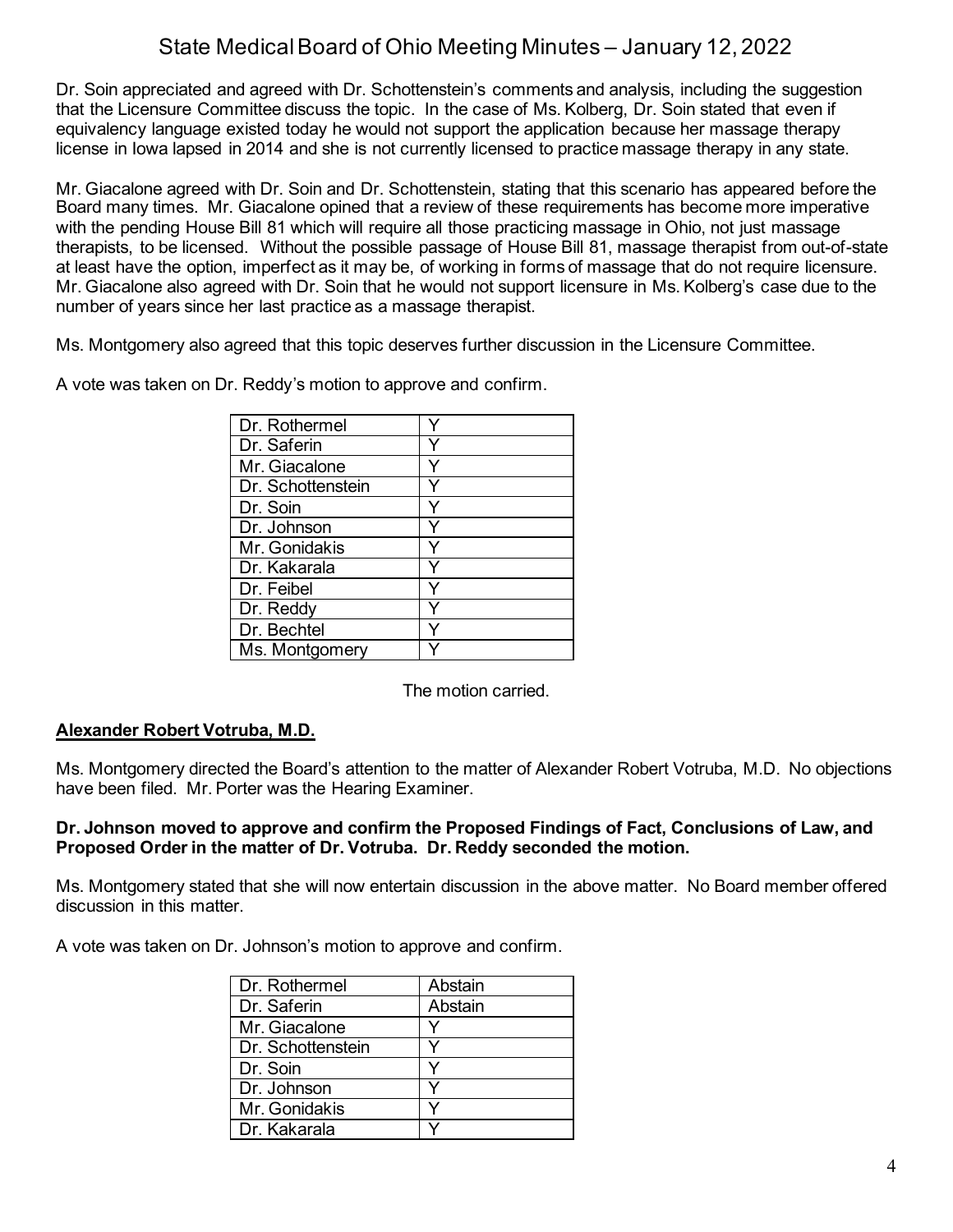| Dr. Feibel     |  |
|----------------|--|
| Dr. Reddy      |  |
| Dr Bechtel     |  |
| Ms. Montgomery |  |

The motion carried.

Ms. Montgomery commented that this was a tragic case for a young physician.

### **Harold Jones, D.P.M.**

Ms. Montgomery directed the Board's attention to the matter of Harold Jones, D.P.M. No objections have been filed. Ms. Lee was the Hearing Examiner.

A request to address the Board has been filed on behalf of Dr. Jones. Five minutes will be allowed for that address.

Dr. Jones thanked Ms. Lee and the Hearing Unit for their professionalism, courtesy, and fairness during his hearing. Dr. Jones also apologized to all those affected by the chain of events in his situation, including his family, friends, medical colleagues, and patients. Dr. Jones stated that he should have known better and done things better, and the responsibility lies with him for not paying much attention on the billing in his office.

Dr. Jones continued that he had owned a high-volume podiatric surgical practice in Cleveland for about 20 years. A routine audit by the Centers for Medicare and Medicaid Services (CMS) found that there were billing and coding issues in Dr. Jones' office. This led to a criminal investigation and Dr. Jones was indicted and charged with 48 counts of health care fraud and mail fraud. Following a trial, Dr. Jones was found not guilty of 45 charges and was convicted of the remaining three charges. The court found that there had been a total loss to CMS of \$120.76 based on those three convictions. However, federal sentencing guidelines have a relevant conduct provision that allowed Dr. Jones, because of his three convictions, to be assessed restitution based on the other 45 counts as well. Dr. Jones was sentenced to 18 months in federal prison.

Following his incarceration, Dr. Jones enrolled in several training programs, including a national HIPPA program and a health care fraud program. These programs allowed Dr. Jones to learn what had happened and to acknowledge his mistakes. Dr. Jones learned that he should have paid much more attention to understanding the complexities of medical billing and coding in his office. Dr. Jones stated that the responsibility for that is on him.

Dr. Jones stated that despite his incarceration and the large restitution he had to pay, he still had a desire to practice podiatry because he enjoyed serving underserved communities, saving limbs, and extending lives. Dr. Jones understood that at this point, his clinical competency is a major concern to everyone. Dr. Jones stated that he will accept any model the Board chooses to assess his clinical competency. Dr. Jones stated that he loves podiatry and his patients, and he asked for a second chance to be restored back to the profession.

Ms. Montgomery asked if the Assistant Attorney General wished to respond. Ms. Snyder stated that she wished to respond.

Ms. Snyder stated that Dr. Jones was convicted of a felony about 10 years ago and the Board revoked his podiatric license at that time. Dr. Jones has applied for a new license, and that application is pending.

Ms. Snyder commented that this is one of the few hearings she has attended which was truly a mitigation hearing. Ms. Snyder stated that Dr. Jones seemed to own what had happened in his practice and he discussed what he had been doing for the last 10 years. Ms. Snyder agreed with the Hearing Examiner that the conviction does not disqualify Dr. Jones from licensure at this point. Ms. Snyder opined that the only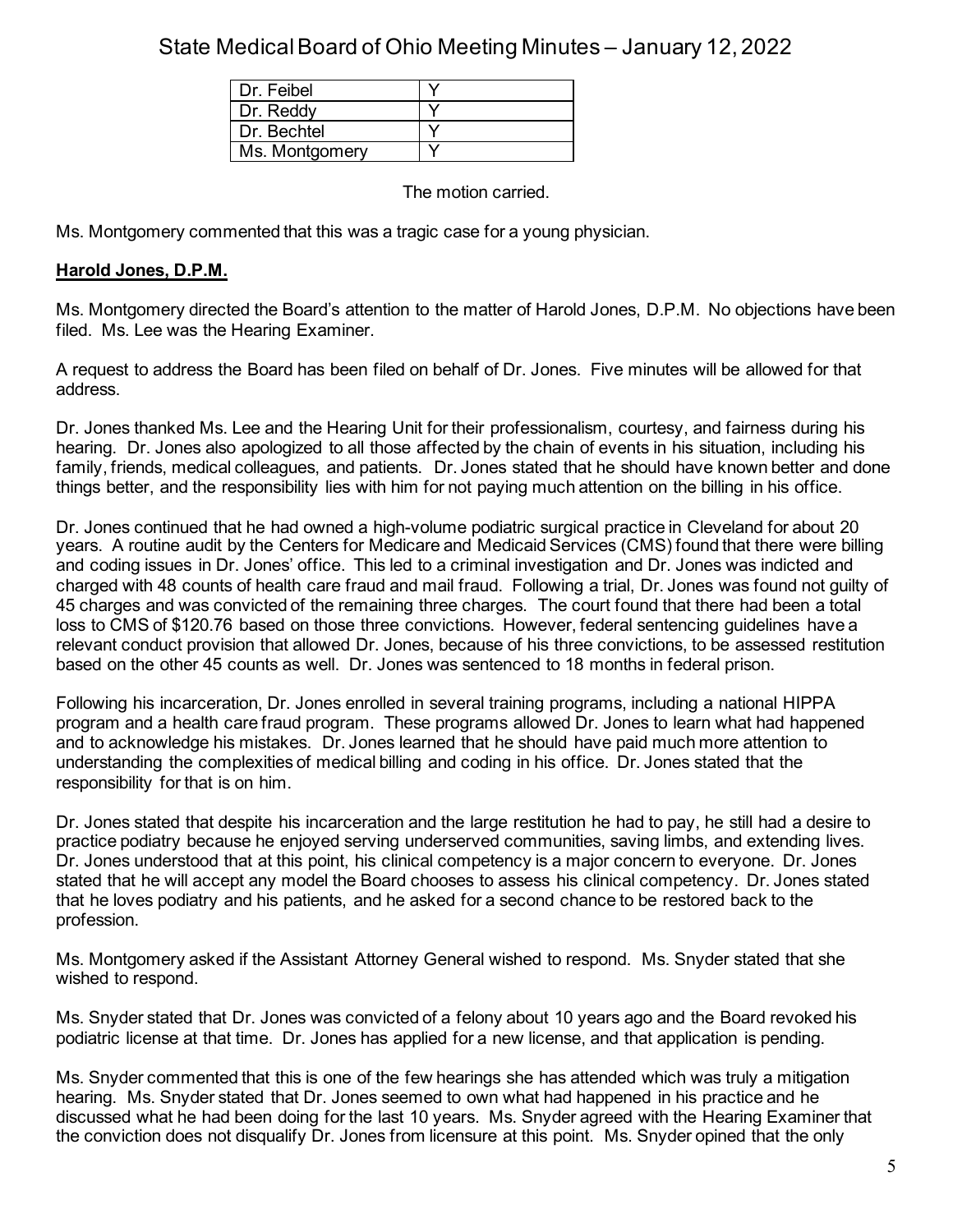question for the Board is whether Dr. Jones is ready to practice again and whether his medical knowledge is up-to-date.

#### **Dr. Johnson moved to approve and confirm the Proposed Findings of Fact, Conclusions of Law, and Proposed Order in the matter of Dr. Jones. Mr. Gonidakis seconded the motion.**

Ms. Montgomery stated that she will now entertain discussion in the above matter.

Dr. Johnson appreciated Dr. Jones' honesty and his passion to continue to help his patients. However, Dr. Johnson expressed concern that Dr. Jones has stated he may practice surgically if he obtains a new podiatric license. Dr. Johnson observed that Dr. Jones has not practiced for many years and much has changed in that time.

Ms. Montgomery noted that of the 48 charges that had been filed against Dr. Jones in court, he was found Not Guilty in 45 of them. The three counts on which Dr. Jones was convicted were not crimes of intent, but rather were crimes of negligence. The three convictions involved a "theft" valued at about \$120, but the formula used by the federal government resulted in a fine of over \$200,000. Ms. Montgomery reiterated that the matter before the Board today involved three non-intent crimes.

Dr. Feibel agreed with Dr. Johnson's comments. As a procedural specialist, Dr. Feibel was significantly worried about the thought of Dr. Jones having been out of practice for 12 years. Dr. Feibel favored granting Dr. Jones' application for relicensure, but recommended that he be limited to office-based practice only with no ability to practice surgery. Dr. Feibel stated that he would only feel comfortable with Dr. Jones performing surgery if he completed a residency again. Dr. Feibel opined that given the years out of practice, a proctor would be insufficient to allow Dr. Jones to perform surgery and that retraining would be required. Dr. Feibel wished to hear comments from other Board members before offering a motion to amend the Proposed Order.

Dr. Schottenstein was respectful of Dr. Feibel's thoughts, but opined that the implication is that the Board is setting a standard whereby anyone in a surgical specialty who has been out of practice for long enough is essentially barred from going back into surgery. Dr. Schottenstein struggled with that concept, wondering how many years a person would be out of practice before meeting that threshold and whether it can be mediated with something like a preceptor or a physician reentry program.

Dr. Schottenstein agreed that this is a case of mitigation and the Board's purpose is not to relitigate the matter from 11 years ago. Therefore, Dr. Schottenstein only considered Dr. Jones' conduct subsequent to the Board decision in August 2010. In August 2010, the Board allowed Dr. Jones an opportunity for a second chance by making his license revocation non-permanent, and now the question is whether Dr. Jones deserves that second chance. Dr. Schottenstein opined that Dr. Jones does deserve a second chance, noting that his behavior since the Board action has been mitigating, and he has expressed remorse and taken responsibility for his actions. Dr. Schottenstein questioned whether the proposed limitation on Dr. Jones' ability to practice surgery would only cover procedures in operating rooms or if it also included office-based procedures.

Dr. Reddy agreed that Dr. Jones has done well and he deserves a second chance. Dr. Reddy was also concerned about Dr. Jones returning to full practice since he has not practiced for such a long time. Dr. Reddy stated that if Dr. Jones' specialty was pediatrics or internal medicine, the competency issue could be addressed with proctoring, but he struggled with the question of ensuring competency in a surgical specialty.

Dr. Soin appreciated all the previous comments and was sympathetic to the concern about performing procedures after being out of practice for a number of years. Dr. Soin supported the Proposed Order, which includes requirements for a practice plan and a monitoring physician. The Board will have significant control over the approval of the practice plan and monitoring physician, and Dr. Soin expressed faith in this process that was designed for these situations to protect the public when a physician returns to practice. Dr. Soin stated that the point of the probationary terms in orders such as this is to establish control through chart review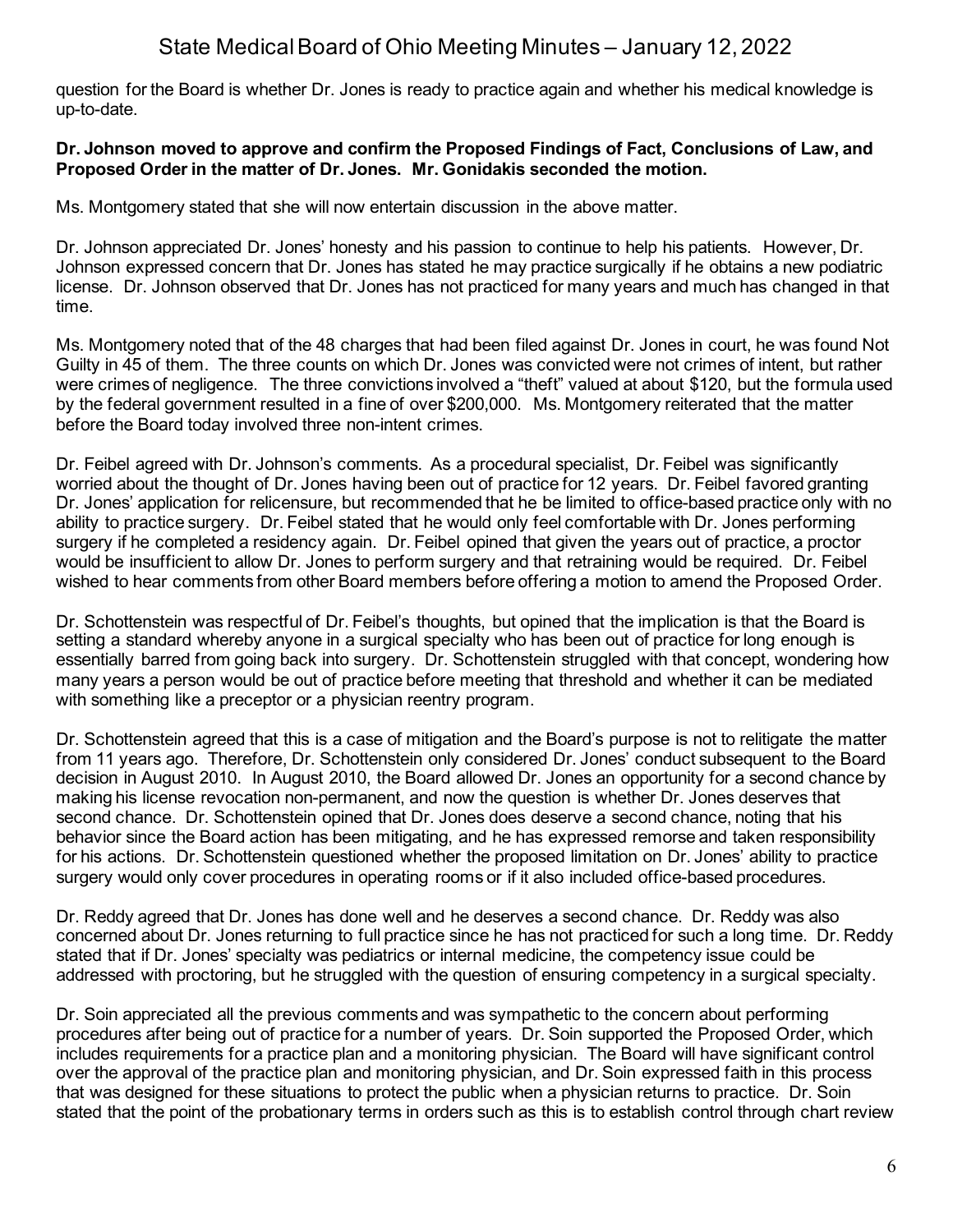and a monitoring physician who will oversee the physician's conduct. It was Dr. Soin's hope that with proper execution of the practice plan and monitoring physician, the public would be adequately protected.

Mr. Giacalone was very sympathetic to Dr. Jones and agreed that his application for a new license should be granted. However, Mr. Giacalone pointed out that the Proposed Order was crafted by an attorney. Mr. Giacalone stated that he is also an attorney, and he was uncertain if he was qualified to decide on the proper vehicle for Dr. Jones' return to practice. That being the case, Mr. Giacalone felt compelled to listen to his physician colleagues on the Board. Mr. Giacalone stated that the Board's purpose is to protect the public, and if surgeons are concerned about the granting of licensure under a Proposed Order that was created by attorneys, then he must be concerned as well.

Dr. Kakarala stated that he is not a surgeon, but as a pulmonary critical care physician he performs many procedures. Dr. Kakarala stated that it does not take very long out of practice for one's skills to degrade; within a few months, one becomes significantly worse in doing procedures and surgeries, let alone 10 or 12 years, and it takes a very long time to regain those skills. Dr. Kakarala stated that there is a great deal of data available on this issue. In order to be highly proficient at a procedure one must have done hundreds of them, and the person will have a complication rate that is much higher early in the process. Dr. Kakarala stated that this is a known fact and not an opinion.

Dr. Kakarala continued that the issue of Dr. Jones' return to performing procedures is the only aspect of this case that gave him pause, and it is not an issue of monitoring or proctoring. Depending on the type of procedure, once a mistake is made it may not be correctable even during the same procedure. Dr. Kakarala agreed with Dr. Johnson and Dr. Feibel that Dr. Jones should be able to assess, evaluate, and treat patients, and that he can do much good in that capacity, but he did not advocate that Dr. Jones be allowed to immediately return to the practice of surgery.

Dr. Bechtel stated that when a physician has been out of practice for an extended period, he or she can take the Special Purpose Examination (SPEX) to make sure the medical knowledge is adequate. However, there does not appear to be something equivalent to the SPEX for podiatry. Dr. Bechtel asked if Dr. Feibel is suggesting that Dr. Jones be required to complete a three-year residency in order to perform surgery. Dr. Feibel favored a three-year residency, but after discussion stated that a one-year podiatry fellowship or one year of some other form of post-graduate training that included refreshment of surgical skills would also be acceptable.

Dr. Soin noted that a newly-license person is only required to complete one year of a residency to qualify for a podiatric medical license, and he asked why Dr. Jones should be required to complete a fellowship rather than one year of a residency. Dr. Feibel replied that the difference, in his opinion, is that having already been through a three-year podiatric residency in the past, hospitals will give Dr. Jones privileges to do all the surgeries that a three-year podiatric resident would have. Therefore, Dr. Jones would not necessarily be trained in procedures such as rear foot surgery and fore foot surgery during only one year of a residency. Dr. Feibel felt that Dr. Jones should have that training again before performing these procedures. Dr. Feibel also wished to apply this restriction to office-based procedures because they are operations that require this training as well.

Ms. Anderson commented that she is not certain that post-graduate training programs in this area exist. Ms. Montgomery stated that if Dr. Jones is unable to find such a program, then he will not be able to perform surgery if the Board accepts Dr. Feibel's suggestion. Dr. Feibel stated that such programs do exist, though he did not know if Dr. Jones would be able to obtain one.

**Dr. Feibel moved to amend the Proposed Order to add a restriction from performing surgeries or procedures until Dr. Jones has completed one-year of post-graduate training in podiatric surgery. Dr. Bechtel seconded the motion.** A vote was taken: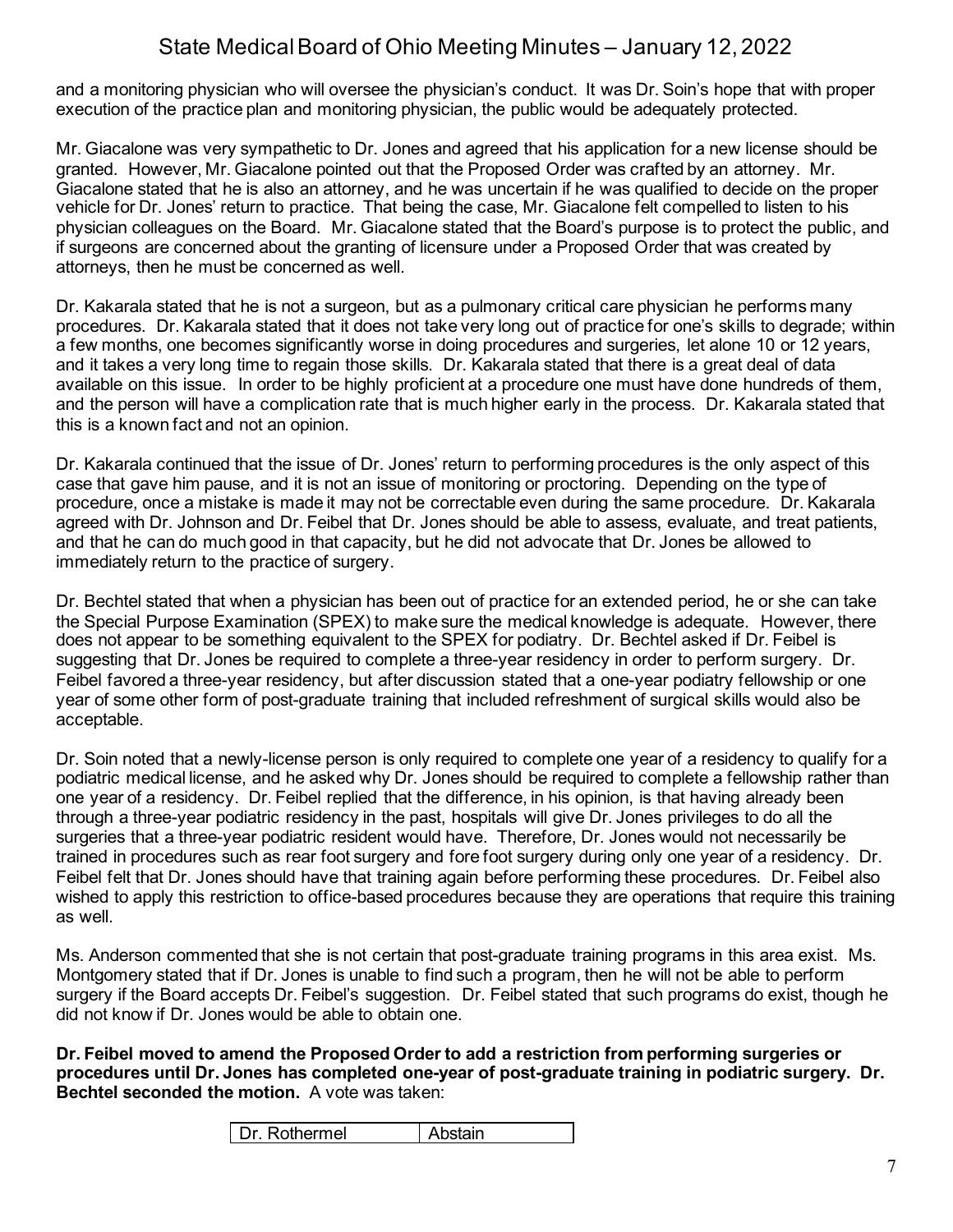| Dr. Saferin       | Abstain |
|-------------------|---------|
| Mr. Giacalone     |         |
| Dr. Schottenstein |         |
| Dr. Soin          |         |
| Dr. Johnson       |         |
| Mr. Gonidakis     |         |
| Dr. Kakarala      |         |
| Dr. Feibel        |         |
| Dr. Reddy         |         |
| Dr. Bechtel       |         |
| Ms. Montgomery    |         |

The motion carried.

**Dr. Bechtel moved to approve and confirm the Proposed Findings of Fact, Conclusions of Law, and Proposed Order, as amended, in the matter of Dr. Jones. Dr. Kakarala seconded the motion.** A vote was taken:

| Dr. Rothermel     | Abstain |
|-------------------|---------|
| Dr. Saferin       | Abstain |
| Mr. Giacalone     |         |
| Dr. Schottenstein |         |
| Dr. Soin          |         |
| Dr. Johnson       |         |
| Mr. Gonidakis     |         |
| Dr. Kakarala      |         |
| Dr. Feibel        |         |
| Dr. Reddy         |         |
| Dr. Bechtel       |         |
| Ms. Montgomery    |         |

The motion carried.

### **Jonathan Louis Rosenfield, M.D.**

Ms. Montgomery directed the Board's attention to the matter of Jonathan Louis Rosenfield. No objections have been filed. Ms. Shamansky was the Hearing Examiner.

#### **Dr. Reddy moved to approve and confirm the Proposed Findings of Fact, Conclusions of Law, and Proposed Order in the matter of Dr. Jones. Dr. Kakarala seconded the motion.**

Ms. Montgomery stated that she will now entertain discussion in the above matter.

Dr. Schottenstein stated that Dr. Rosenfield's counsel has requested that the Board continue the interim order and not take additional action until the Texas matter is resolved. Dr. Schottenstein was respectful of that position, but he did not find the argument for it to be persuasive. Dr. Schottenstein noted that this case has been pending for years and it is important to dispose of cases in a timely manner, especially serious cases in which a physician's practice may represent a danger to the public.

Dr. Schottenstein continued that Dr. Rosenfield renewed his Ohio medical license in 2020 at a time when he had already agreed to not practice in Ohio. A continuance of the case in federal court was granted based on a motion by the defendants. Dr. Schottenstein was concerned that the matter is being dragged out, and in the meantime Dr. Rosenfield has an active and unrestricted license to practice in Ohio. Though the court has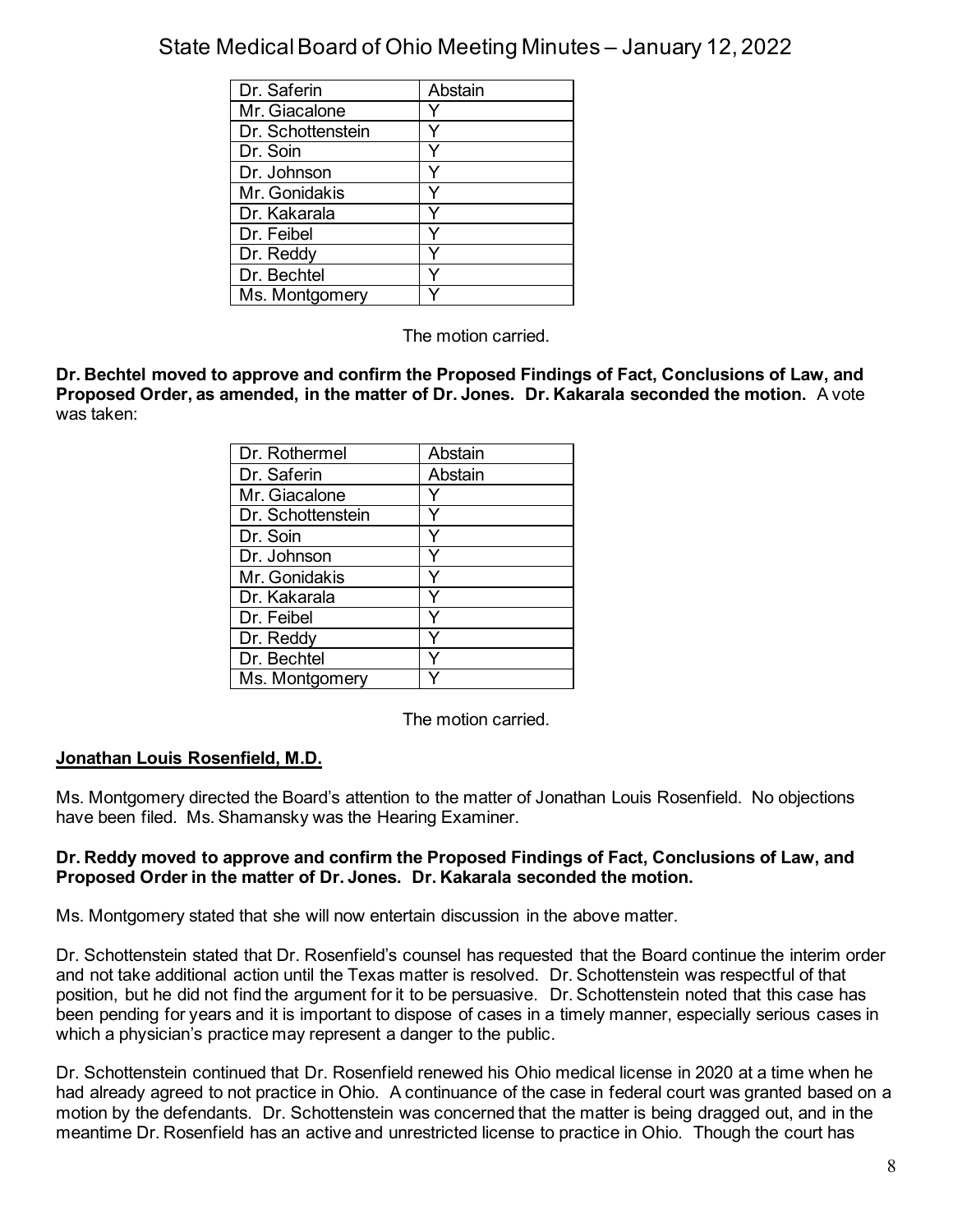imposed conditions that prevent Dr. Rosenfield from practicing while he awaits trial, Dr. Schottenstein noted that the Exhibit entitled "Additional Conditions of Release" shows that the prohibition from practice is partial. The restriction does not prevent Dr. Rosenfield from practicing in a setting where controlled substances are not being prescribed. Therefore, Dr. Rosenfield could potentially see family practice patients or telemedicine patients and not violate his conditions of release from the court.

Dr. Schottenstein stated that under Section 4731.22(B)(22), Ohio Revised Code, the Board is under no obligation to wait for a permanent order to be issued by the Texas Medical Board. If the Texas Board does issue a permanent order, the Ohio Board will likely issue a second Notice of Opportunity for Hearing based on that. The Texas Board action and the criminal case could take years to resolve, and if the Board proceeds in the manner suggested by defense counsel, Dr. Rosenfield will retain his Ohio medical license and be able to practice in Ohio.

Dr. Schottenstein supported the Proposed Order, which indefinitely suspends Dr. Rosenfield's Ohio medical license until he can show evidence of unrestricted licensure in Texas.

| Dr. Rothermel     | Abstain |
|-------------------|---------|
| Dr. Saferin       | Abstain |
| Mr. Giacalone     |         |
| Dr. Schottenstein |         |
| Dr. Soin          |         |
| Dr. Johnson       |         |
| Mr. Gonidakis     |         |
| Dr. Kakarala      |         |
| Dr. Feibel        |         |
| Dr. Reddy         |         |
| Dr. Bechtel       | Abstain |
| Ms. Montgomery    |         |

A vote was taken on Dr. Reddy's motion to approve and confirm:

The motion carried.

## **PROPOSED FINDINGS AND PROPOSED ORDERS**

Ms. Montgomery stated that in the following matters, the Board issued Notices of Opportunity for Hearing. No timely requests for hearing was received. These matters were reviewed by a Hearing Examiner, who prepared Proposed Findings and Proposed Orders, and they are now before the Board for final disposition. These matters are disciplinary in nature, and therefore the Secretary and Supervising Member cannot vote. In these matters, Dr. Rothermel served as Secretary and Dr. Saferin served as Supervising Member. In addition, Dr. Bechtel served as Secretary and/or Supervising Member in the matter of Mr. Gibson.

Mr. Gonidakis exited the meeting at this time.

### **Yousif A. Alhallaq, M.D.**

**Dr. Johnson moved to find that the allegations as set forth in the October 13, 2021 Notice of Opportunity for Hearing in the matter of Dr. Alhallaq have been proven to be true by a preponderance of the evidence and to adopt Ms. Shamansky's Proposed Findings and Proposed Order. Dr. Bechtel seconded the motion.**

Ms. Montgomery stated that she will now entertain discussion in the above matter. No Board member offered discussion in this matter.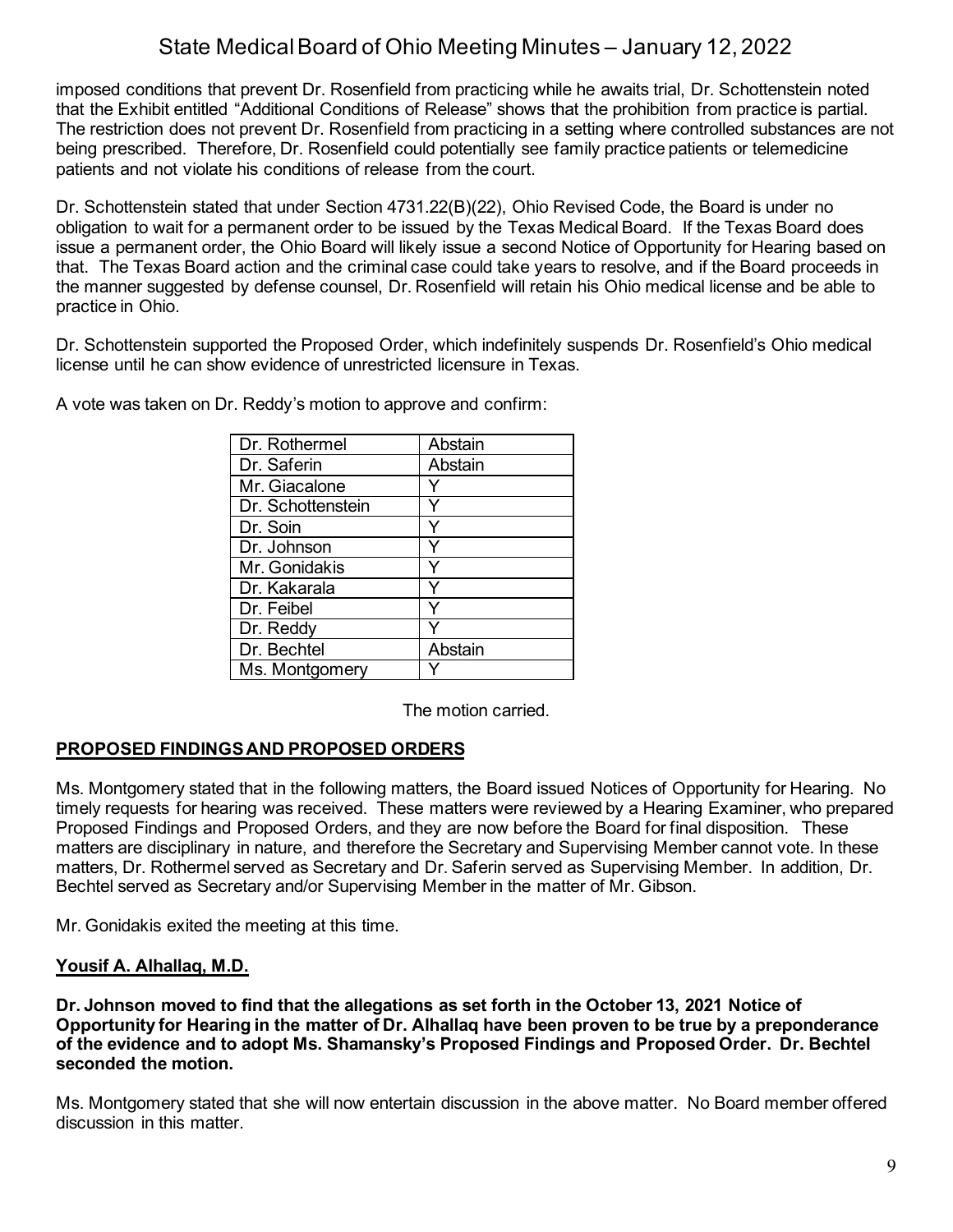A vote was taken on Dr. Johnson's motion:

| Dr. Rothermel     | Abstain |
|-------------------|---------|
| Dr. Saferin       | Abstain |
| Mr. Giacalone     |         |
| Dr. Schottenstein |         |
| Dr. Soin          |         |
| Dr. Johnson       |         |
| Dr. Kakarala      |         |
| Dr. Feibel        |         |
| Dr. Reddy         |         |
| Dr. Bechtel       |         |
| Ms. Montgomery    |         |

The motion carried.

## **Cristen Evilsizer, L.M.T.**

**Dr. Kakarala moved to find that the allegations as set forth in the July 14, 2021 Notice of Opportunity for Hearing in the matter of Ms. Evilsizer have been proven to be true by a preponderance of the evidence and to adopt Ms. Shamansky's Proposed Findings and Proposed Order. Dr. Reddy seconded the motion.**

Ms. Montgomery stated that she will now entertain discussion in the above matter. No Board member offered discussion in this matter.

A vote was taken on Dr. Kakarala's motion:

| Dr. Rothermel     | Abstain |
|-------------------|---------|
| Dr. Saferin       | Abstain |
| Mr. Giacalone     |         |
| Dr. Schottenstein |         |
| Dr. Soin          |         |
| Dr. Johnson       |         |
| Dr. Kakarala      |         |
| Dr. Feibel        |         |
| Dr. Reddy         |         |
| Dr. Bechtel       |         |
| Ms. Montgomery    |         |

The motion carried.

### **David Maxwell Gibson, L.M.T.**

**Dr. Johnson moved to find that the allegations as set forth in the July 14, 2021 Notice of Opportunity for Hearing in the matter of Mr. Gibson have been proven to be true by a preponderance of the evidence and to adopt Ms. Shamansky's Proposed Findings and Proposed Order. Dr. Feibel seconded the motion.**

Ms. Montgomery stated that she will now entertain discussion in the above matter. No Board member offered discussion in this matter.

A vote was taken on Dr. Johnson's motion: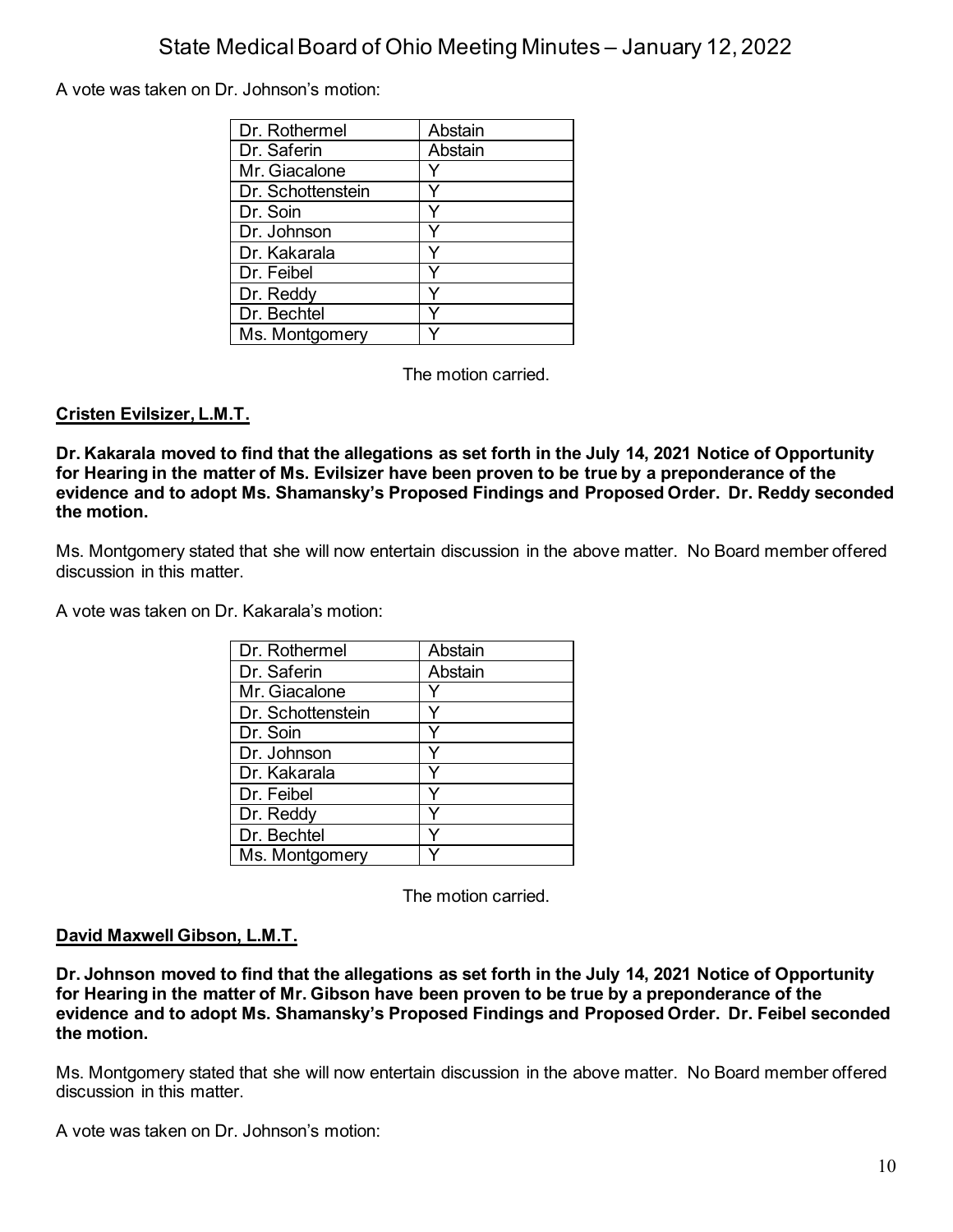| Dr. Rothermel     | Abstain |
|-------------------|---------|
| Dr. Saferin       | Abstain |
| Mr. Giacalone     |         |
| Dr. Schottenstein |         |
| Dr. Soin          |         |
| Dr. Johnson       |         |
| Dr. Kakarala      |         |
| Dr. Feibel        |         |
| Dr. Reddy         |         |
| Dr. Bechtel       | Abstain |
| Ms. Montgomery    |         |

The motion carried.

## **Roswell Tempest Lowry, M.D.**

**Dr. Reddy moved to find that the allegations as set forth in the June 9, 2021 Notice of Opportunity for Hearing in the matter of Dr. Lowry have been proven to be true by a preponderance of the evidence and to adopt Ms. Shamansky's Proposed Findings and Proposed Order. Dr. Johnson seconded the motion.**

Ms. Montgomery stated that she will now entertain discussion in the above matter. No Board member offered discussion in this matter.

A vote was taken on Dr. Reddy's motion:

| Dr. Rothermel     | Abstain |
|-------------------|---------|
| Dr. Saferin       | Abstain |
| Mr. Giacalone     |         |
| Dr. Schottenstein |         |
| Dr. Soin          |         |
| Dr. Johnson       |         |
| Dr. Kakarala      |         |
| Dr. Feibel        |         |
| Dr. Reddy         |         |
| Dr. Bechtel       |         |
| Ms. Montgomery    |         |

The motion carried.

### **Matthew Scott Schaitel, L.M.T.**

**Dr. Johnson moved to find that the allegations as set forth in the June 29, 2021 Notice of Opportunity for Hearing in the matter of Mr. Schaitel have been proven to be true by a preponderance of the evidence and to adopt Ms. Lee's Proposed Findings and Proposed Order. Dr. Bechtel seconded the motion.**

Ms. Montgomery stated that she will now entertain discussion in the above matter.

Dr. Reddy stated that Mr. Schaitel is a disgrace to the entire community of healing professions. Within a very short period of time, seven of Mr. Schaitel's clients, who placed trust in him to help them get better from their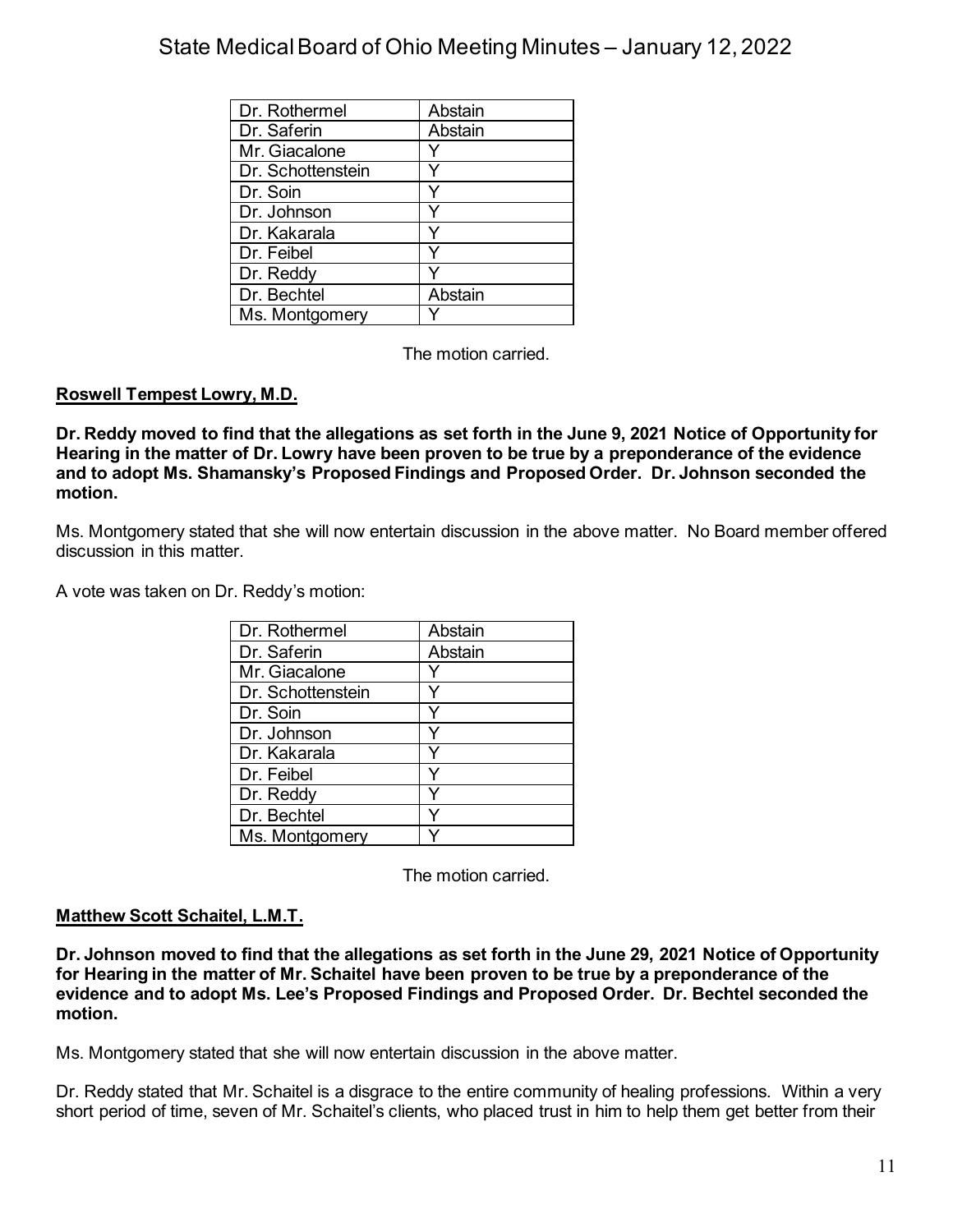ailments, were psychologically and physically harmed by him. Dr. Reddy suggested increasing the proposed fine to the maximum of \$20,000.

#### **Dr. Reddy moved to amend the Proposed Order to increase the proposed fine to \$20,000. Dr. Feibel seconded the motion.**

Dr. Bechtel asked if this matter has been turned over to law enforcement for criminal investigation. The staff indicated that the matter has been referred to law enforcement.

A vote was taken on Dr. Reddy's motion to amend:

| Dr. Rothermel     | Abstain |
|-------------------|---------|
| Dr. Saferin       | Abstain |
| Mr. Giacalone     |         |
| Dr. Schottenstein |         |
| Dr. Soin          | Y       |
| Dr. Johnson       |         |
| Dr. Kakarala      |         |
| Dr. Feibel        | ٧       |
| Dr. Reddy         |         |
| Dr. Bechtel       |         |
| Ms. Montgomery    |         |

The motion to amend carried.

**Dr. Feibel moved to find that the allegations as set forth in the June 29, 2021 Notice of Opportunity for Hearing in the matter of Mr. Schaitel have been proven to be true by a preponderance of the evidence and to adopt Ms. Lee's Proposed Findings and Proposed Order, as amended. Dr. Johnson seconded the motion.** A vote was taken:

| Dr. Rothermel     | Abstain |
|-------------------|---------|
| Dr. Saferin       | Abstain |
| Mr. Giacalone     |         |
| Dr. Schottenstein |         |
| Dr. Soin          |         |
| Dr. Johnson       |         |
| Dr. Kakarala      |         |
| Dr. Feibel        |         |
| Dr. Reddy         |         |
| Dr. Bechtel       |         |
| Ms. Montgomery    |         |

The motion carried.

#### **Basem Kaleem Shlewiet, M.D.**

**Dr. Johnson moved to find that the allegations as set forth in the July 14, 2021 Notice of Opportunity for Hearing in the matter of Dr. Shlewiet have been proven to be true by a preponderance of the evidence and to adopt Ms. Shamansky's Proposed Findings and Proposed Order. Dr. Kakarala seconded the motion.**

Ms. Montgomery stated that she will now entertain discussion in the above matter. No Board member offered discussion in this matter.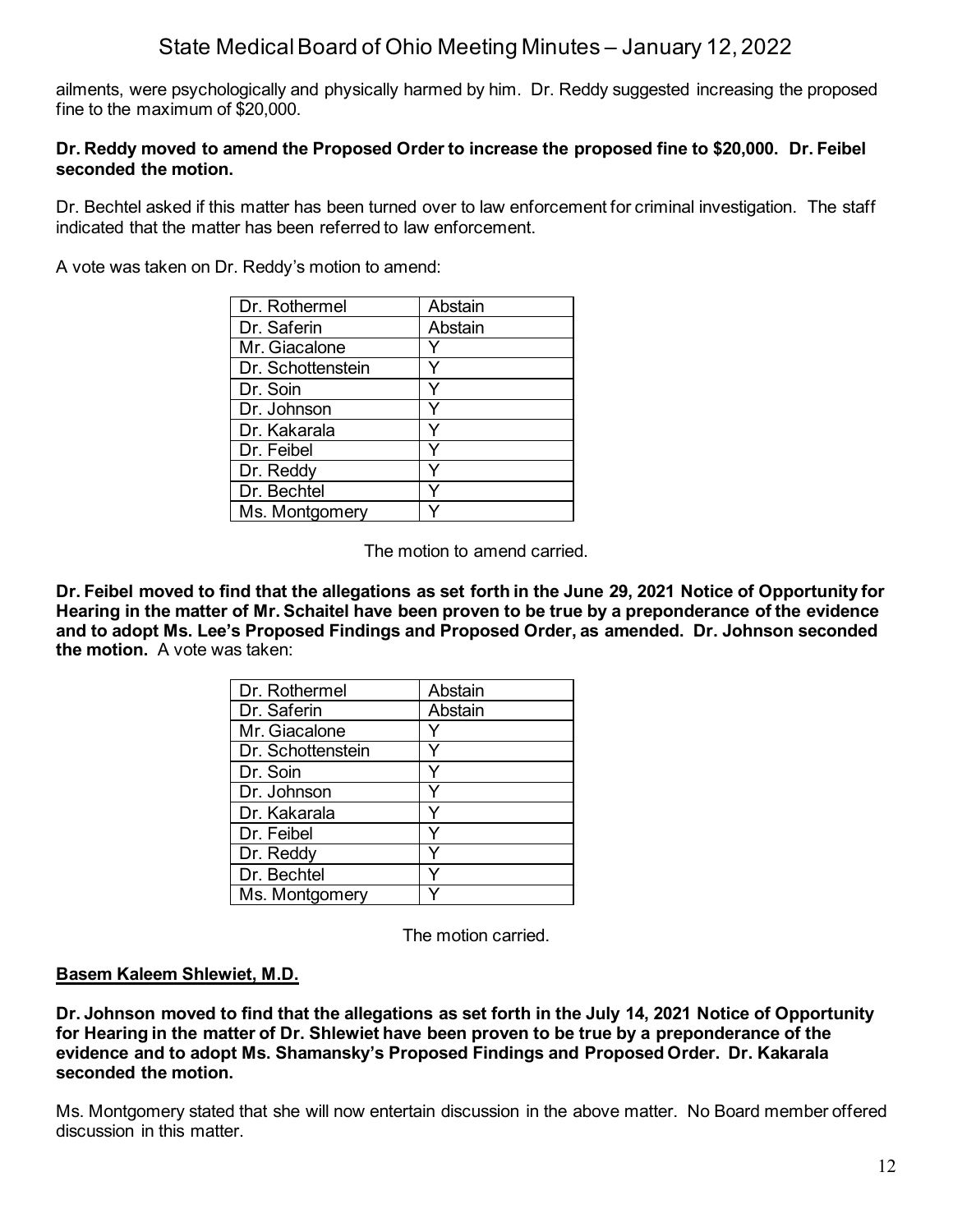A vote was taken on Dr. Johnson's motion:

| Dr. Rothermel     | Abstain |
|-------------------|---------|
| Dr. Saferin       | Abstain |
| Mr. Giacalone     |         |
| Dr. Schottenstein |         |
| Dr. Soin          |         |
| Dr. Johnson       |         |
| Dr. Kakarala      |         |
| Dr. Feibel        |         |
| Dr. Reddy         |         |
| Dr. Bechtel       |         |
| Ms. Montgomery    |         |

The motion carried.

## **Lorna Stookey, M.D.**

**Dr. Reddy moved to find that the allegations as set forth in the June 9, 2021 Notice of Opportunity for Hearing in the matter of Dr. Stookey have been proven to be true by a preponderance of the evidence and to adopt Ms. Shamansky's Proposed Findings and Proposed Order. Dr. Bechtel seconded the motion.**

Ms. Montgomery stated that she will now entertain discussion in the above matter. No Board member offered discussion in this matter.

A vote was taken on Dr. Reddy's motion:

| Dr. Rothermel     | Abstain |
|-------------------|---------|
| Dr. Saferin       | Abstain |
| Mr. Giacalone     |         |
| Dr. Schottenstein |         |
| Dr. Soin          |         |
| Dr. Johnson       |         |
| Dr. Kakarala      |         |
| Dr. Feibel        |         |
| Dr. Reddy         |         |
| Dr. Bechtel       |         |
| Ms. Montgomery    |         |

The motion carried.

### **Brenda Valentine**

**Dr. Johnson moved to find that the allegations as set forth in the May 12, 2021 Notice of Opportunity for Hearing in the matter of Ms. Valentine have been proven to be true by a preponderance of the evidence and to adopt Ms. Shamansky's Proposed Findings and Proposed Order. Dr. Kakarala seconded the motion.**

Ms. Montgomery stated that she will now entertain discussion in the above matter. No Board member offered discussion in this matter.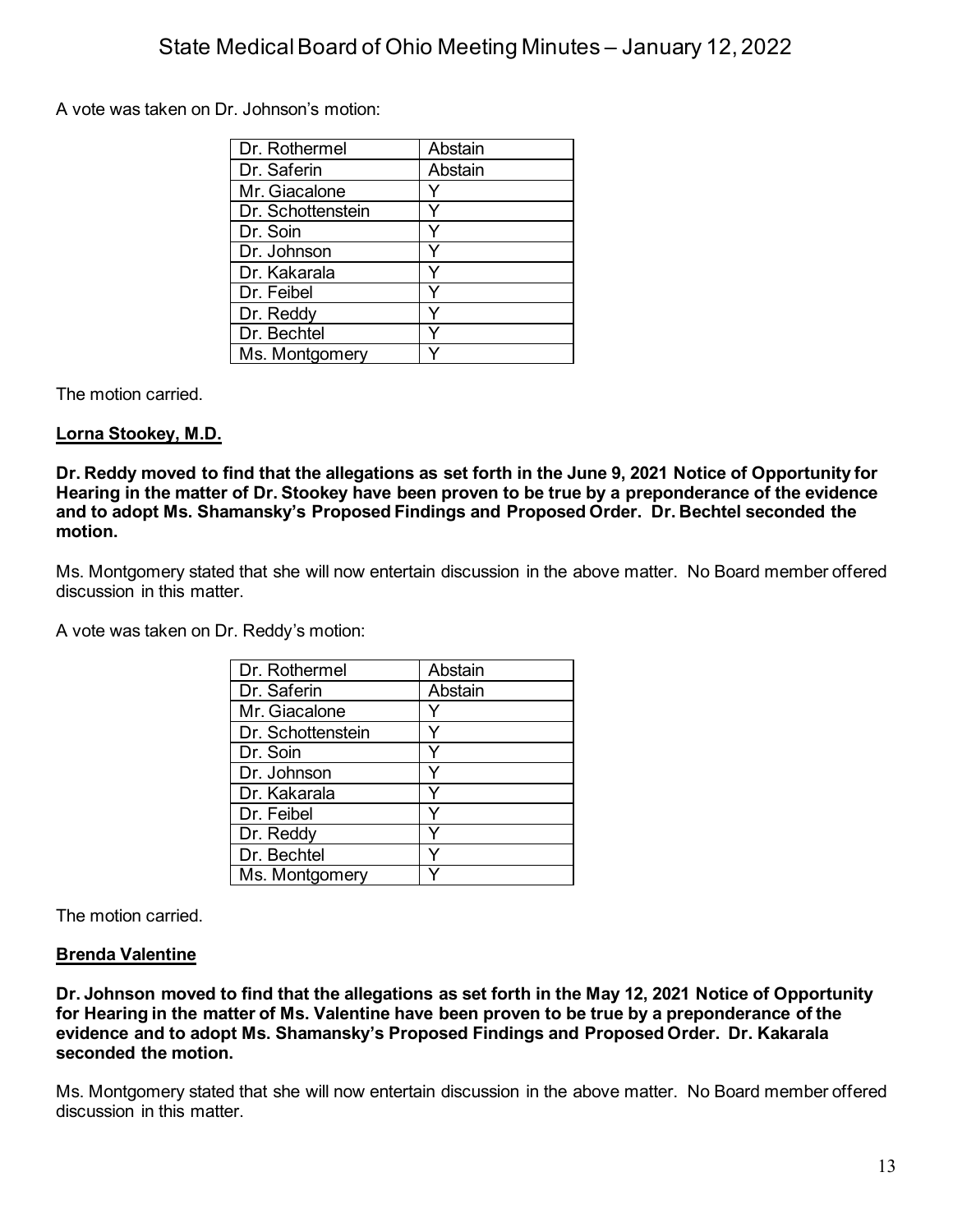A vote was taken on Dr. Johnson's motion:

| Dr. Rothermel     | Abstain |
|-------------------|---------|
| Dr. Saferin       | Abstain |
| Mr. Giacalone     |         |
| Dr. Schottenstein |         |
| Dr. Soin          |         |
| Dr. Johnson       |         |
| Dr. Kakarala      |         |
| Dr. Feibel        |         |
| Dr. Reddy         |         |
| Dr. Bechtel       |         |
| Ms. Montgomery    |         |

The motion carried.

## **FINDINGS, ORDERS, AND JOURNAL ENTRIES**

Ms. Montgomery stated that in the following matters, the Board issued Notices of Opportunity for Hearing, and documentation of Service were received for each. There were no timely requests for hearing filed, and more than 30 days have elapsed since the mailing of the Notices. These matters are therefore before the Board for final disposition. These matters are non-disciplinary in nature, and therefore all Board members may vote.

## **Stacy L. Imber, M.T.**

Ms. Montgomery stated that on November 10, 2021, the Board authorized issuance of a Notice of Opportunity for Hearing to Stacy L. Imber, M.T., informing her that the State Medical Board of Ohio proposed to approve her application for restoration of her license to practice massage therapy, provided that she take and pass the Massage and Bodywork Licensing Examination (MBLEx) due to the fact that Ms. Imber has not engaged in the active practice of massage therapy for more than two years.

**Dr. Bechtel moved to find that the facts set forth in the November 10, 2021 Notice of Opportunity for Hearing have been proven to be true by a preponderance of the evidence, and that the Board enter an Order, effective immediately upon mailing, approving Ms. Imber's application for restoration, provided that she takes and passes the MBLEx within six months of the date of mailing of this order. Dr. Johnson seconded the motion.** A vote was taken:

| Dr. Rothermel     |  |
|-------------------|--|
| Dr. Saferin       |  |
| Mr. Giacalone     |  |
| Dr. Schottenstein |  |
| Dr. Soin          |  |
| Dr. Johnson       |  |
| Dr. Kakarala      |  |
| Dr. Feibel        |  |
| Dr. Reddy         |  |
| Dr. Bechtel       |  |
| Ms. Montgomery    |  |

The motion carried.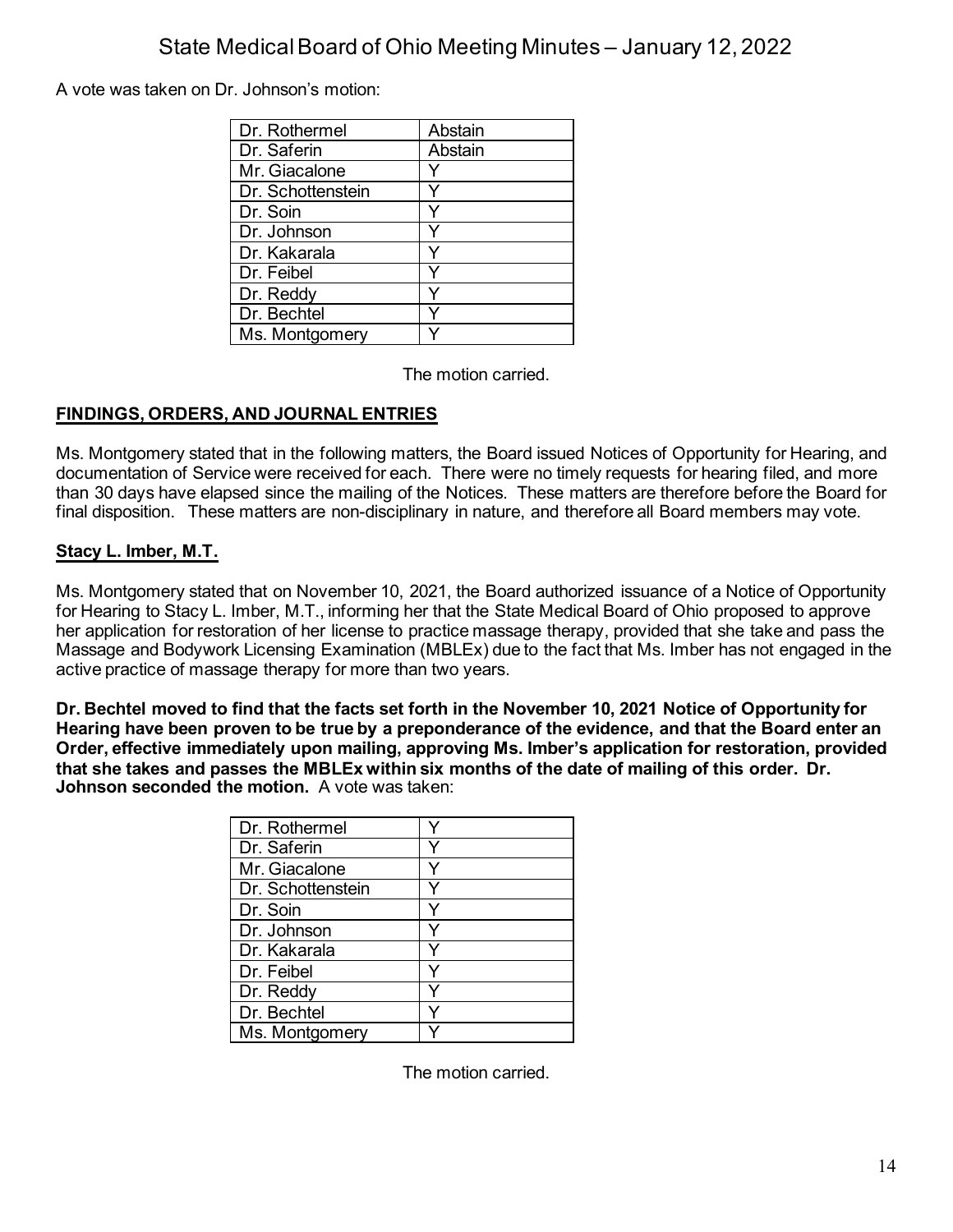## **Angela E. Stachowiak, M.T.**

Ms. Montgomery stated that on November 10, 2021, the Board authorized issuance of a Notice of Opportunity for Hearing to Angela E. Stachowiak, M.T., informing her that the State Medical Board of Ohio proposed to approve her application for restoration of her license to practice massage therapy, provided that she take and pass the Massage and Bodywork Licensing Examination (MBLEx) due to the fact that Ms. Stachowiak has not engaged in the active practice of massage therapy for more than two years.

**Dr. Johnson moved to find that the facts set forth in the November 10, 2021 Notice of Opportunity for Hearing have been proven to be true by a preponderance of the evidence, and that the Board enter an Order, effective immediately upon mailing, approving Ms. Stachowiak's application for restoration, provided that she takes and passes the MBLEx within six months of the date of mailing of this order. Dr Bechtel seconded the motion.** A vote was taken:

| Dr. Rothermel     |  |
|-------------------|--|
| Dr. Saferin       |  |
| Mr. Giacalone     |  |
| Dr. Schottenstein |  |
| Dr. Soin          |  |
| Dr. Johnson       |  |
| Dr. Kakarala      |  |
| Dr. Feibel        |  |
| Dr. Reddy         |  |
| Dr. Bechtel       |  |
| Ms. Montgomery    |  |

The motion carried.

### **EXECUTIVE SESSION**

**Dr. Reddy moved to go into Executive Session to confer with the Medical Board's attorneys on matters of pending or imminent court action; and for the purpose of deliberating on proposed consent agreements in the exercise of the Medical Board's quasi-judicial capacity; and to consider the appointment, employment, dismissal, discipline, promotion, demotion, or compensation of a public employee or official. Dr. Saferin seconded the motion.** A vote was taken:

| Dr. Rothermel     |  |
|-------------------|--|
| Dr. Saferin       |  |
| Mr. Giacalone     |  |
| Dr. Schottenstein |  |
| Dr. Soin          |  |
| Dr. Johnson       |  |
| Dr. Kakarala      |  |
| Dr. Feibel        |  |
| Dr. Reddy         |  |
| Dr. Bechtel       |  |
| Ms. Montgomery    |  |

The motion carried.

The Board went into Executive Session at 11:19 a.m. and returned to public session at 11:58 a.m.

Mr. Gonidakis returned to the meeting during Executive Session.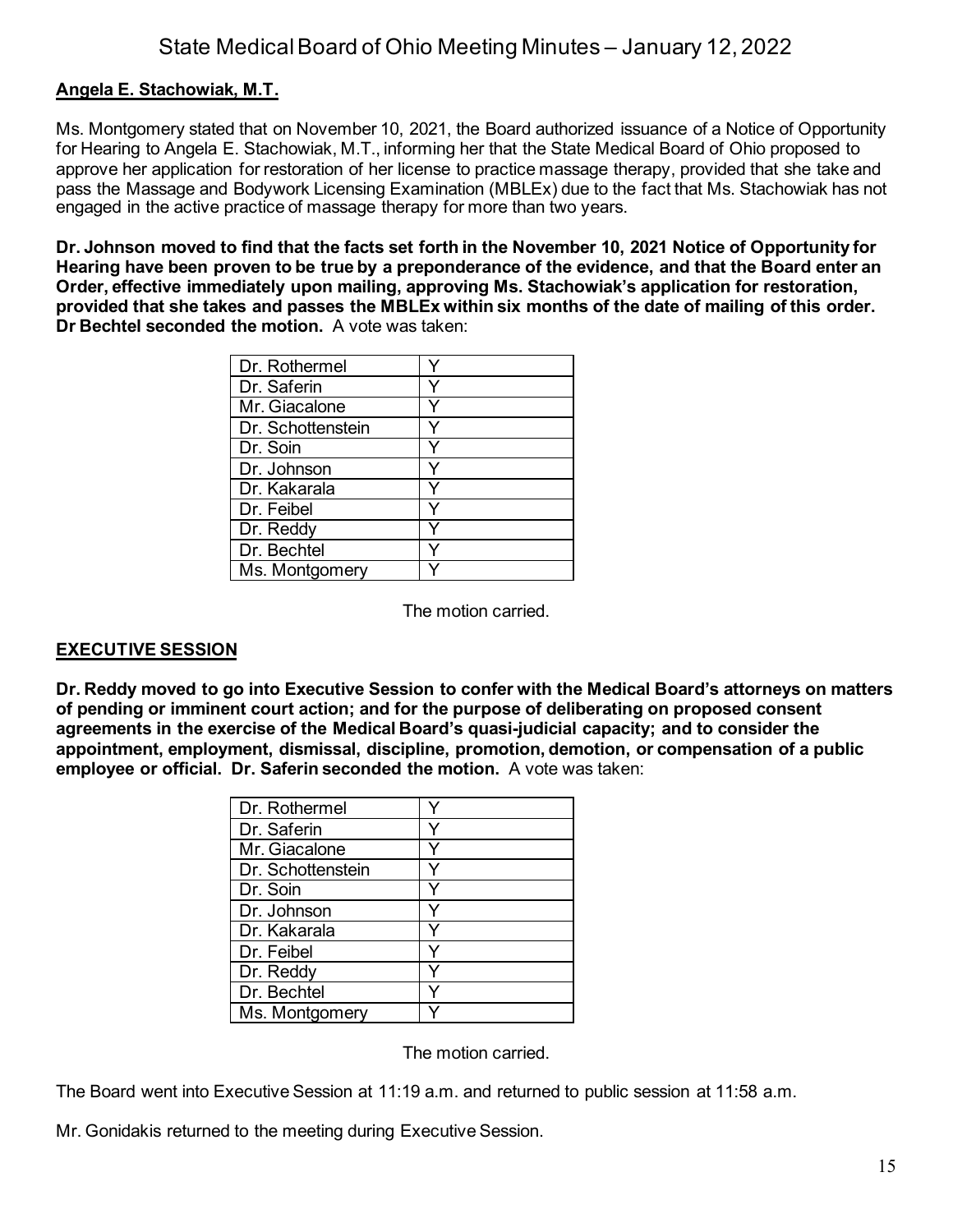## **SETTLEMENT AGREEMENTS**

#### **Michael Herbert, R.C.P.**

**Dr. Feibel moved to ratify the proposed Permanent Surrender with Mr. Herbert. Dr. Bechtel seconded the motion.** A vote was taken:

| Dr. Rothermel     | Abstain |
|-------------------|---------|
| Dr. Saferin       | Abstain |
| Mr. Giacalone     |         |
| Dr. Schottenstein |         |
| Dr. Soin          |         |
| Dr. Johnson       |         |
| Mr. Gonidakis     |         |
| Dr. Kakarala      |         |
| Dr. Feibel        |         |
| Dr. Reddy         |         |
| Dr. Bechtel       |         |
| Ms. Montgomery    |         |

The motion carried.

#### **David M. Yin, M.D.**

#### **Dr. Johnson moved to ratify the proposed Consent Agreement with Dr. Yin. Dr. Kakarala seconded the motion.**

Dr. Feibel recommended that the Board not ratify this proposed agreement. Dr. Feibel opined that the discipline in the agreement is not sufficient to address this physician's actions in prescribing to patients without seeing them.

A vote was taken on Dr. Johnson's motion:

| Dr. Rothermel     | Abstain |
|-------------------|---------|
| Dr. Saferin       | Abstain |
| Mr. Giacalone     |         |
| Dr. Schottenstein |         |
| Dr. Soin          |         |
| Dr. Johnson       |         |
| Mr. Gonidakis     |         |
| Dr. Kakarala      |         |
| Dr. Feibel        | N       |
| Dr. Reddy         | N       |
| Dr. Bechtel       | Abstain |
| Ms. Montgomery    |         |

The motion carried.

#### **Eric S. Lee, M.D.**

**Dr. Johnson moved to ratify the proposed Permanent Withdrawal with Dr. Lee. Dr. Kakarala seconded the motion.** A vote was taken: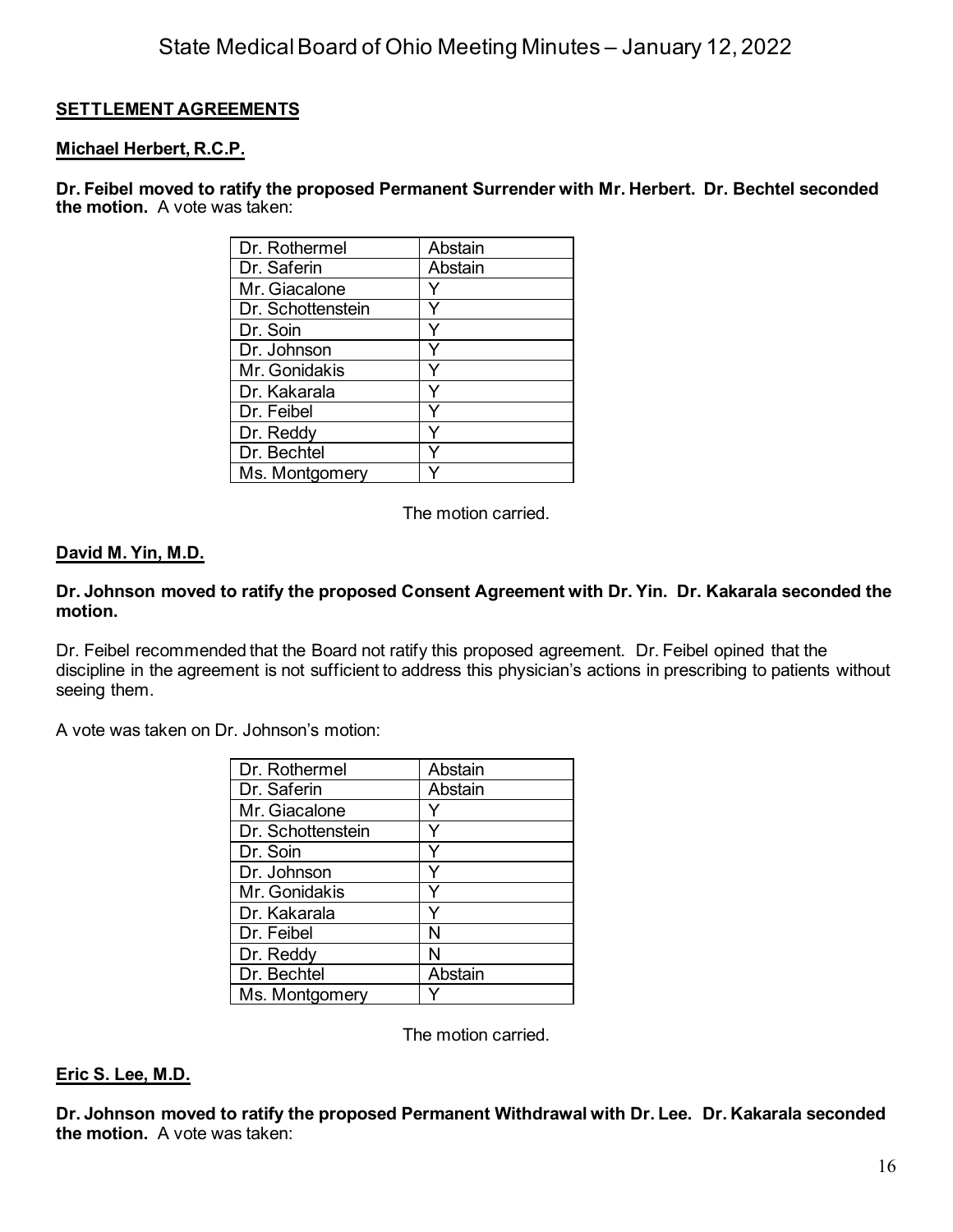| Dr. Rothermel     | Abstain |
|-------------------|---------|
| Dr. Saferin       | Abstain |
| Mr. Giacalone     |         |
| Dr. Schottenstein |         |
| Dr. Soin          |         |
| Dr. Johnson       |         |
| Mr. Gonidakis     |         |
| Dr. Kakarala      |         |
| Dr. Feibel        |         |
| Dr. Reddy         |         |
| Dr. Bechtel       |         |
| Ms. Montgomery    |         |

The motion carried.

### **Hollie Aneshansley, L.M.T.**

**Dr. Johnson moved to ratify the proposed Permanent Surrender with Ms. Aneshansley. Dr. Kakarala seconded the motion.** A vote was taken:

| Dr. Rothermel     | Abstain |
|-------------------|---------|
| Dr. Saferin       | Abstain |
| Mr. Giacalone     |         |
| Dr. Schottenstein |         |
| Dr. Soin          |         |
| Dr. Johnson       |         |
| Mr. Gonidakis     |         |
| Dr. Kakarala      |         |
| Dr. Feibel        |         |
| Dr. Reddy         |         |
| Dr. Bechtel       |         |
| Ms. Montgomery    |         |

The motion carried.

### **James Ferrel Cunagin, M.D.**

#### **Dr. Johnson moved to ratify the proposed Consent Agreement with Dr. Cunagin. Dr. Bechtel seconded the motion.**

Mr. Giacalone stated that he will vote to ratify this proposed agreement, but he strongly advised this physician to avoid coming before the Board again.

Dr. Feibel stated that he will vote against the proposed agreement because he felt there should be practice monitoring and probation for this physician.

A vote was taken on Dr. Johnson's motion:

| I Dr. Rothermel   | Abstain |
|-------------------|---------|
| Dr. Saferin       | Abstain |
| Mr. Giacalone     |         |
| Dr. Schottenstein |         |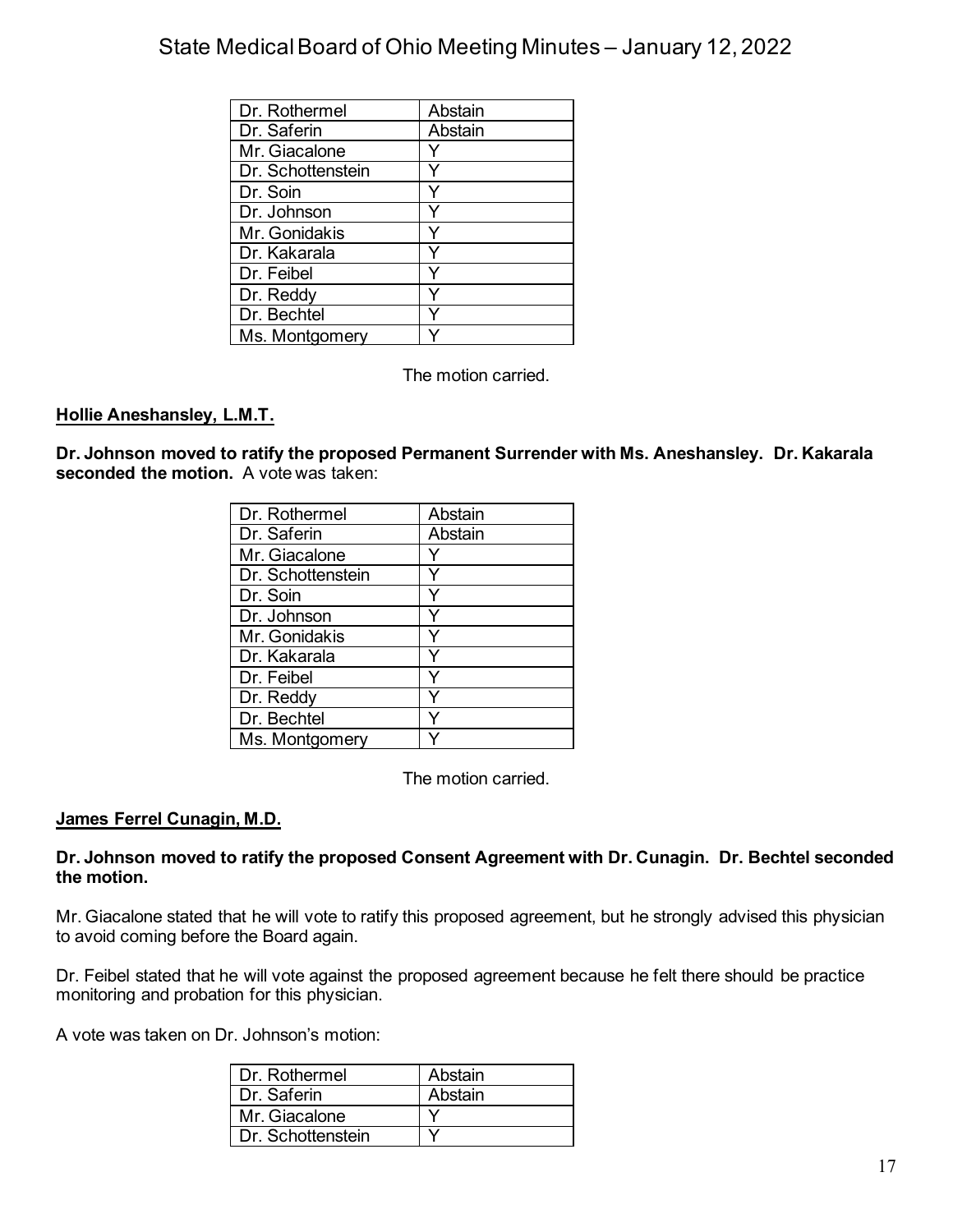| Dr. Soin       |   |
|----------------|---|
| Dr. Johnson    |   |
| Mr. Gonidakis  |   |
| Dr. Kakarala   |   |
| Dr. Feibel     | N |
| Dr. Reddy      |   |
| Dr. Bechtel    |   |
| Ms. Montgomery |   |

The motion carried.

## **Donna Marie Exner, P.A.**

**Dr. Johnson moved to ratify the proposed Permanent Surrender with Ms. Exner. Dr. Bechtel seconded the motion.** A vote was taken:

| Dr. Rothermel     | Abstain |
|-------------------|---------|
| Dr. Saferin       | Abstain |
| Mr. Giacalone     |         |
| Dr. Schottenstein |         |
| Dr. Soin          |         |
| Dr. Johnson       |         |
| Mr. Gonidakis     |         |
| Dr. Kakarala      |         |
| Dr. Feibel        |         |
| Dr. Reddy         |         |
| Dr. Bechtel       |         |
| Ms. Montgomery    |         |

The motion carried.

### **Katherina Mielke, L.M.T.**

**Dr. Kakarala moved to ratify the proposed Permanent Surrender with Ms. Mielke. Dr. Johnson seconded the motion.** A vote was taken:

| Dr. Rothermel     | Abstain |
|-------------------|---------|
| Dr. Saferin       | Abstain |
| Mr. Giacalone     |         |
| Dr. Schottenstein |         |
| Dr. Soin          |         |
| Dr. Johnson       |         |
| Mr. Gonidakis     |         |
| Dr. Kakarala      |         |
| Dr. Feibel        |         |
| Dr. Reddy         |         |
| Dr. Bechtel       |         |
| Ms. Montgomery    |         |

The motion carried.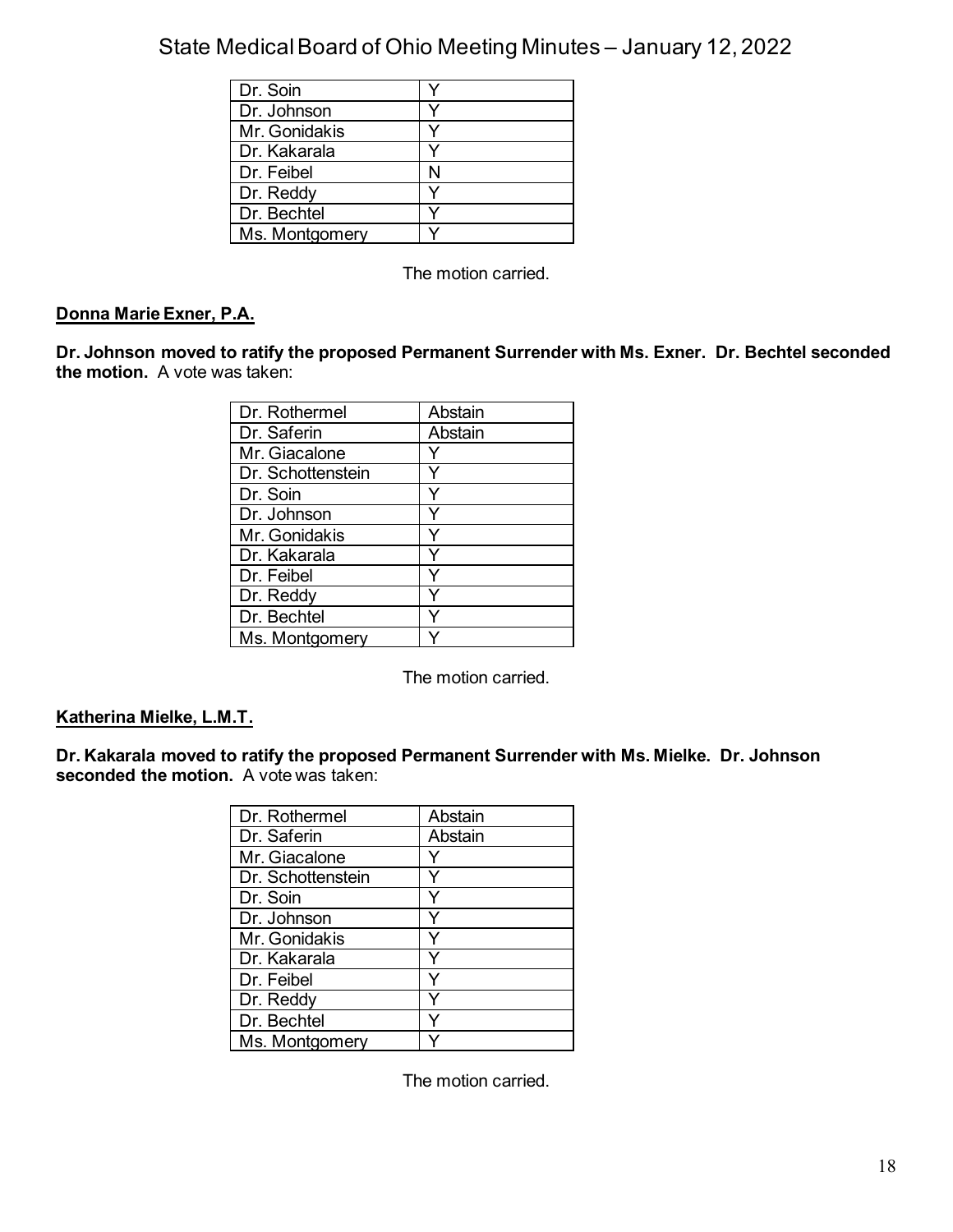## **Kavita A. J. Kang, D.O.**

**Dr. Johnson moved to ratify the proposed Step II Consent Agreement with Dr. Kang. Dr. Kakarala seconded the motion.** A vote was taken:

| Dr. Rothermel     | Abstain |
|-------------------|---------|
| Dr. Saferin       | Abstain |
| Mr. Giacalone     |         |
| Dr. Schottenstein |         |
| Dr. Soin          |         |
| Dr. Johnson       |         |
| Mr. Gonidakis     |         |
| Dr. Kakarala      |         |
| Dr. Feibel        |         |
| Dr. Reddy         |         |
| Dr. Bechtel       | Abstain |
| Ms. Montgomery    |         |

The motion carried.

#### **NOTICES OF OPPORTUNITY FOR HEARING, ORDERS OF SUMMARY SUSPENSION, ORDERS OF IMMEDIATE SUSPENSION, AND ORDERS OF AUTOMATIC SUSPENSION**

Ms. Canepa presented the following Citations to the Board for consideration:

- 1. Mitchell J. Curtiss, M.T.: Based on failure to cooperate with an investigation, specifically for refusing to answer investigative interrogatories.
- 2. Farhana Hasan, M.D.: Based on a plea of guilty to a misdemeanor in the course of practice involving theft from a Veterans Administration facility.
- 3. Edward M. Lichten, M.D.: Based on an action taken by the Michigan Board of Medicine regarding compounding practices.
- 4. Ritu Malhotra, M.D.: Based on violations of the minimal standards of care in the treatment of four patients resulting in deaths of three of those individuals over period of four years.
- 5. Amir Shahideh, M.D.: Based on a violation regarding a felony in course of practice, specifically sexual battery, and violations of the Board's sexual misconduct rules.

Regarding Citation #4, Dr. Reddy noted that the four cases occurred from 2014 to 2018 and three of the patients died. Dr. Reddy asked when the complaint was first received by the Board. Ms. Canepa replied that the complaint in Citation #4 was received in March 2018 regarding one of the patients. Records were subpoenaed to determine if this was part of a pattern of practice, and the investigation concluded in 2019. Unfortunately, issues with obtaining expert review of the records caused delay. Dr. Reddy asked if the physician is currently practicing. Ms. Canepa believed that the physician is still practicing.

Ms. Montgomery noted that Citation #4 is not a summary suspension. Ms. Canepa stated that one of the criteria for a summary suspension, that the physician pose an immediate harm to the public, is difficult to establish due to the amount of time that has passed since the last known incident. Dr. Feibel opined that this physician does pose the potential for immediate harm to the public, but stated that he would defer to the judgement of the assistant attorneys general. Ms. Snyder stated that if the matter were taken before a judge, it would be difficult to argue that there is an immediate harm when a number of years has passed since the last known incident.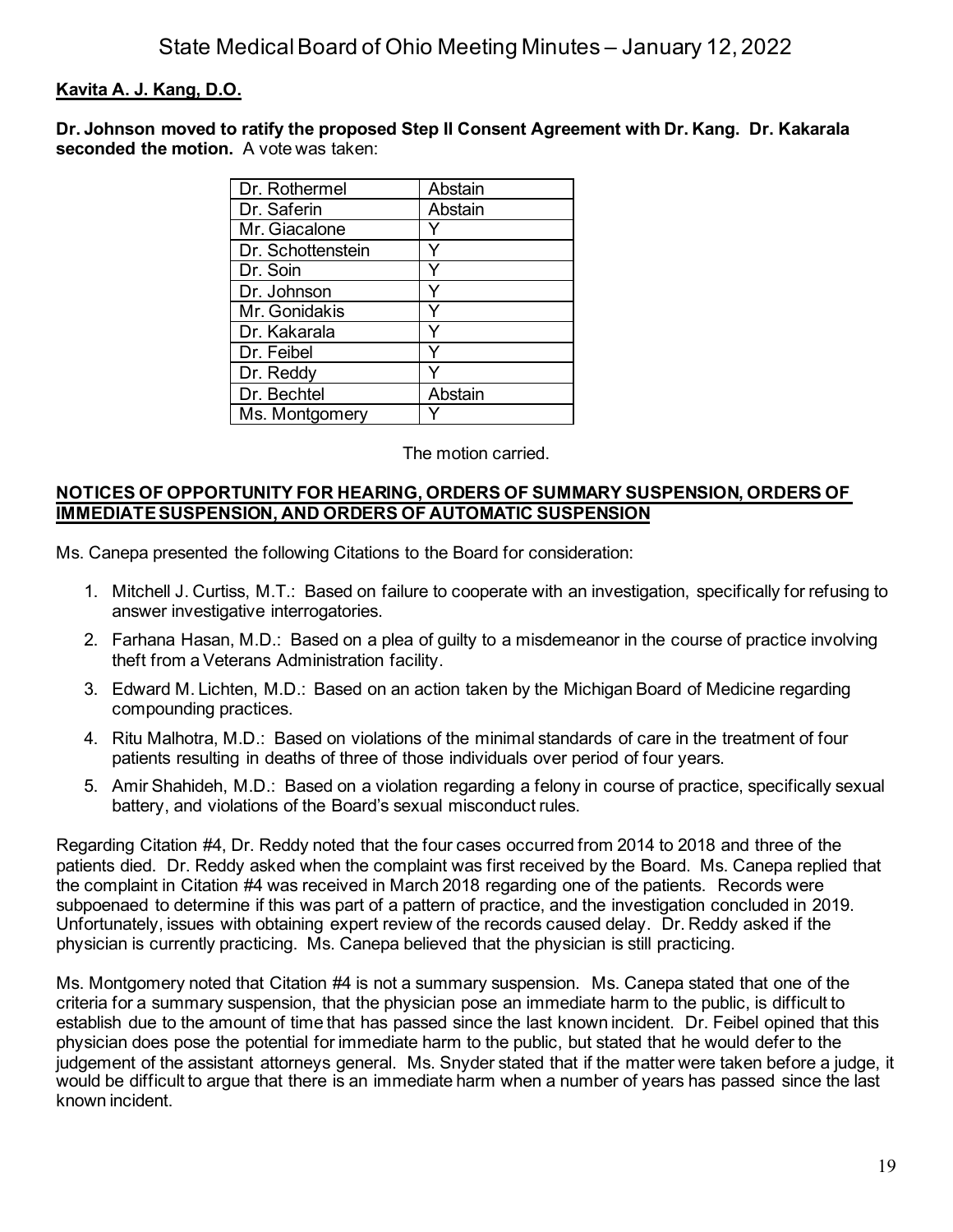Dr. Feibel commented that because minimal standards cases take a long time, they would never meet the criteria for a summary suspension. Ms. Loucka respectfully disagreed, stating that the Board's processes can get such cases to citation faster, but sometimes the window for summary suspension is missed. Dr. Schottenstein added that the Board must have its case ready for hearing upon issuance of a summary suspension because the respondent can demand an expedited hearing.

**Dr. Kakarala moved to approve and issue proposed Citations #'s 1 through 5. Dr. Johnson seconded the motion.** A vote was taken:

| Dr. Rothermel     | Abstain          |
|-------------------|------------------|
| Dr. Saferin       | Abstain          |
| Mr. Giacalone     |                  |
| Dr. Schottenstein |                  |
| Dr. Soin          |                  |
| Dr. Johnson       |                  |
| Mr. Gonidakis     |                  |
| Dr. Kakarala      |                  |
| Dr. Feibel        |                  |
| Dr. Reddy         |                  |
| Dr. Bechtel       | Y on #1; Abstain |
|                   | on #'s 2-5       |
| Ms. Montgomery    |                  |

The motion carried.

The Board recessed at 12:19 p.m. The meeting resumed at 1:07 p.m.

### **OPERATIONS REPORT**

**Fiscal Summary:** Ms. Loucka stated that the Board continues to be in good financial condition. Dr. Schottenstein will provide a more detailed account in the Finance Committee Report.

**Compliance:** Ms. Loucka stated that the Compliance Committee had a robust discussion this morning, which Ms. Montgomery will detail later in today's meeting. Compliance data has been included in the Operations Report for the Board's review, including a list of participants broken down by license type.

**Licensure:** Ms. Loucka observed a small increase in the time to issue a license, noting continuing issues with the new fingerprinting system implemented by the Bureau of Criminal Investigation (BCI) last May. These issues have slowed the background checks required for the issuance of licenses. The Board continues to work with BCI on solutions and Ms. Loucka was hopeful that there will be some progress on background checks in the first six months of this year. The Board's Licensure staff is also working to be more precise in identifying applications that can be pushed ahead for issuance.

Ms. Loucka added that the staff is putting a great deal of time into working with hospitals to get respiratory care professionals licensed. Ms. Loucka stated that staffing agencies are bringing in respiratory care professionals from out-of-state. The Board does not have a temporary license type for respiratory care professionals and does not have reciprocity with other states, but it is working hard to get these licenses issued as quickly as possible. BCI is assisting in these efforts as well.

Dr. Reddy stated that it was very nice that 50% of applicants in 2021 were licensed within two weeks of applying. Dr. Reddy asked if there was a goal of getting more than 50%. Ms. Loucka opined that the Board's internal processes are about as optimal as they can be, and if the background check issue is resolved then the median time to issue a license could be one week.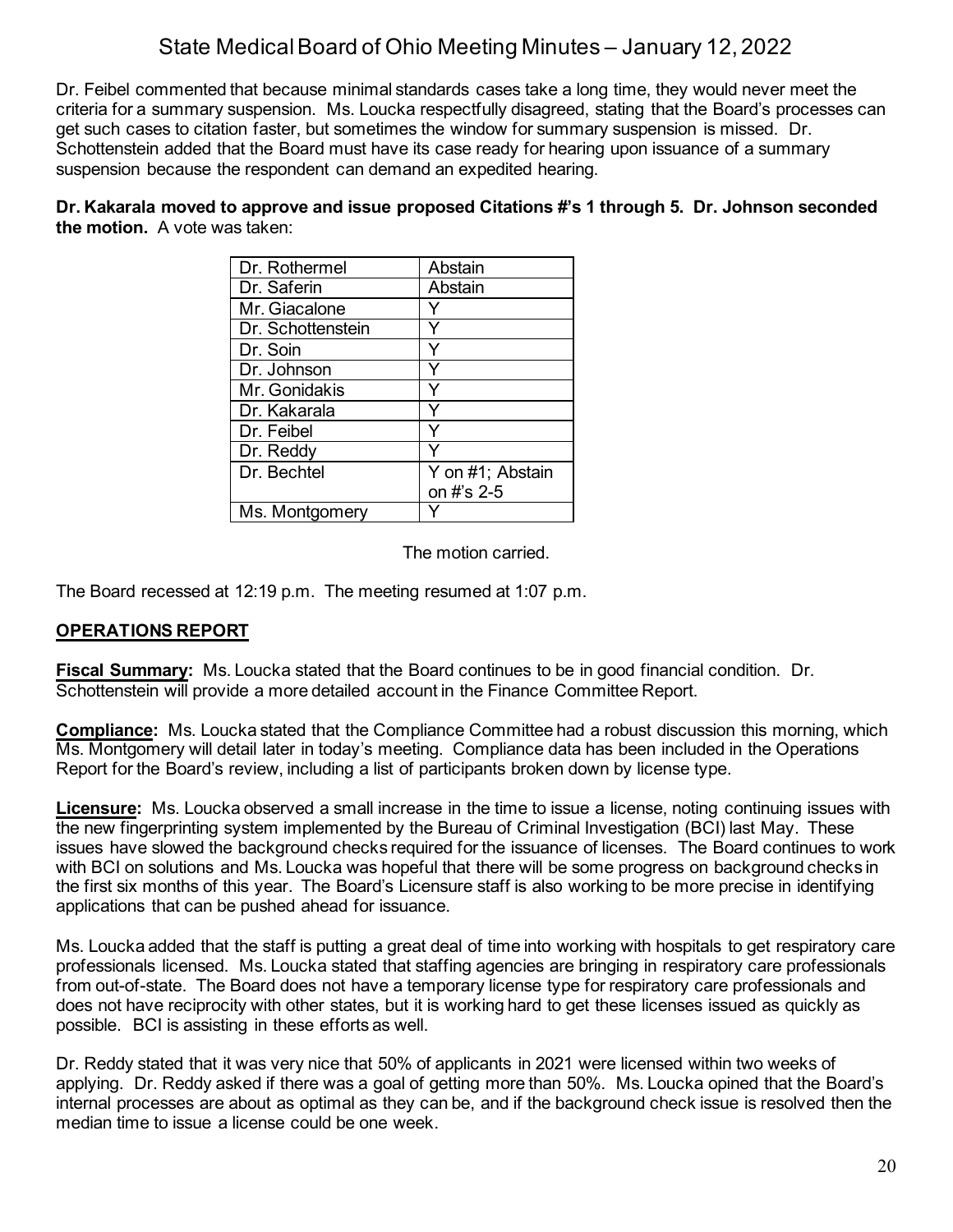**Complaints:** Ms. Loucka stated that the number of complaints is steady. The trend of quicker resolution of complaints and bringing actions to the Board continues, but the number of new complaints continues to increase and the backlog is not really moving. Ms. Loucka stated that this will be a priority in the first six months of this year.

In response to a question from Ms. Montgomery, Ms. Loucka stated that over the past year 6,500 complaints have been submitted, 6,300 complaints have been closed, and there are 2,300 complaints currently open. Some licensees have multiple complaints. There are 241 complaints in the backlog; a backlogged complaint is defined as a complaint that is at least two years old. The backlogged complaints have been broken down by complaint type and are being reviewed by Ms. Pokorny in her new role as Lead Attorney in Enforcement to see what can be done to move them along. Dr. Johnson asked if open complaints can be broken down in the same manner. Ms. Loucka replied affirmatively.

**Communications:** Ms. Loucka stated that Communications remains busy working with associations and managing the Board's social media. Communications recently sent out a survey to physicians asking about interest in participating in the Interstate Medical Licensing Compact. There was a significant response to the survey and 2,700 replied that they were interested.

## **RULES & POLICIES**

#### **Rule Review Update**

Ms. Anderson stated that the rule review update and spreadsheet are included in the meeting materials for the Board's review. There will be a number of internal staff meetings later this month to discuss the large volume of rules that will have their five-year review in calendar year 2022. In February, the Physician Assistant Policy Committee (PAPC) and the Massage Therapy Advisory Council (MTAC) will be presented with draft rules concerning their respective professions, and their comments will be reported back to the Board at its February 9, 2022 meeting.

### **Interstate Medical Licensure Compact Rule**

Ms. Anderson stated that this proposed rule will clarify that the Board can collect the appropriate licensing fees from individuals who apply through the Interstate Medical Licensing Compact (IMLC).

**Dr. Saferin moved to approve filing the proposed rule regarding the Interstate Medical Licensure Compact with the Common Sense Initiative. Dr. Bechtel seconded the motion.** All members voted aye. The motion carried.

### **Rules for Final Adoption**

Ms. Anderson asked for approval of the proposed rules as outlined in her memorandum to the Board. These rules include the following provisions:

- Changes to the examination process for medical and osteopathic licensure.
- Changes in impairment evaluation and treatment for most of the Board's allied license types.
- Changes to the military provisions rules and the emeritus state rules which account for House Bill 442, which was recently signed into law.

Ms. Anderson noted that these hearing have had a public hearing and have been considered by the Joint Committee on Agency Rule Review (JCARR). JCARR jurisdiction ended on January 2, 2022.

**Dr. Saferin moved to adopt and amend the rules as described in the memorandum from Ms. Anderson and to assign each rule action the effective date of January 31, 2022. Mr. Gonidakis seconded the motion.** All members voted aye. The motion carried.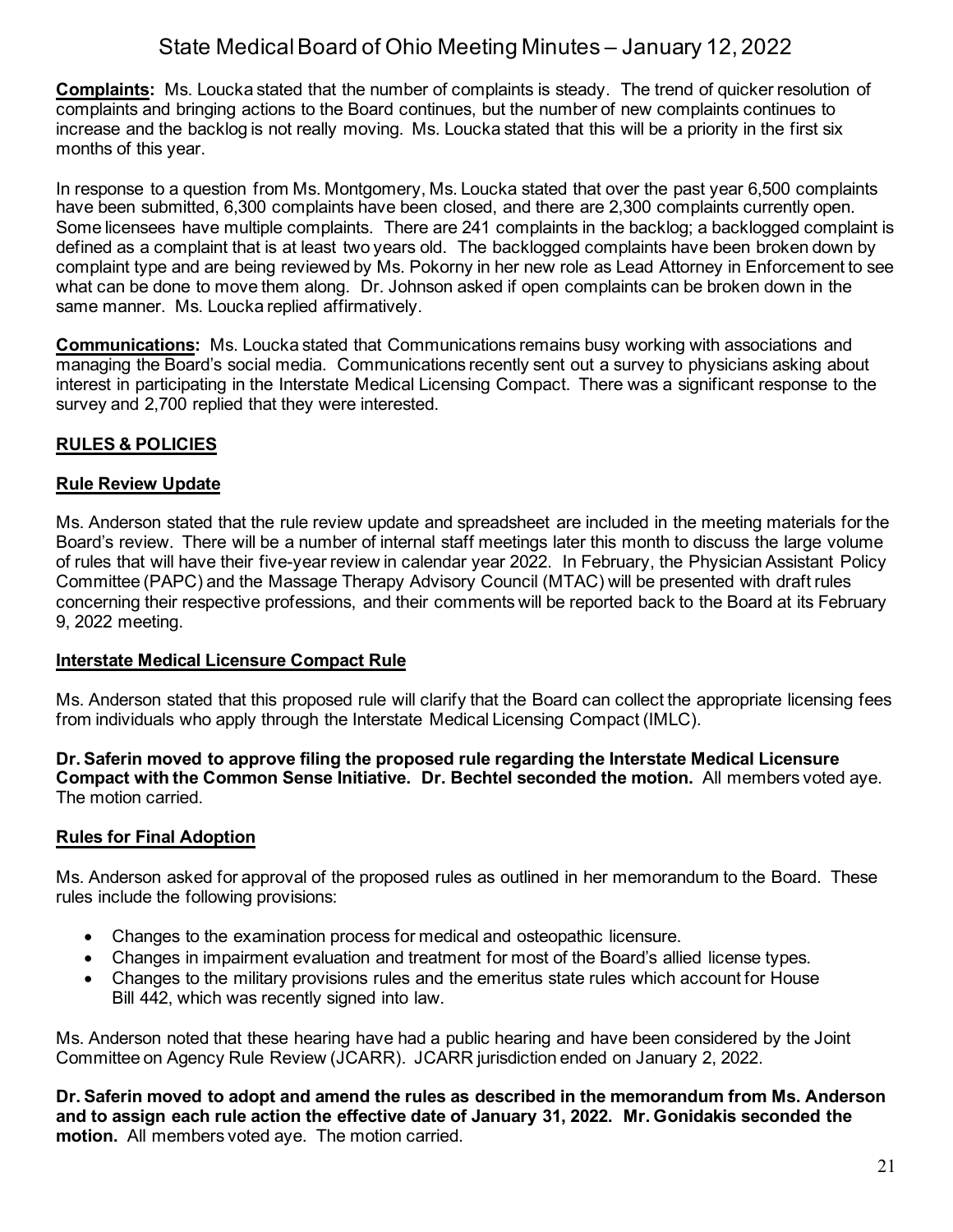## **Internal Management Rule 4731-30-03, Final Adoption**

Ms. Anderson stated that this rule, which would allow additional licensure items to be approved by the Secretary and Supervising Member rather than the full Board, was circulated for initial comment. Two comments were received and have been provided to the Board members for their review.

**Dr. Saferin moved to approve filing the proposed amendments to internal management rule 4731-30-03 for approval of licensure applications with an effective date of January 31, 2022. Dr. Bechtel seconded the motion.** All members voted aye. The motion carried.

#### **Controlled Substance Prescribing Rules**

Based on discussion at the Board's November 2021 meeting, Ms. Anderson stated that the staff has been exploring potential changes to the Board's weight-loss prescribing rules so that they are not strictly tied to Food and Drug Administration (FDA) labeling, while also including safeguards to prevent over-prescribing and diversion. A first draft of these changes have been provided to Board members for review.

Ms. Anderson continued that Rule 4731-11-04 deals with short-term anorexiants, while Rule 4731-11-041 deals with chronic weight management. It has been noted that because the Board strictly follows FDA labeling, it has been treating these two classes of drugs differently and allowing the chronic weight management drugs to be prescribed for longer than 12 weeks. Ms. Anderson stated that these drugs are not generic and are very expensive. The short-term anorexiants have been limited to 12 weeks based on their labeling, which is quite old.

Ms. Anderson stated that she has combined these rules and taken the approach of dealing with all weight-loss prescribing in one rule. Ms. Anderson stated that she would appreciate comments on this first draft. This draft will also be presented to the Physician Assistant Policy Committee (PAPC) and its input can be reported to the Board at the February 9 meeting.

Dr. Soin thanked Ms. Anderson and the Legal staff for the time and effort they have spent on this initiative. Dr. Soin stated that several well-known experts have persuasively argued that the Board's current rules make it an outlier in this area. The staff is attempting to address these arguments while also preventing the undesirable prescribing patterns seen in nearby states. Dr. Soin stated that because the short-term anorexiants have been in generic form for so long, the labeling will never change because there is no financial motivation to conduct a study that could lead to a change in the label.

Mr. Giacalone stated that the Board of Pharmacy is the drug control agency for Ohio and the Medical Board should be aligned with them. Once a course of action is determined, both Boards should issue a statement so there is no confusion when pharmacists begin seeing prescriptions that are out of the norm. Ms. Anderson agreed and stated that reaching out to the Board of Pharmacy is the next step following the Medical Board's review of the first draft.

Ms. Loucka thanked Dr. Soin for his significant involvement and contribution to these efforts.

Ms. Anderson stated that with the Board's approval, she will present the proposed rules to the PAPC and the Board of Pharmacy, and report their comments back to the Board next month. The Board agreed.

### **Confidential Non-Disciplinary Letters**

Mr. Roach stated that, pursuant to prior Board retreat discussions, the Board is seeking to expand the menu of the Board's confidential non disciplinary interventions. These interventions, meant to be proactive and preventative, are with licensees whose actions have raised concerns but may not rise to the level requiring formal Board action. The Board currently sends caution letters to practitioners to resolve complaints of low-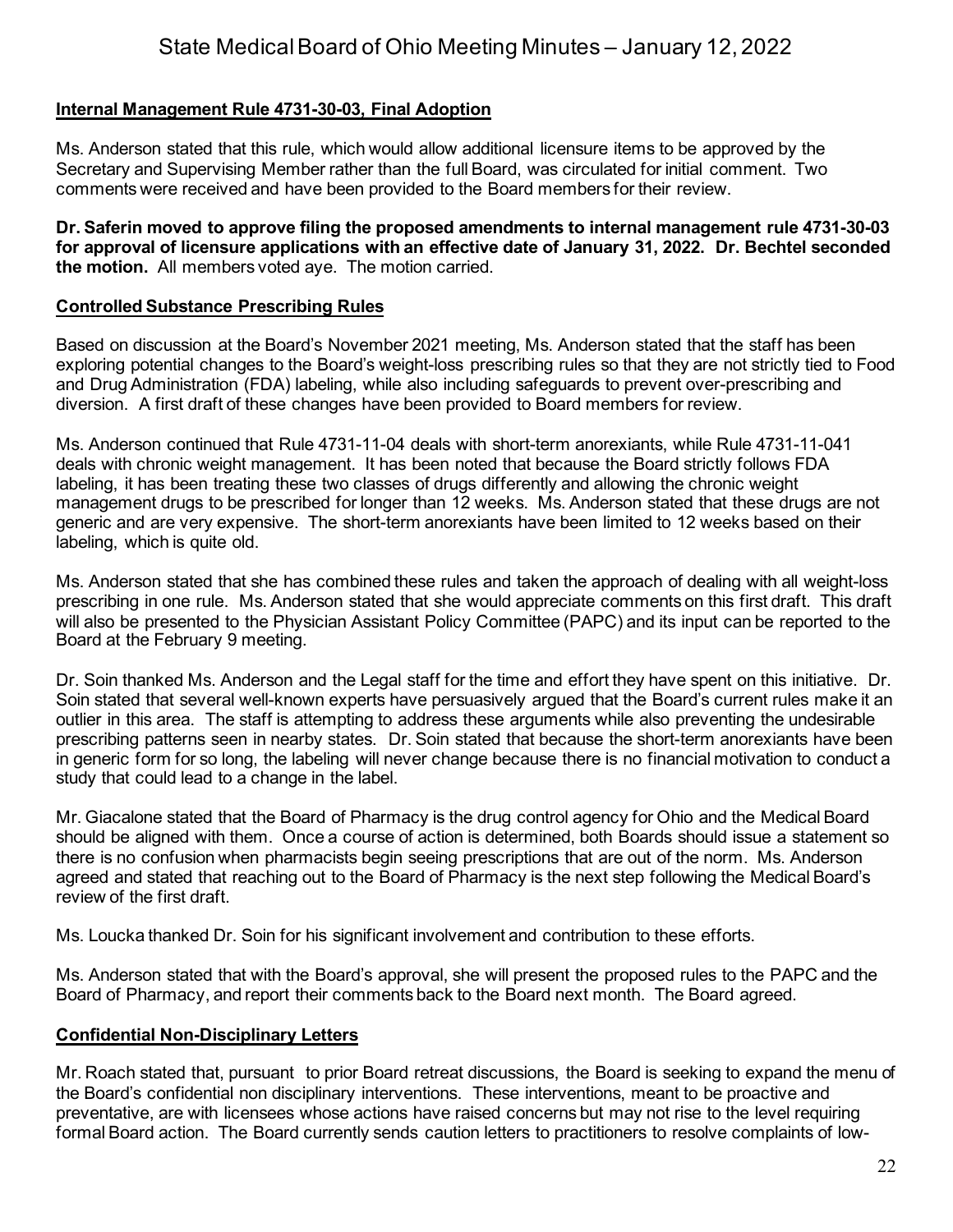level violations that do not rise to the level of formal action. These caution letters also offer suggestions for how a licensee can improve their practice and hopefully prevent recurrence of the issue. Caution letters are confidential and non-disciplinary. Mr. Roach asked the Board to consider three approaches in relation to caution letters.

The first stepped approach is to utilize education letters. Unlike a caution letter, which is narrowly focused on the minimal standards of care, an education letter would address best practices and include advice on how the practitioner can improve his or her practice and bring the practice more in line with best practices. An education letter may be issued if the physician is found to have met the minimal standards of care, but areas have been identified in which the physician can improve. The Secretary and Supervising Member will determine the content of an education letter, with input from experts as necessary.

The second stepped approach, depending on the concerns raised, is to continue the use of caution letters as they exist today.

The third stepped approach, depending upon the seriousness of the concerns, involves more monitoring of practitioners for compliance with the Board's recommendations. Hopefully, the follow-up will show substantial changes in the physician's practice the mediate the Board's concerns. If the concerns have not been addressed, the Board retains jurisdiction to keep the matter open and pursue other avenues as appropriate. Follow-up with the licensee will occur through the Board's Compliance section and may involve additional patient chart review. Mr. Roach stated that this is an opportunity to enhance the way the Board protects the public and provide more incentive for licensees to follow through with the Board's recommendations.

The Board discussed this proposal and thanked Mr. Roach for the follow-through from the Board's discussion of this topic at the last Board Retreat. Mr. Roach stated that these initiatives can proceed under the authority of the Secretary and Supervising Member, and feedback from Board members is welcome at any point. Dr. Schottenstein asked that the Board be updated on how productive these letters are once there has been enough experience with them. Mr. Roach agreed.

### **Non-Disciplinary Permanent Voluntary Retirement Proposal**

Mr. Smith stated that his memo to the Board contains a statutory proposal based on discussion at last year's retreat. The purpose of the proposal is to provide a licensee who is in the beginning of a mental or physical illness a pathway to exit practice in a dignified manner. This pathway to exit practice is both non-disciplinary and permanent. This pathway would be available to all licensees regardless of years of service or prior formal actions, provided that no formal action is pending. Section B of the proposal outlines safeguards so that a licensee cannot use this pathway to avoid Board discipline

The Board discussed the proposal thoroughly, including the requirements for reporting to the National Practitioner Databank (NPDB) and how to treat licensees who may have low-level complaints. Dr. Schottenstein expressed concern about allowing permanent voluntary retirement in lieu of investigation, particularly when the individual may be licensed in other states. Mr. Smith emphasized that the Board will follow all NPDB reporting requirements and that accepting retirement in lieu of investigation or in exchange for closing a complaint is a reportable event. The purpose of this proposal is to allow for non-disciplinary retirement before an issue reaches the level of a reportable offense. For instance, a complaint that is closed with a caution letter in the normal course of the Board's processes may lead the practitioner to request a nondisciplinary permanent voluntary retirement before the issue recurs and leads to more formal action.

The Board also discussed whether physicians can refer to themselves as "doctor" following a permanent retirement. Under the current proposal, a permanent retiree may precede their name with "Retired Doctor." Ms. Montgomery suggested that the word "Retired" should come after the name. Dr. Schottenstein noted that holders of emeritus status do not have a similar requirement to call themselves "Retired." The Board also discussed whether former physicians who no longer have an active license may still refer to themselves as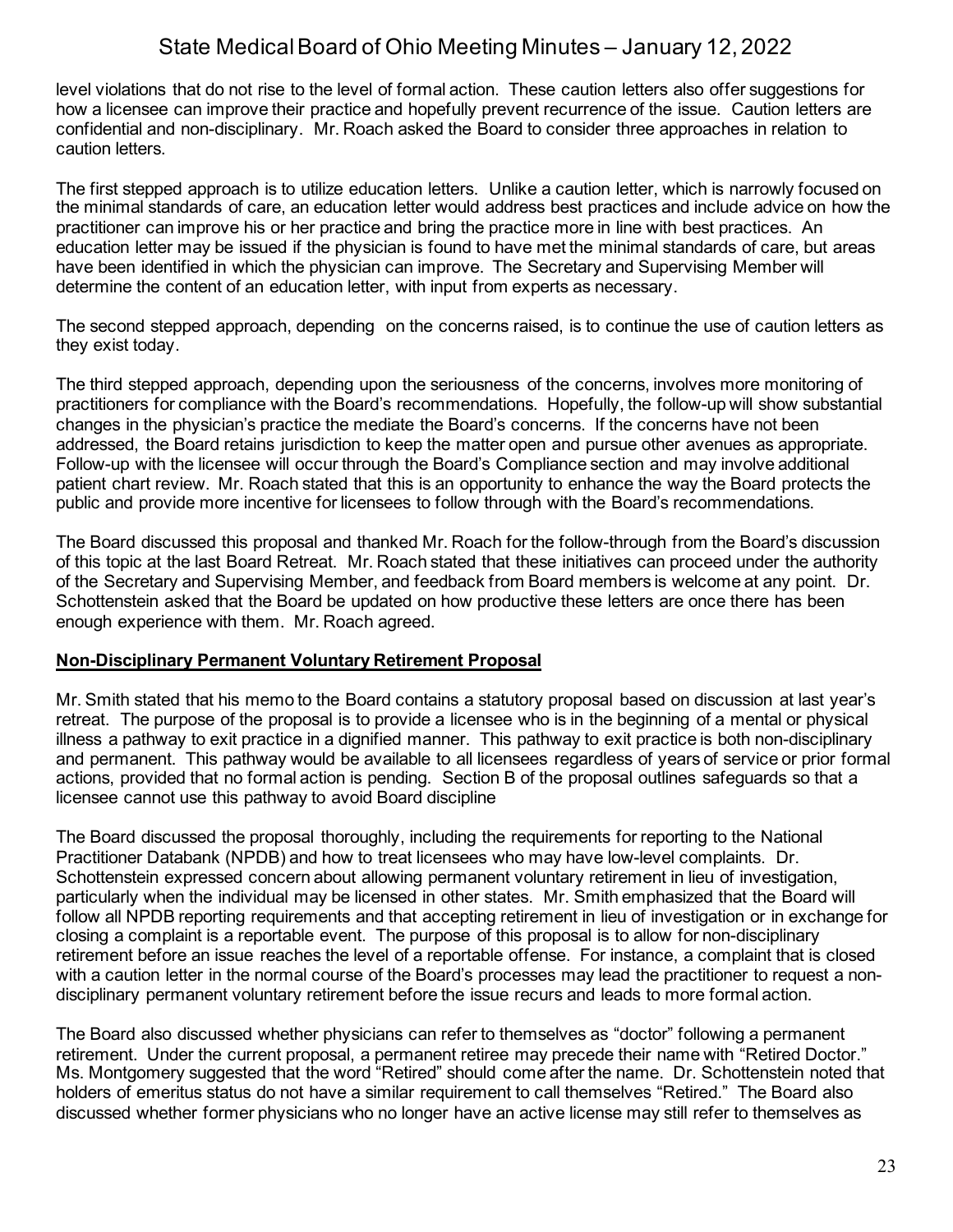"Doctor." Mr. Smith noted that Section 4731.14, Ohio Revised Code, Unauthorized Practices, references the following:

Use of the word 'doctor' or title in connection with a person's name in any way that represents that the person is engaged in the practice of medicine and surgery.

Ms. Montgomery stated that this does not address the situation of former physicians who are not trying to practice but are simply referring to themselves as "Doctor [last name]." Mr. Smith stated that he will research the matter and provide clarification.

Mr. Smith thanked the Board for its input and stated that these comments will be utilized in drafting the second iteration of this proposal.

## **Telehealth Rules**

Mr. Smith stated that Governor DeWine signed substitute House Bill 122 into law on December 22, 2021, with an effective date of March 22, 2022. House Bill 122 authorizes the Medical Board to adopt rules necessary to implement the law. The final language of House Bill 122 is, in part, a result of the Board's efforts working with the legislature to clarify that the standard of care must be the same for telehealth as it is for in-person visits. The proposed rules for the Board's consideration today capture the spirit of the conversations the Board has had with stakeholders over the previous six months. Mr. Smith hoped to continue to gather feedback from stakeholders as the Board continues with the rule-making process.

Mr. Smith briefly outlined the key points of the seven draft rules for today's discussion:

- Of the Medical Board's licensees, House Bill 122 allows for telehealth services to be provided by allopathic physicians, osteopathic physicians, podiatric physicians, physician assistants, dietitians, respiratory care professionals, and genetic counselors.
- Telehealth services includes not only technology and communication between a provider and patient in different locations, but also consultations between providers in different locations regarding a patient.
- Since House Bill 122 allows for telehealth services to be provided either synchronously or asynchronously, the rules provide for the escalation of care and/or referral of care if the technology selected does not meet the standard of care for the patient and the medical condition.
- Providers must meet all standard of care requirements that would be met in an in-person visit, including informed consent, identification and verification of the name and location of the patient, documentation requirements, and patient evaluation.
- To prescribe non-controlled substances via telehealth, all requirements of Rule 4731-37-01 must be followed.
- To prescribe controlled substances via telehealth, providers must follow all federal laws, the requirements of Rule 4731-37-01, and the new Rule 4731-11-09.
- Special requirements for physicians, physician assistants, and advanced practice nurses related to the ability to provide telehealth services to a patient located in another state and the use of remote monitoring devices on a patient.

In addition, the legislation specifies that the Board may require an initial in-person visit prior to prescribing a schedule II controlled substance to a new patient, except in the following situations: 1) The patient is receiving hospice or palliative care; 2) the patient is receiving medication-assisted treatment (MAT) or any other medication for opioid use disorder; 3) the patient is being treated for a mental health condition; or 4) the patient, in the clinical judgment of the health care professional, is in an emergency situation. Under the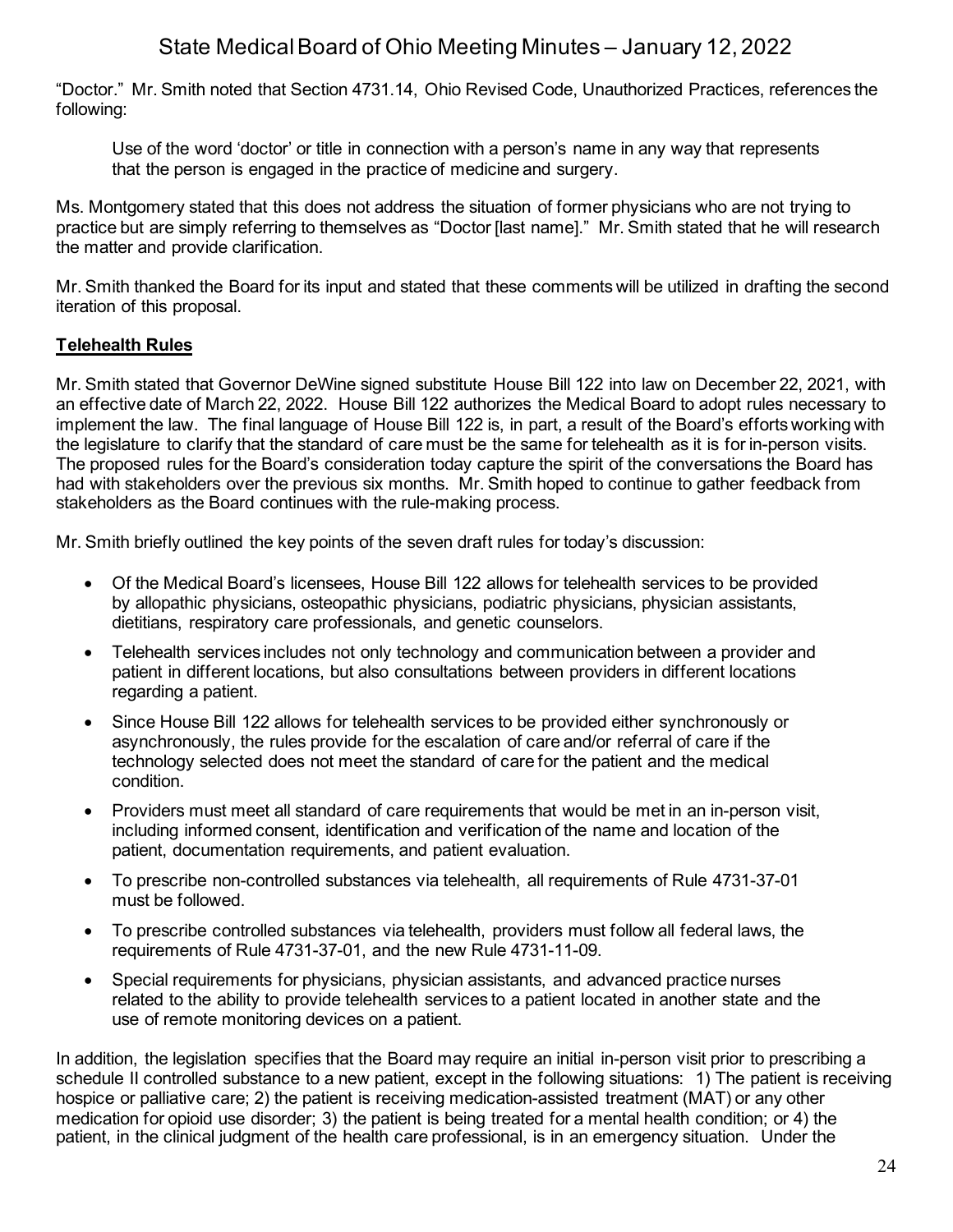proposed rules, the physician or physician assistant may only prescribe the amount of schedule II controlled substance to cover the duration of the emergency or an amount not to exceed a three-day supply, whichever is shorter. Once the emergency has ended, the physician or physician assistant must conduct a physical examination as part of the initial visit before further prescribing a schedule II controlled substance. There are also documentation requirements.

The Board discussed the proposed rules thoroughly. Ms. Montgomery and Dr. Feibel opined that the mental health exception should be further defined. Dr. Schottenstein noted that the exception only applies if the patient has a mental health condition and the controlled substance is being prescribed to treat that condition. Dr. Schottenstein opined that the provision is substantially referencing patients with attention deficit hyperactivity disorder (ADHD) and he felt that it is justifiable to treat those patients in the absence of an inperson examination.

Dr. Schottenstein continued that additional clarification of the term "mental health" would be reasonable, perhaps in relation to the Diagnostic Statistical Manual of Mental Disorders, 5th Edition (DSM-V) or something similar. Dr. Schottenstein was also concerned about the possibility of overprescribing of controlled substances for both mental health and MAT. Dr. Schottenstein was respectful of the legislature's efforts to increase access to health care, but stated it is now up to the Board to establish guardrails to minimize any risk of a pill mill situation.

Dr. Reddy asked about a situation in which a patient could not be seen in person and did not have access to the internet or a telephone, and was therefore brought to the office in a very segregated area and visited via a phone given to the patient by office staff. Dr. Reddy asked if this would be covered under telehealth, given that both the physician and the patient were at the same location but different rooms. Mr. Smith opined that under the statute, two different rooms could be considered different locations. Although the spirit of the legislation probably intended for the physician and the patient to be at different addresses, the situation described by Dr. Reddy would probably not raise concerns. Dr. Kakarala agreed, stating that the point of the legislation is to expand access for patients and what Dr. Reddy described was a workaround to get the patient the care they needed.

Dr. Bechtel asked about the definitions of synchronous and asynchronous technology. Mr. Smith answered that asynchronous technology sends stored clinical data to a professional at a distant site and can be looked at later, whereas synchronous is real time interaction between provider and patient. Dr. Soin stated that email would be an example of asynchronous communication. Mr. Smith agreed, but stated that to qualify as a telehealth visit the email cannot be simply text about the patient, but must have some visualization or record of the patient attached to be reviewed by the provider.

Mr. Gonidakis asked about informed consent as it relates to parental consent for minor patients. Mr. Smith replied that parental consent is not specifically addressed in the proposed rules, but it is certainly an issue to consider. Following a brief discussion, Mr. Smith stated that language can be added to subsection C to specify that informed consent also includes consent of a parent or guardian of a minor patient.

Dr. Feibel asked for clarification on whether a provider could bill an office visit for an email conversation with a patient. Mr. Smith could not speak to issues of billing, but stated that federal regulations on asynchronous technology state the following:

Stored clinical data that may be transmitted via asynchronous technology means video clips, sound audio files, and photo images that may be sent along with electronic records and written records about the patient's condition. However, asynchronous communication does not include telephone calls, images transmitted via facsimile machines, and text messages about visualization of the patient such as in an email.

Under this language, Mr. Smith did not believe that a simple email exchange would qualify as a telehealth service. To be considered an asynchronous telehealth visit, a message must be accompanied with some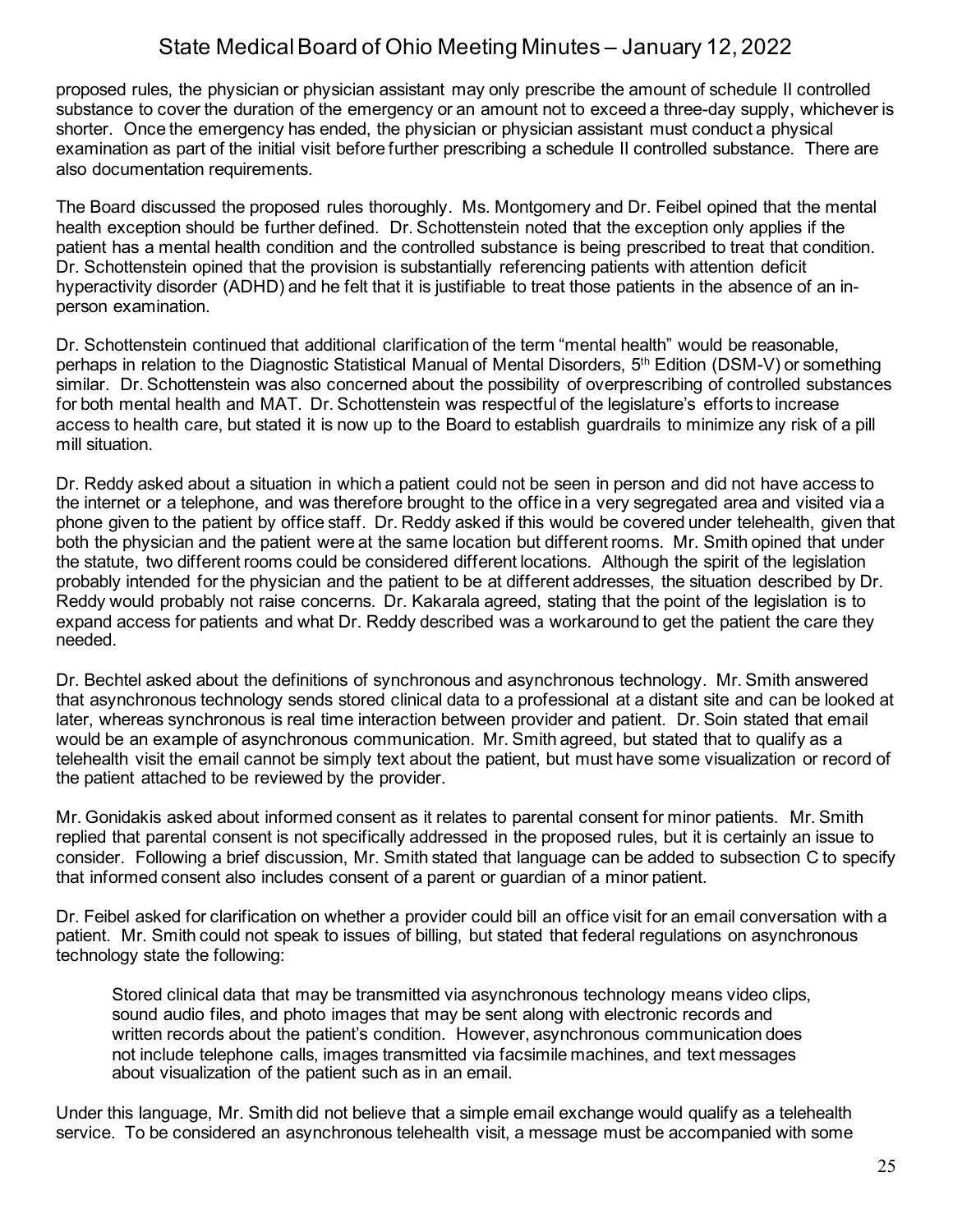video or audio information about the patient to be clinically examined by the provider and not just a transitory communication. Dr. Feibel asked if a telephone call could be considered a telehealth visit. Mr. Smith replied that if all the requirements of proposed Rule 4731-37-01 are met, including informed consent, documentation of the visit, and an appropriate evaluation, a telephone call could be considered a synchronous telehealth visit.

Dr. Feibel commented that this topic can be exceedingly confusing to the medical community. Dr. Feibel suggested that a frequently-asked questions (FAQ) document be developed to clarify these issues. Dr. Feibel expressed concern that under the new legislation, every telephone call will be considered a telehealth visit and, consequently, phone calls which had been made by the physician as a courtesy will now be a billable event. Dr. Feibel stated that this is an unintended consequence of efforts to increase health care access for patients.

Responding to a question from Dr. Reddy, Mr. Smith stated that remote patient monitoring is allowed but is limited to physicians, physician assistants, and advanced practice nurses. Dr. Reddy explained that in chronic care management for such conditions as diabetes, hypertension, or kidney disease, remote patient monitoring devices can send the patient's vital signs to be monitored at the provider's office. Mr. Smith stated that under the proposed rules, the remote monitoring devices must be approved by the Food and Drug Administration (FDA). The devices must also automatically and continuously transmit data and cannot require the patient to manually input the data. Dr. Reddy asked if the incoming data can be monitored by a nurse who would later transfer all the data to a physician, take the physician's opinion, and then talk to the patient afterwards. Mr. Smith stated that if the nurse is not an advanced practice nurse, that may be difficult.

Ms. Montgomery commented that third-party payors do not seem to have been part of these conversations, even though such payors will be very important in how telehealth operates. Ms. Loucka stated that the Medical Board has no jurisdiction over payment issues. Ms. Montgomery agreed and stated that the Board must be careful about discussing what would be a billable event because the Board cannot define that. Dr. Soin agreed, but commented that when the Board defines what a telehealth visit is, it is by definition defining what a physician could legally bill for. Dr. Soin felt that the FAQ document could include a statement that in the Board's opinion, a routine telephone call with a patient does not meet the spirit of a true telehealth visit. Dr. Schottenstein agreed and suggested that the term "bonafide" could be used to differentiate a telehealth visit from a quick or cursory kind of interaction.

Dr. Reddy asked if a physician can prescribe opioids over the telephone without seeing the patient. Dr. Schottenstein answered that a physician cannot do so unless it is an MAT situation. Dr. Reddy commented that that must be made very clear to the physician community. Dr. Soin agreed and stated that the Board's chronic pain rules would still apply.

Ms. Loucka, noting that the two biggest edits from today's discussion seem to be regarding informed consent and clarification of "mental health," stated that under normal circumstances she would favor waiting and presenting a final draft of the proposed rules to the Board and making sure the Board members are comfortable with the draft prior to circulating it to interested parties for comments. However, Ms. Loucka anticipated many stakeholder comments and opined that the faster the process can be moved along, the better. Ms. Loucka recommended circulating the draft rules to stakeholders with the edits as discussed, knowing that further changes could be made based on any comments that are received. Ms. Montgomery agreed, so long as it is made clear to all parties that the proposed rules are evolving documents.

In response to a question from Dr. Feibel, Ms. Loucka stated that House Bill 122 provides for a grace period for the Board to extend its current practice after the law's effective date of March 22 so that the rule-making process can be completed. The Board is also allowed to extend its current moratorium on enforcing telemedicine rules until the proposed rules are finalized, up to a certain date. Ms. Loucka stated that the process will not be completed by March 22, but the Board should act in a good-faith effort towards that date. This will also give stakeholders certainty as to how the new rules will harmonize with the statute.

Ms. Montgomery observed that there is a lot of complexity in these rules. Ms. Montgomery stated that it will be important that each Board member should continue to communicate their concerns to Mr. Smith as he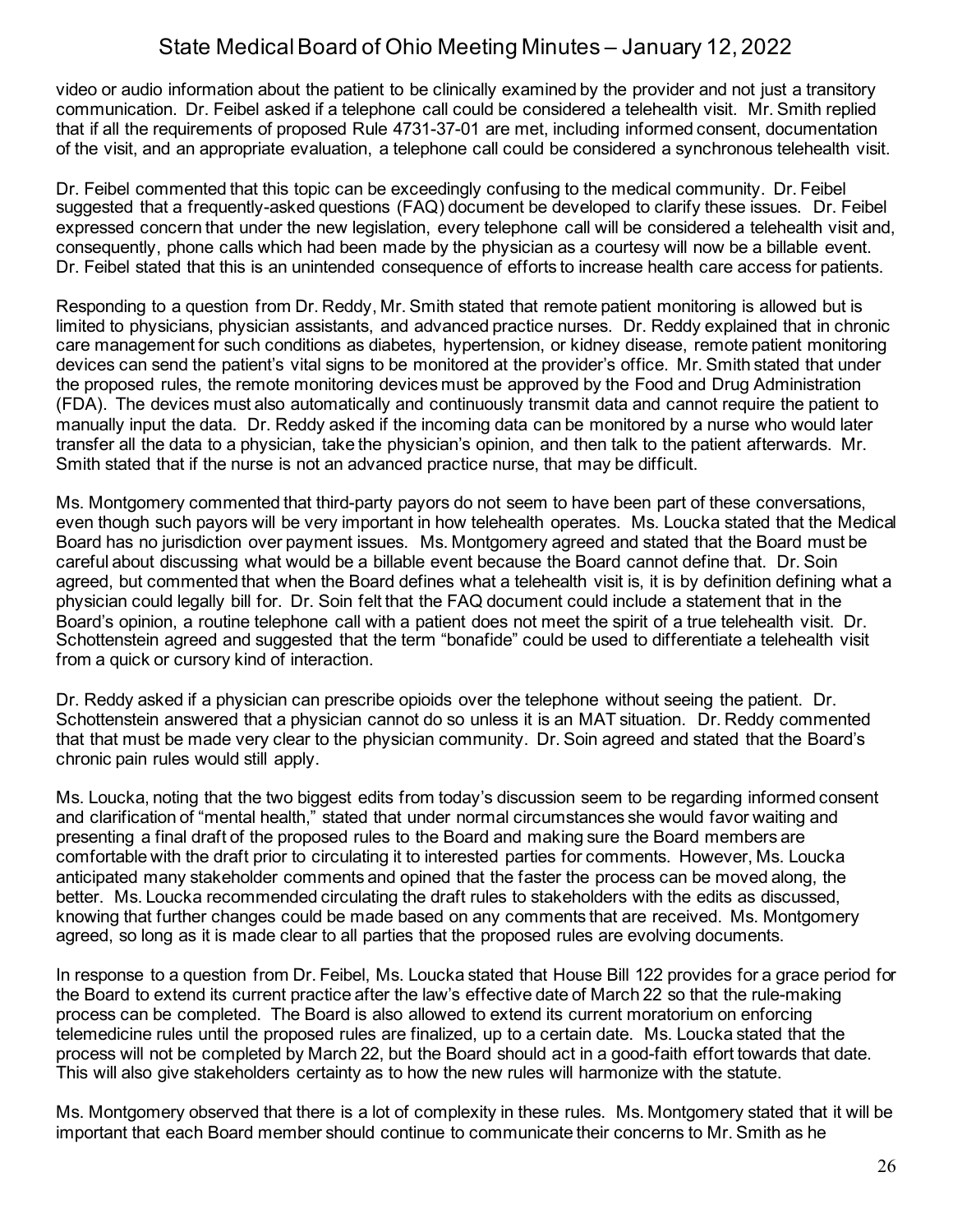develops further drafts of the rules. Once rules are finalized, the Board should provide an FAQ document and robust education materials on the website. Ms. Loucka agreed and added that because this will be such a big change, there should be a full communication plan including interest group meetings and a very structured rollout.

Ms. Montgomery thanked the staff for their hard work.

#### **FSMB Request for Comments on Draft Telemedicine Technologies Policy**

Ms. Loucka stated that the Federation of State Medical Boards (FSMB) has asked for comments on its draft telemedicine technologies policy. Ms. Loucka encouraged the Board members to email their comments to her. Ms. Loucka did not feel that the Medical Board would be able to implement this policy as written because it conflicts with Ohio statutes.

Dr. Schottenstein observed that a sentence on page 7 of the document reads as follows:

To further assure patient safety in the absence of a physical examination, telemedicine technologies should limit medication formularies to ones that are deemed safe.

Dr. Schottenstein opined that one does not compensate for a patient safety concern due to the absence of a physical examination by limiting a medication formulary. Rather, one compensates for such a concern by bringing the patient into the office. Dr. Schottenstein stated that this is the point of the earlier statement in the document:

When the standard of care that is ordinarily applied to an in-person encounter cannot be met by virtual means, the use of telemedicine technologies is not appropriate.

Dr. Schottenstein continued that if there is a safety concern in the absence of physical examination, a limited medication formulary is not a solution to that problem. Dr. Schottenstein questioned how one would determine what medications to include on a limited medication formulary for telemedicine, noting that all prescription drugs are considered dangerous. Dr. Schottenstein also stated that withholding an indicated medication because it is not on the formulary and substituting a less appropriate medication that is arbitrarily deemed safer would violate the standard of care. A physician who is concerned about safety based on the absence of a physical examination should bring the patient into the office. Dr. Schottenstein respectfully recommended that the statement be stricken from the draft document.

Otherwise, Dr. Schottenstein appreciated the work of the FSMB in this area.

### **Legislative Update**

Ms. Loucka commented that the legislature will come back into session over the next few weeks, so bills will begin moving through the legislative process again.

Senate Bill 157, which has been signed into law, adds a new disciplinary division to the Board's statutes for failure to take steps specified in Section 4731.911, Ohio Revised Code, following abortion or attempted abortion in an ambulatory surgical facility or other location that is not a hospital when a child is born alive.

House Bill 122, concerning telemedicine, has been signed into law. Ms. Loucka thanked the Ohio Physicians Health Program (OPHP) for their work in conjunction with the Board on a provision in the bill related to the Board's one-bite program participants. This provision allows licensure applicants who are already in a monitoring program in another state to continue in their confidential one-bite program treatment.

Senate Bill 261 has passed the Senate and will now move to the House. Senate Bill 261 overhauls Ohio's medical marijuana program. Many parts of the bill are relevant to the Board, including the following provisions: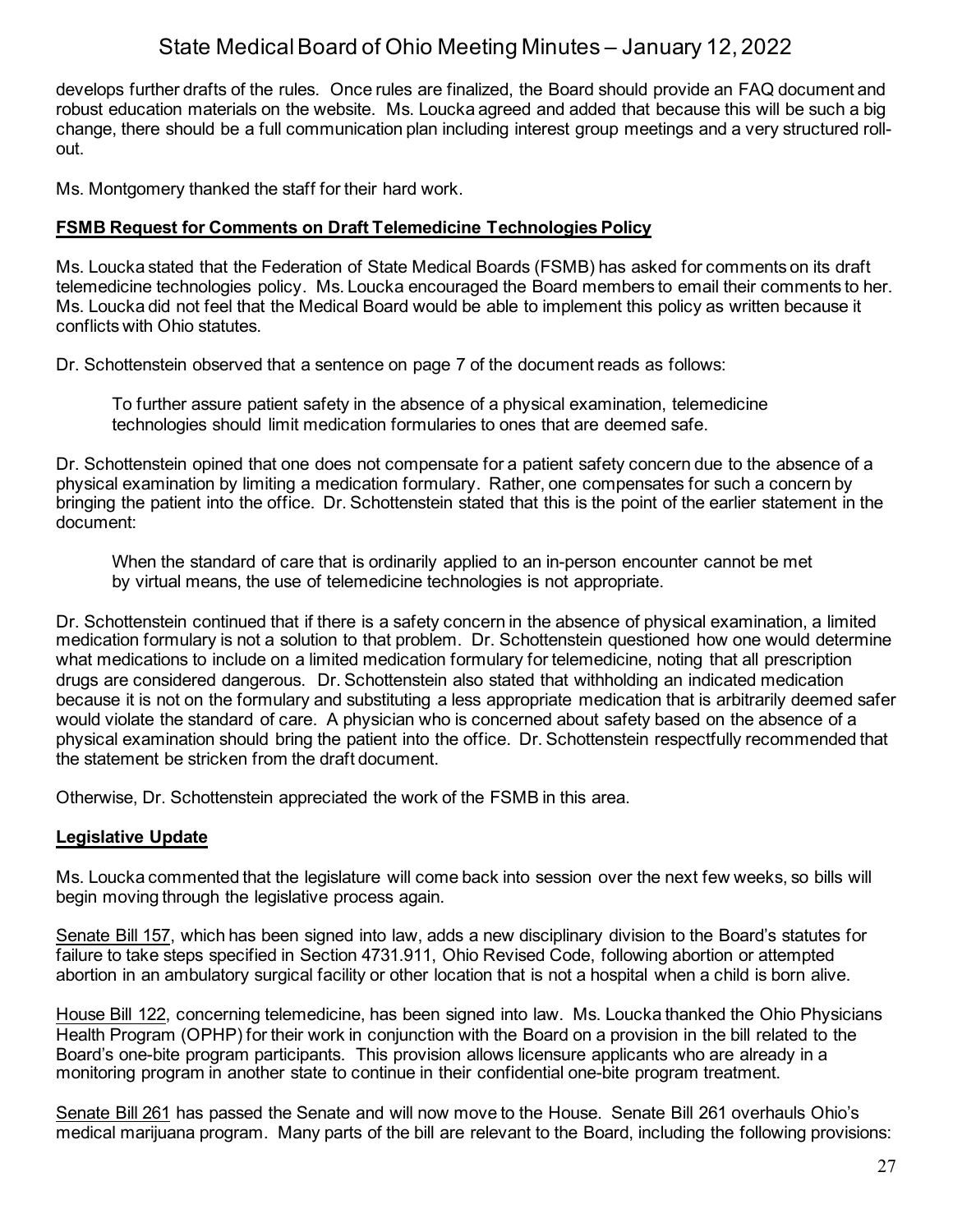- The portions of the program currently overseen by the Board of Pharmacy, including the registration of patients and the licensure and oversight of dispensaries, will move to the Division of Marijuana Control in the Department of Commerce.
- The qualifying medical conditions eligible for treatment with medical marijuana will be expanded to include arthritis, migraines, autism spectrum, spasticity or chronic muscle spasms, hospice care or terminal illness, opioid use disorder, or "any condition not specified in this division if a recommending physician, in the physician's sole discretion and medical opinion, finds any of the following: That the patient's symptoms may reasonably be expected to be relieved from medical marijuana, or that the patient may otherwise reasonably be expected to benefit from medical marijuana." The Medical Board will continue to be required to accept and consider petitions to add new qualifying conditions for treatment with medical marijuana.
- Physicians with a Certificate to Recommend the Medical Use of Marijuana (CTR) will be able to make such a recommendation via telemedicine, and the requirement for an in-person examination prior to recommendation will be removed.
- Removes the requirement that an applicant for a CTR demonstrate that he or she does not have an ownership or investment interest in, or a compensation arrangement with, an entity licensed as a dispensary, by allowing the medical director of a dispensary who has a CTR to recommend medical marijuana under the requirements of Section 4731.30, Ohio Revised Code.

The Board thoroughly discussed the provisions mentioned by Ms. Loucka. Responding to a question from Dr. Soin, Ms. Loucka opined that this bill is likely to continue moving through the legislative process.

Many Board members felt that there is no need for the Board to consider petitions for new qualifying conditions of a physician with a CTR can recommend medical marijuana for any condition he or she feels is appropriate. Dr. Feibel felt that that provision should be removed from the bill, and if those efforts are unsuccessful then the Board should disband its Medical Marijuana Expert Review Committee. Dr. Schottenstein appreciated Dr. Feibel's point, but noted that the bill still adds many qualifying conditions which the Committee and the Board had thoroughly considered and rejected in the past. Dr. Soin noted that each Committee member spends many hours reviewing medical literature and expert opinions in determining whether to accept or reject a petition to add a qualifying condition.

Dr. Rothermel opined that the Board should have a response to this legislation and make its opinions clear to the legislature. Mr. Giacalone felt that the legislature has decided that the determination of when to use medical marijuana should be left to the recommending physician and not the Board, and that the Board would be wasting its time continuing with its Medical Marijuana Committee Mr. Giacalone also opined that very little would be accomplished by further engaging the legislature on this issue since it seems to have already made a determination. Mr. Gonidakis stated that the legislature may pass this bill, but it is up to the governor to either sign or veto it, and there are not enough votes in the legislature to override a veto of this bill. Mr. Gonidakis stated that the Medical Board, as well as the Board of Pharmacy and the Department of Commerce, can counsel the governor on an appropriate response to this bill if it passes.

Dr. Reddy felt that the Medical Board should let everyone involved know where it stands on this issue, even if the legislature may not agree. Dr. Feibel agreed and stated that the Board has some influence over this matter in both the legislature and with the governor. Dr. Feibel was particularly opposed to the provision allowing a physician with a CTR to recommend medical marijuana for any condition he or she deems appropriate. Ms. Montgomery wondered about the Board's role in establishing the standard of care for recommending medical marijuana.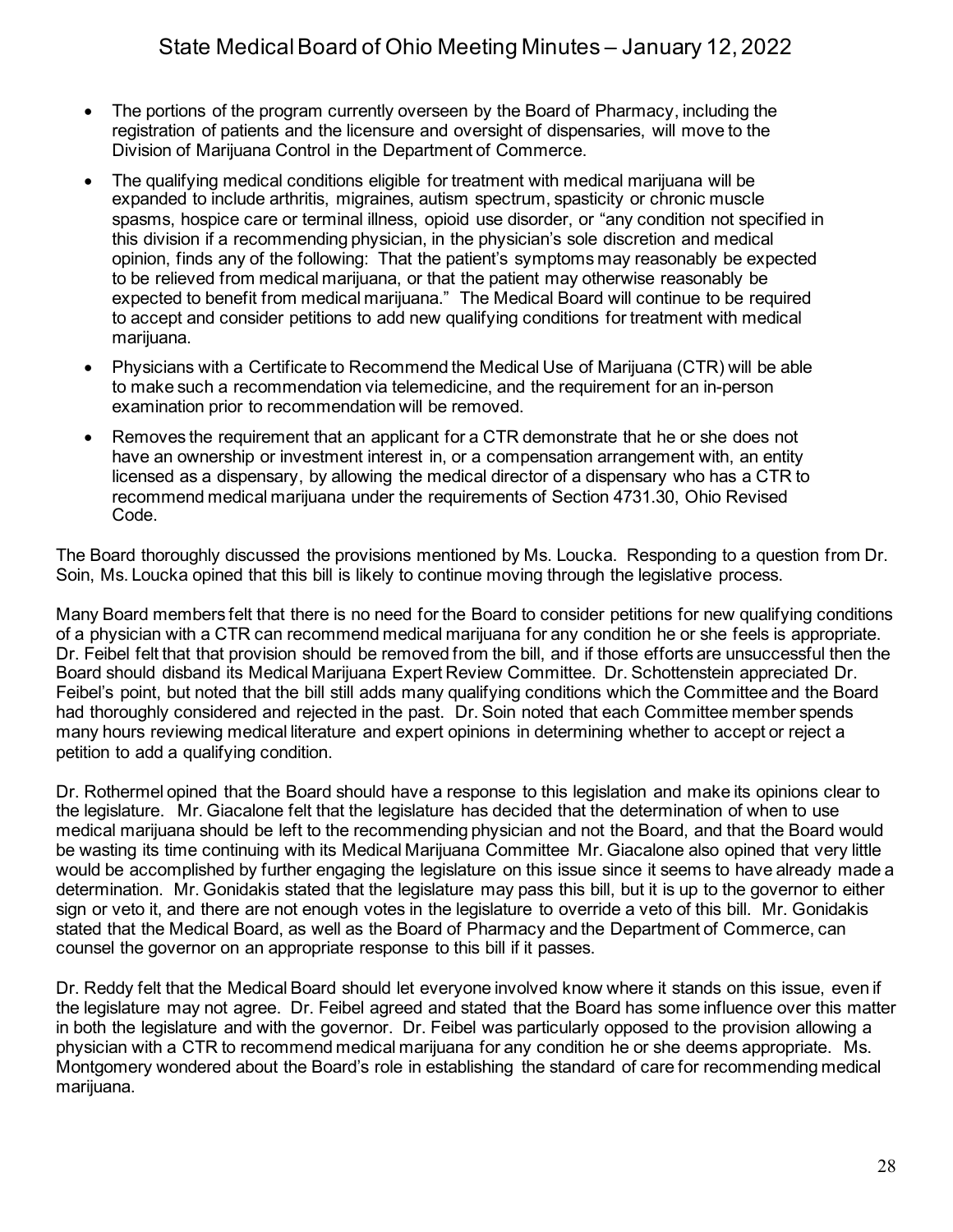Ms. Loucka stated that the Board's opportunity now is to take these concerns to the House, including the question of why the Board should continue with review of petitions for new qualifying conditions if a physician with a CTR can recommend medical marijuana for any condition if the physician feels the patient may benefit from it. Ms. Loucka added that from a patient safety perspective, it is very questionable to allow a physician with a CTR to also own or have an interest in a dispensary.

## **COMMITTEE BUSINESS**

### **Quality Assurance Committee Report**

Dr. Bechtel stated that the first batch of ten case reviews have been assigned to the Committee members, two cases for each member. Among this month's cases are three cases of alleged sexual misconduct. Dr. Bechtel stated that thanks to the hard work of Ms. Marshall, the Committee members will be able to review the details of their cases in a secure manner despite a glitch in the SalesForce system.

### **Compliance Committee Report**

Ms. Montgomery reported on the work that Ms. Dorcy and the rest of the Compliance staff has done to streamline the Board's probationary process and make it more than simply a checklist probation. To the end, Ms. Dorcy presented the Committee with forms for return-to-work assessments, monitoring plan language, the assignment of chaperones, and practice plan documents.

### Treatment Provider Application

**Dr. Saferin moved to approve the application for renewal as a Board-approved treatment provider of Vertava Health of Ohio. Dr. Soin seconded the motion.** All members voted aye. The motion carried.

### **Finance Committee Report**

Dr. Schottenstein stated that the Board's revenue in November 2021 was \$826,930, which is roughly in-line with revenue two years prior. However, that month also had a net negative revenue of \$-441,549, reflecting the fact that the Board received an invoice that month from the Department of Administrative Services (DAS) for eLicense services of about \$450,000. The 19.6% increase in year-to-date expenditures was primarily the result of this increase in the eLicense costs. Without that additional expense, the increase in expenditures would have been a more typical 3% to 4%. The Board's cash balance is down from the previous month to \$5,996,367, which also reflects the additional expense. The Board received \$29,180 in disciplinary fines in November 2021.

### Funding Licensure Compact eLicense Enhancements

Dr. Schottenstein stated that Senate Bill 6, which was signed into law last summer, establishes a deadline of September 29, 2022 for the Board to implement a system to process and issue licenses through the Interstate Medical Licensing Compact (IMLC). Senate Bill 6 also provided an appropriation increase of about \$140,000 for costs related to implementation of the licensure compact. This morning, the Finance Committee recommended approval to use these additional funds to increase the Board's previous \$35,000 allotment to \$55,000 to ensure the ensure the timely completion of the needed enhancements.

#### **Dr. Saferin moved to approve the increase of authorization up to \$55,000 for dedicated Salesforce development hours for Fiscal Year 2022. Dr. Bechtel seconded the motion.** All members voted aye. The motion carried.

Dr. Schottenstein noted that the \$140,000 appropriation the Board received was not from the General Revenue Fund, but a one-time allotment in the Board's spending authorization. In other words, it is money the Board already has which Senate Bill 6 allows the Board to spend for this purpose.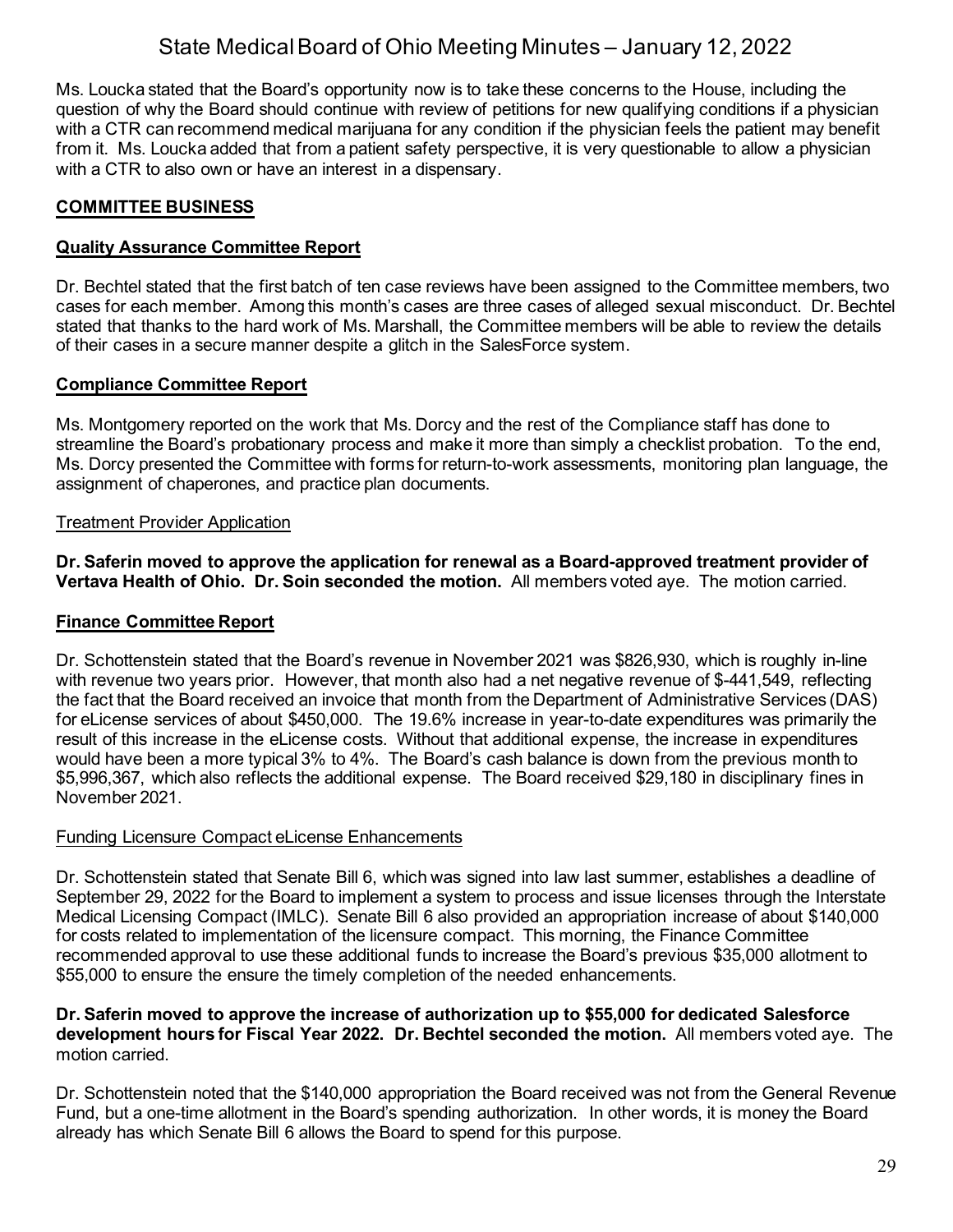Regarding the IMLC process, Dr. Schottenstein explained that a licensee can pay a one-time \$700 fee to the IMLC. \$400 of that fee will stay with IMLC and \$300 will go to the primary licensure state of the licensee. The licensee will receive a Letter of Qualification from the IMLC which will streamline that licensee's application for licensure in any other state in the IMLC. According to a Board survey, about 2,700 licensees in Ohio indicated potential interest in the IMLC. Dr. Schottenstein commented that individuals in other states who seek licensure in Ohio through the IMLC could be a potentially substantial revenue source for the Board.

Dr. Schottenstein observed that the IMLC Letter of Qualification is issued as a one-time document, and therefore there is some question as to what happens if a licensee becomes the subject of a state board action or a criminal proceeding subsequent to obtaining a Letter of Qualification. Dr. Schottenstein stated that this question will be explored and reported back to the Board

#### **Licensure Application Reviews**

**Dr. Soin moved to approve the Licensure staff recommendations for the requests of Lori Magyar, L.D.; Dahlia Nahon, M.D.; Karyn Young, M.T.; and Deepan Mathur, M.D. Sr. Bechtel seconded the motion.** A vote was taken:

| Dr. Rothermel     |   |
|-------------------|---|
| Dr. Saferin       |   |
| Mr. Giacalone     |   |
| Dr. Schottenstein |   |
| Dr. Soin          |   |
| Dr. Johnson       | Y |
| Mr. Gonidakis     |   |
| Dr. Kakarala      |   |
| Dr. Feibel        |   |
| Dr. Reddy         | Y |
| Dr. Bechtel       |   |
| Ms. Montgomery    |   |

The motion carried.

For the request of Dana Lowenthal, D.O., the staff has recommended two possible motions for the Board's consideration. Based on discussion with Licensure staff, Dr. Saferin recommended approving Dr. Lowenthal's application as presented.

**Dr. Soin moved to approve Dr. Lowenthal's application for licensure as presented. Dr. Rothermel seconded the motion.** A vote was taken:

| Dr. Rothermel     |  |
|-------------------|--|
| Dr. Saferin       |  |
| Mr. Giacalone     |  |
| Dr. Schottenstein |  |
| Dr. Soin          |  |
| Dr. Johnson       |  |
| Mr. Gonidakis     |  |
| Dr. Kakarala      |  |
| Dr. Feibel        |  |
| Dr. Reddy         |  |
| Dr. Bechtel       |  |
| Ms. Montgomery    |  |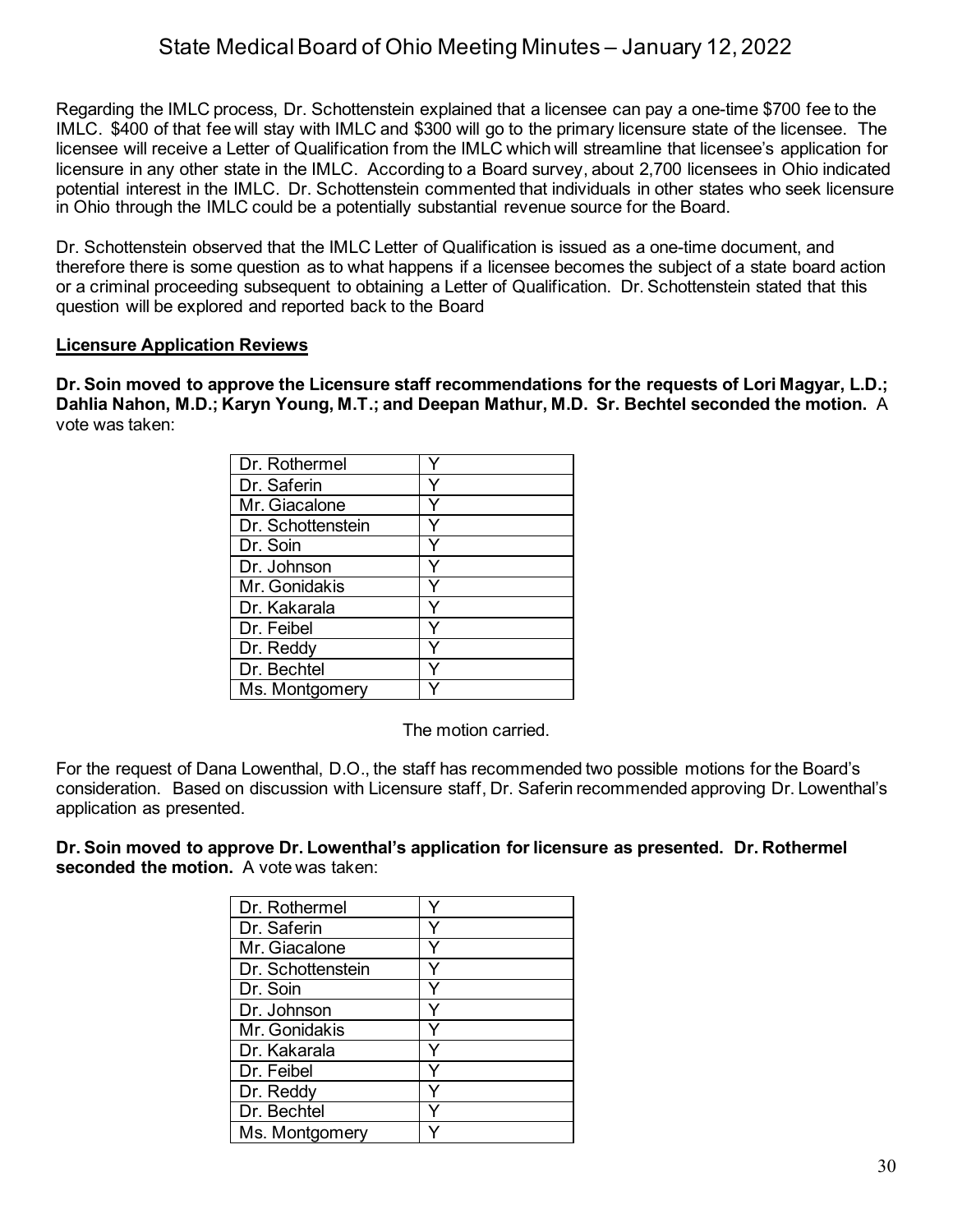The motion carried.

## **PROBATIONARY REPORTS AND REQUESTS**

#### **Office Conference Reviews**

**Dr. Soin moved to approve the Compliance staff's Reports of Conferences for December 6 and 7, 2021. Dr. Reddy seconded the motion.** All members voted aye, except Dr. Rothermel, Dr. Saferin, and Dr. Bechtel, who abstained. The motion carried.

#### **Probationary Requests**

#### **Dr. Johnson moved to approve the Secretary and Supervising Member's recommendations for the following probationary requests:**

- a) Christopher G. Alsager Lee, M.D.: Request for approval of the health professional's groups, conducted by the Mayo Clinic, to complete the aftercare requirement.
- b) Firas S. Atassi, M.D.: Request for release from the terms of the September 8, 2021 Consent Agreement.
- c) Courtney E. Barrows, M.D.: Request for approval of the drug test monitoring and 12-Step recovery meeting frequency and monitoring to be conducted by New Hampshire Professionals Health Program.
- d) Regis P. Burlas, D.O.: Request for release from the terms of the August 10, 2016 Step II Consent Agreement.
- e) Amir Q. Dada, D.O.: Request for approval of Benjamin V. Bring, D.O., to serve as the monitoring physician; and determination of the frequency and number of charts to be reviewed at 10 charts per month.
- f) Benjamin R. Gibson, M.D.: Request for approval of the course *Medical Ethics and Professionalism*, offered by Professional Boundaries, Inc. (PBI), to fulfill the ethics course requirement.
- g) Peter C. Johnson, M.D.: Request for approval of Karen M. Adams-Ferguson, M.D. to serve as the new monitoring physician.
- h) Vincent J. Malkovits, D.O.: Request for approval of Fareedah Z. Goodwin-Capers, M.D. to serve as the monitoring physician; and determination of the frequency and number of charts to be reviewed at 10 charts per week.
- i) Timothy J. Morley, D.O.: Request for reduction in chart review requirement from 10 charts per week to 10 charts per month.
- j) Marios D. Papachristou, M.D.: Request for approval of the course *Medical Ethics and Professionalism*, offered by Professional Boundaries, Inc. (PBI) Education, to fulfill the professional ethics course requirement.
- k) William Roddick, M.D.: Request for release from the terms of the September 8, 2021 Consent Agreement.
- l) George W. Shahade, D.O.: Request for release from the terms of the October 13, 2021 Consent Agreement.
- m) Randy M. Smith, D.O.: Request for release from the terms of the January 8, 2020 Step II Consent Agreement.
- **Dr. Soin seconded the motion.** A vote was taken: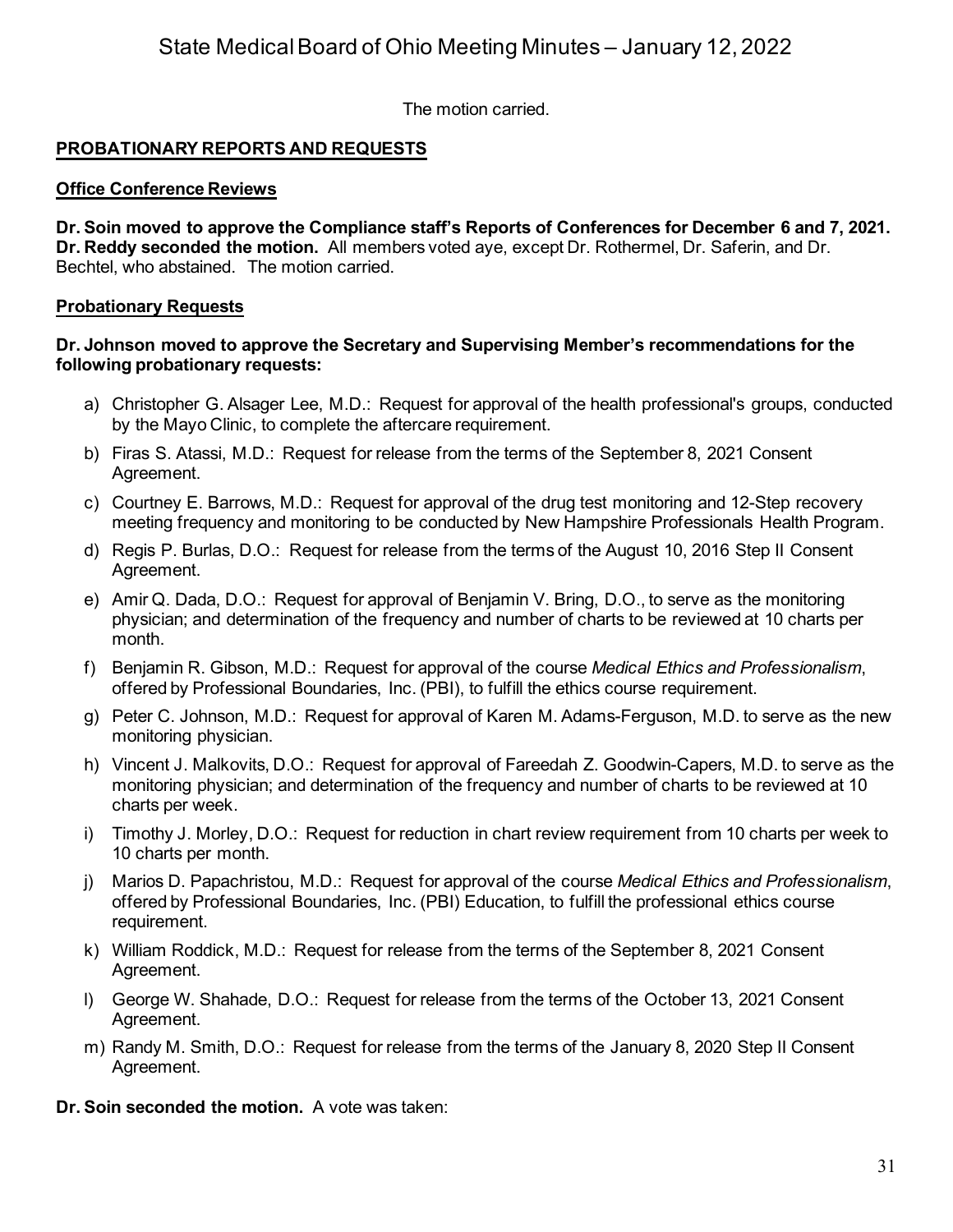| Dr. Rothermel     | Abstain |
|-------------------|---------|
| Dr. Saferin       | Abstain |
| Mr. Giacalone     |         |
| Dr. Schottenstein |         |
| Dr. Soin          |         |
| Dr. Johnson       |         |
| Mr. Gonidakis     |         |
| Dr. Kakarala      |         |
| Dr. Feibel        |         |
| Dr. Reddy         |         |
| Dr. Bechtel       | Abstain |
| Ms. Montgomery    |         |

The motion carried.

## **ADJOURN**

**Dr. Bechtel moved to adjourn the meeting. Dr. Soin seconded the motion.** All members voted aye. The motion carried.

The meeting adjourned at 3:14 p.m.

We hereby attest that these are the true and accurate approved minutes of the State Medical Board of Ohio meeting on January 12, 2022, as approved on February 9, 2022.

 $L$ Betty Montgomery, President

Him G. Rokhermel MD

Kim G. Rothermel, M.D., Secretary



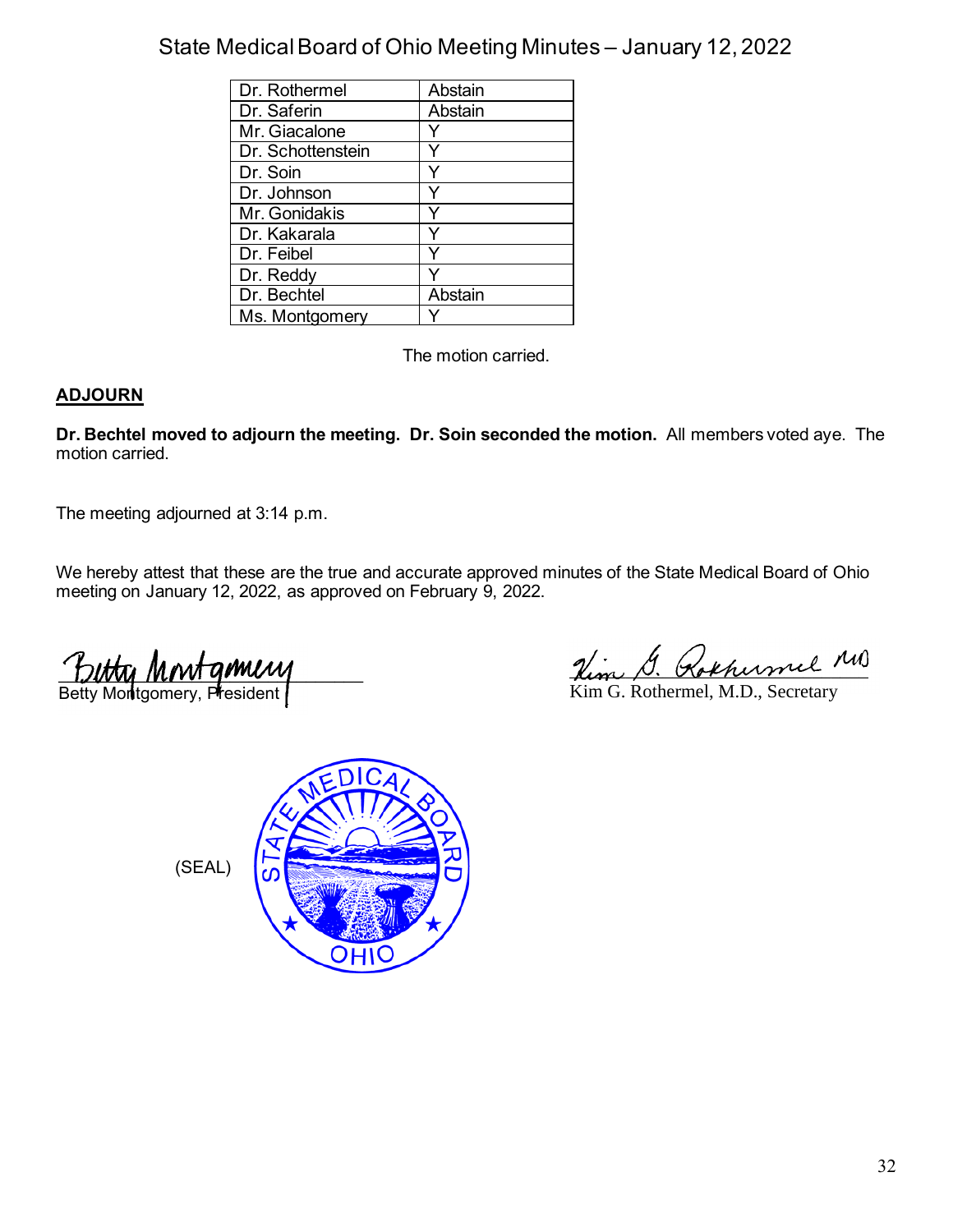

30 East Broad Street, 3rd Floor Columbus, Ohio 43215 (614) 466-3934 med.ohio.gov

State Medical Board of Ohio

## **COMPLIANCE COMMITTEE MEETING**

**January 12, 2022**

30 E. Broad Street, 3rd Floor, Administrative Hearing Room, Columbus, OH 43215

| Staff:                                       |
|----------------------------------------------|
| Stephanie Loucka, Executive Director         |
| Kimberly Anderson, Chief Legal Counsel       |
| Brandi Dorcy, Chief of Compliance            |
| Amy Pridday, Compliance Manager              |
| Rebecca Marshall, Chief of Quality Assurance |
| Benton Taylor, Board Parliamentarian         |
|                                              |
|                                              |
|                                              |
|                                              |
|                                              |
|                                              |

The meeting was called to order at 9:02 a.m.

#### **Compliance Program Updates**

Ms. Montgomery thanked Ms. Dorcy for the improvements made to the Compliance report.

Ms. Dorcy referenced the memo the Committee which outlines proposed changes to return-to-work assessments, practice plans, physician monitoring, and chaperones.

#### **Return-to-Work Assessments**

Ms. Dorcy stated that currently probationers under suspension must have two return-to-work assessments indicting their ability to practice according to acceptable and prevailing standards of care before reinstatement of their license. The proposed updates would provide a more detailed rationale for recommendations for treatment, monitoring, and supervision. This will allow Compliance staff to understand the needs of the licensees and identify potential future red flags in order to protect the public.

Responding to questions from Dr. Schottenstein, Ms. Dorcy stated that the licensees pay for their assessments and they are conducted by Board-approved evaluators. If the licensee requests an assessor who is not already Board-approved, that request must be approved by the Secretary and Supervising Member. The licensee can have one assessment from a physician they are already working with, but the second assessment must be conducted by someone else. The staff can provide the licensee with a list of Board-approved assessors. That list can also be found on the Board's website.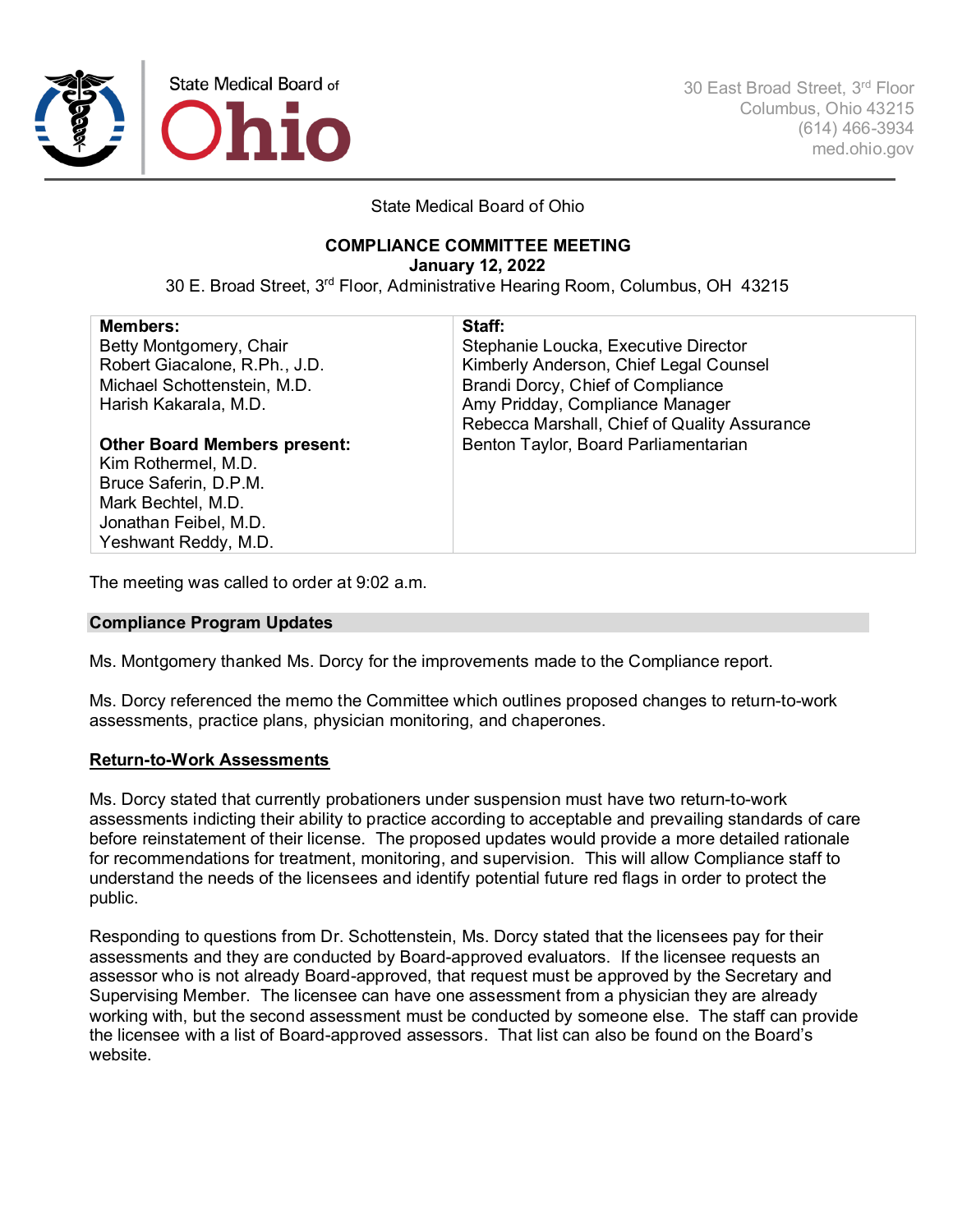Dr. Rothermel stated that if a licensee requests an assessor who is not Board-approved, the Secretary and Supervising Member review that physician's *curriculum vitae* and qualifications. If approved, the physician is given a list of requirements for the examination. Dr. Rothermel opined that it is unlikely that a physician who may know the licensee would write an inaccurate report and put their ethical responsibility at risk.

Dr. Schottenstein asked what happens if one of the return-to-work assessments indicates the licensee is not ready to return to work. Ms. Dorcy answered that the Compliance staff would discuss next steps with the Secretary and Supervising Member. Any such report will indicate why the licensee is not appropriate to return to work so the licensee can be referred to the proper program to address that issue. Following that, the licensee would need to be reassessed.

#### **Practice Plans**

Ms. Dorcy stated that the goal of practice plans is to outline how the licensee will continue practicing while adhering to the requirements of their Board order or consent agreement. Practice plans are approved by the Secretary and Supervising Member. Currently, there is no formal process for the licensee to submit a proposed practice plan to staff, and it is often received as an email or a letter. A formal document has been proposed which the licensee will fill out. This document will ask specific questions about the practice plan, and must be resubmitted if the licensee changes employment.

Ms. Dorcy stated that the Board does not currently utilize practice plans as often as the Compliance staff feels it should. Ms. Dorcy hoped that these proposed updates will promote more utilization of practice plans moving forward. Ms. Dorcy elaborated that the updated documents will hopefully show Board members that the practice plan is a tool that can be used effectively, and show Enforcement staff that practice plans can be included in more consent agreements. Enforcement and other staff have had opportunity to review and provide feedback on the proposed document. Ms. Dorcy opined that anyone under a Board order or consent agreement for sexual misconduct, inappropriate prescribing, impairment, and some minimal standards situations should have a practice plan.

#### **Physician Monitoring**

Ms. Dorcy stated that Board orders and consent agreements specify whether the licensee is required to utilize physician monitoring. The role of a physician monitor is to ensure the licensee is meeting the standard of care at the highest level through an impartial assessment of the licensee's practice through observation, chart review, or both, as specified in the order or agreement. Monitors are commonly required for licensees with history of mental health or substance use impairment. Requests for approval of a monitor are submitted to the Compliance staff and approved by the Secretary and Supervising Member.

Currently there is a letter that is sent to the monitor that outlines their responsibilities. There is no formal application process to become a monitor. At this time, the Board has 23 probationers with monitoring requirements. The draft monitor application will provide background information to the staff, as well as let the monitor know that the information they are being asked to provide is very important to the licensee and should be provided in a timely manner. The draft application also informs the monitor of the importance of the duty to report and to be impartial if there is a personal relationship with the licensee. Lastly, the draft application will inform the staff if the monitor is being compensated.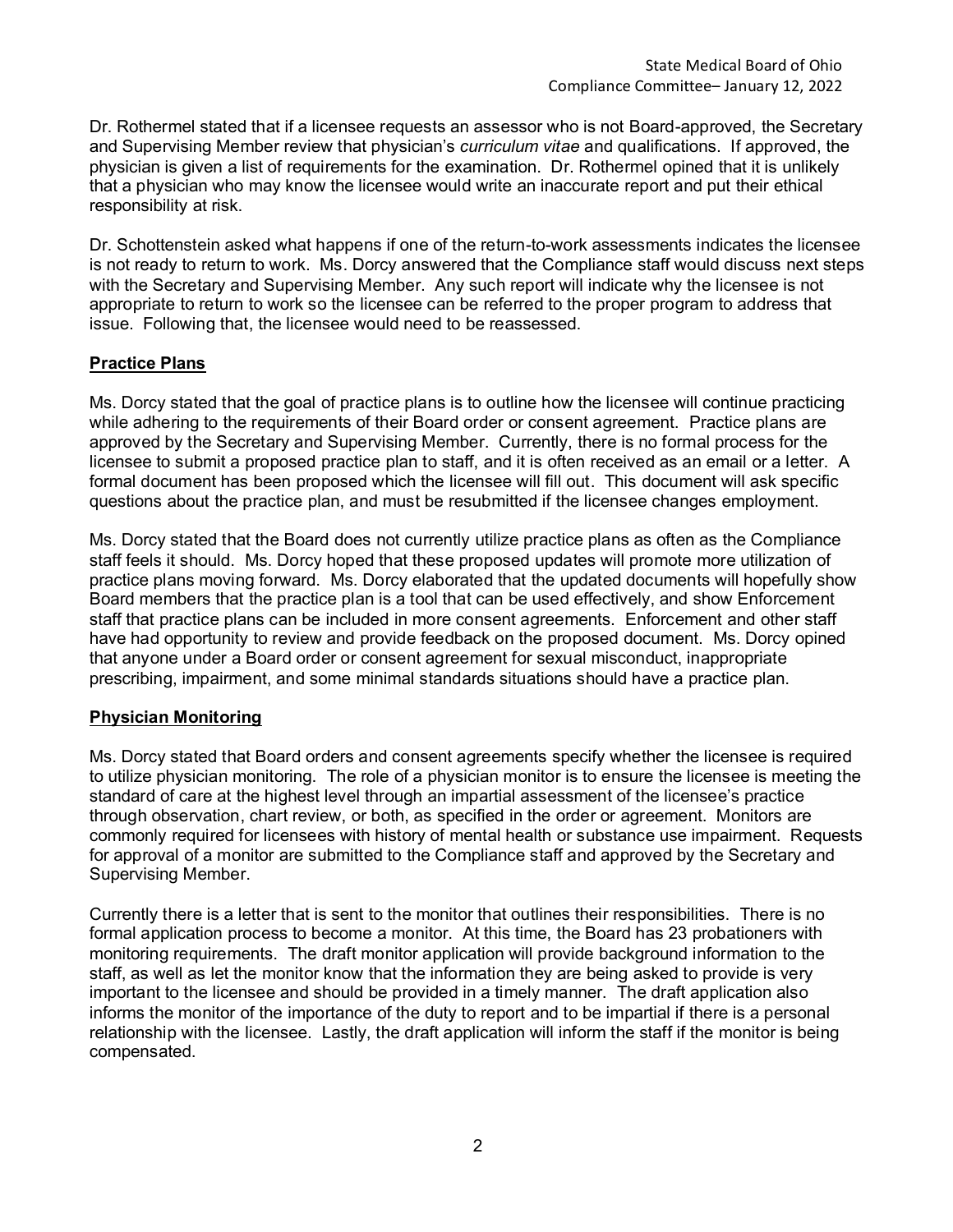Dr. Schottenstein asked if it would be productive to have a list of approved monitors, similar to the list of approved return-to-work assessors. Ms. Dorcy stated that that is a long-term goal.

Ms. Montgomery asked how often monitors submit reports. Ms. Dorcy replied that reports are due quarterly. If reports are not submitted in a timely manner, the licensee's probation can be affected and the staff may have to advise the licensee to find a new monitor.

Ms. Montgomery asked how much monitors are paid. Ms. Dorcy did not know and hoped that information provided by the draft application will help answer that question. Dr. Saferin stated that in general, monitors are not paid and they perform monitoring duties to help the licensee. Monitors are often someone who works with the licensee. Dr. Schottenstein asked about the objectivity of monitors. Ms. Dorcy opined that the monitor application will remind the monitor of their duty to report issues or concerns, especially in impairment cases if there is a relapse. A statement about objectivity can be added to the application.

Ms. Montgomery opined that providing monitors with a format for their reports would be helpful. Ms. Dorcy agreed. Dr. Rothermel also agreed, but cautioned that the report should not be simply a checklist. Ms. Montgomery agreed.

Dr. Rothermel asked about the importance of knowing whether monitors are being paid and how much, noting that the majority of monitors are not paid and have agreed to be a monitor to help a colleague. Dr. Rothermel was concerned that if potential monitors are asked about payment on the application, this may prompt them to consider asking for payment. Dr. Rothermel suggested that the question be removed from the application and instead be asked of the probationer verbally during a compliance conference. Ms. Dorcy stated that that can be done.

#### **Chaperones**

Ms. Dorcy stated that currently a Board order or consent agreement will specify if a chaperone is required to be present for patient encounters and under what specific circumstances. Currently, there are no program guidelines, no chaperone application, and no acknowledgement form for the licensee that they understand what having a chaperone entails. Proposed revised language for orders and agreements, developed in conjunction with Enforcement staff, is as follows:

(Name) shall have a third-party present while examining or treating (specify type of patients) patients. The particular qualifications of the chaperone and the specific conditions related to (Name's) utilization of such chaperone must be acceptable to the Secretary and Supervising Member of the Board, who shall consider the "Guidelines for the Use of Medical Chaperones" utilized by the Board's Compliance section in making their determination.

Ms. Dorcy stated that this language will improve the staff's ability to determine if the chaperone is acting appropriately. The proposed guidelines for chaperones, attached to the memo, are an effort to ensure that chaperones are educated on the duties and responsibilities of a chaperone. For instance, a chaperone should be able to watch and not be performing other duties during an examination. A proposed acknowledgement statement for the licensee is also included. These proposals are intended to promote patient safety and to provide extra protection for the licensee as well.

Ms. Montgomery noted that under the proposed guidelines, the licensee is required to inform the patient that there will be a chaperone, though not necessarily inform them of the reason for the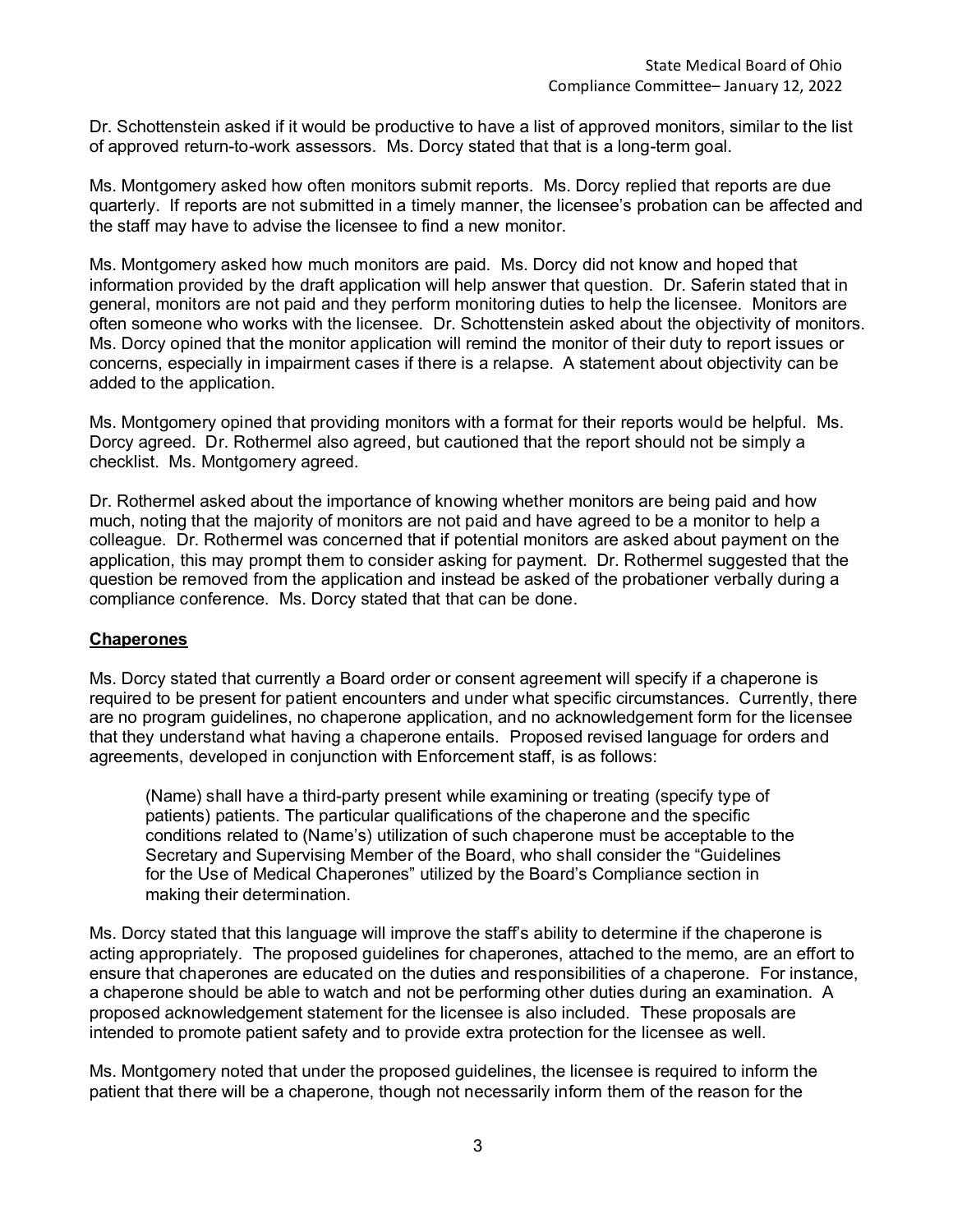chaperone. If the patient is not comfortable with a chaperone being present, the patient is referred to another physician. Ms. Dorcy stated that she wanted to make sure the patient is aware that there will be another person in the room during the intimate examination, and the physician's office can determine how best to respond to patient questions of why there is a chaperone. If the patient is informed ahead of time, the office can address any requests from the patient such as having a chaperone of a specific gender.

Dr. Reddy asked if a medical assistant in the physician's office can act as a chaperone. Ms. Dorcy replied that a medical assistant can be a chaperone as long as they are acting as a chaperone during the examination and not acting as a medical assistant. During the examination, a chaperone should be focused on that role and not performing medical assistant duties such as charting or taking vital signs.

Dr. Schottenstein asked if there is a conflict in a chaperone being a paid employee of the licensee. Ms. Dorcy replied that that is a concern, but she recognized that it can be very difficult for practitioners to find chaperones outside their office. The hope is that if the Board provides boundaries and guidelines, staff members who are chaperones will know their responsibilities as a chaperone. The Board will also suggest that chaperones take a chaperone class, noting that there is a very good online chaperone class that is about three hours long and costs \$20. Ms. Dorcy noted that Ms. Pridday took the course and found it very informative.

Dr. Schottenstein noted that the Board's Sexual Misconduct Committee had recommended legislation mirroring California's Patients Right to Know Act, which would require that patients be informed if their physician in on probation for a violation of that nature. Dr. Schottenstein stated that such a measure, if enacted in Ohio, would provide additional protection for patients.

Mr. Giacalone approved of Mr. Dorcy's suggestions, but suggested that a statement be added to the chaperone application that they not only do they have a duty to report improprieties as a chaperone, but if they are in a licensed profession they also have a duty to report as a condition of their license. Ms. Dorcy agreed.

Ms. Montgomery asked if the online chaperone course mentioned by Ms. Dorcy should be required for chaperones. Ms. Dorcy noted that the proposed guidelines indicate the Board's preference for chaperones who have taken a course.

Dr. Schottenstein noted a reference in the proposed guidelines that it is best practice to have the provider and chaperone in the same location, but if that is not practical then the guidelines mention use of a camera. Ms. Dorcy stated that that is in relation to telemedicine visits and it is recommended that, if possible, the chaperone should be in the same room as the physician.

Ms. Dorcy thanked the Committee for its input. Ms. Dorcy will make changes based on these comments and present a new draft next month.

#### **Minutes Review**

**Dr. Kakarala moved to approve the draft minutes of the December 8, 2021. Dr. Schottenstein seconded the motion.** All members voted aye. The motion carried.

#### **Treatment Provider Application**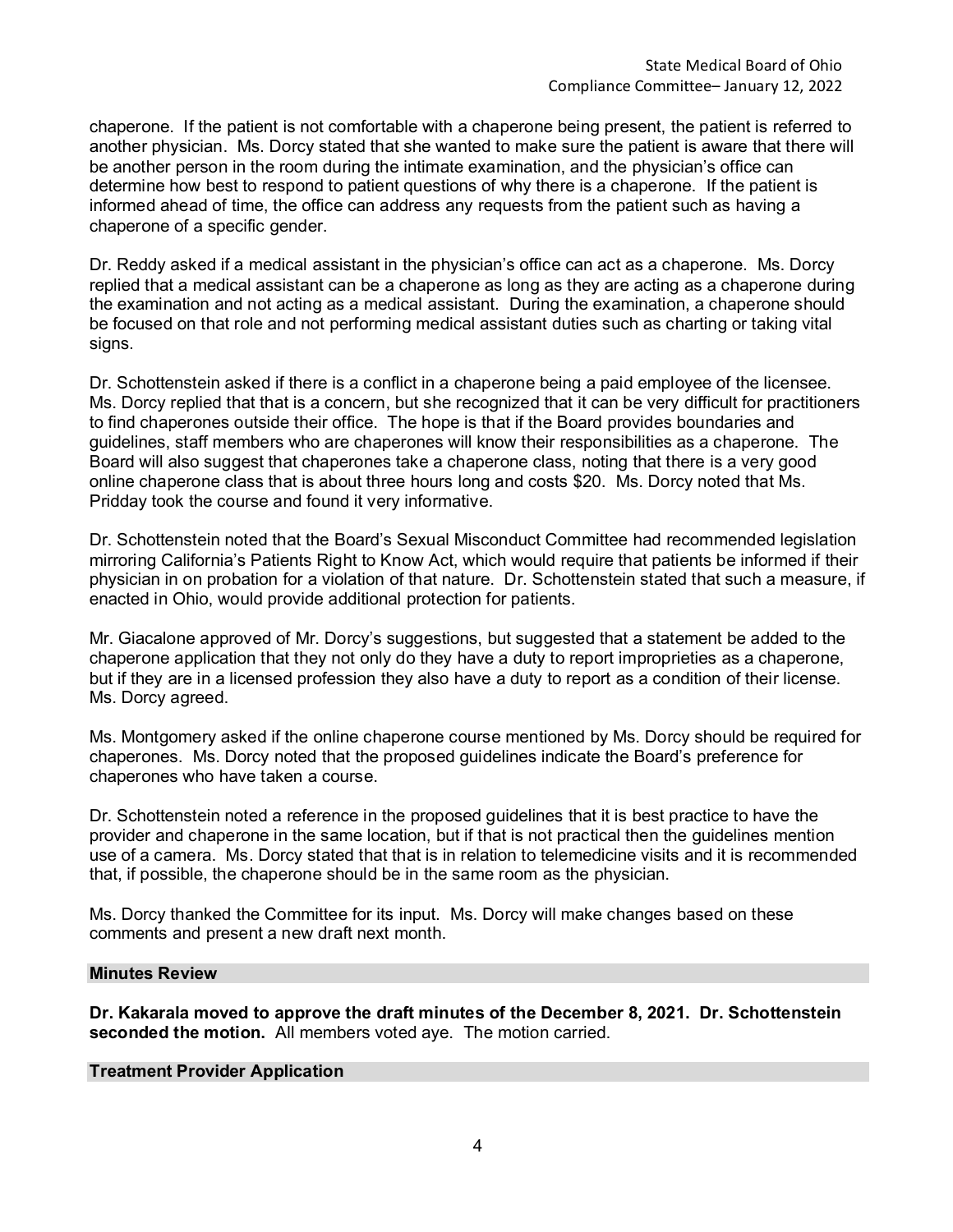#### **Vertava Health of Ohio**

**Dr. Schottenstein moved to recommend approval of the application for renewal as a Boardapproved treatment provider of Vertava Health of Ohio. Mr. Giacalone seconded the motion.** All members voted aye. The motion carried.

#### **Compliance Statistics**

Ms. Dorcy stated that the statistics in the meeting materials are for the second half of 2021. The statistics include the number of reinstatements, the number of probationers in non-compliance and the reason for non-compliance, and how many were released from probation on schedule. 74% were released on schedule and the average time of sobriety at the time of release was six years.

#### **Adjourn**

**Dr. Kakarala moved to adjourn the meeting. Mr. Giacalone seconded the motion.** All members voted aye. The motion carried.

The meeting was adjourned at 9:51 a.m.

bt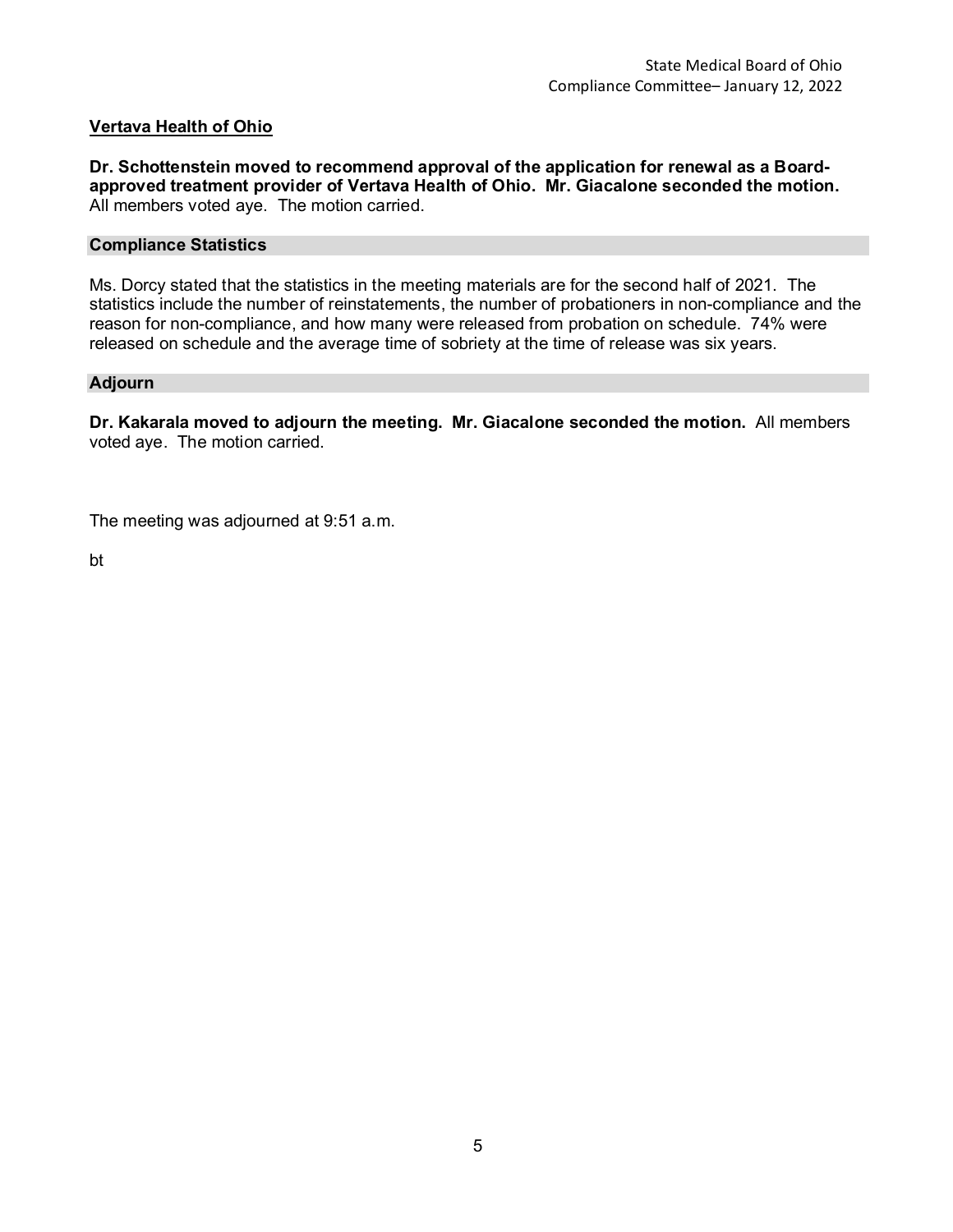

30 East Broad Street, 3rd Floor Columbus, Ohio 43215 (614) 466-3934 med.ohio.gov

#### State Medical Board of Ohio

## **FINANCE COMMITTEE MEETING**

**January 12 , 2022**

30 E. Broad Street, 3rd Floor, Administrative Hearing Room, Columbus, OH 43215

| <b>Members:</b>                                                                   | Staff:                                                     |
|-----------------------------------------------------------------------------------|------------------------------------------------------------|
| Michael Schottenstein, M.D., Chair                                                | Stephanie Loucka, Executive Director                       |
| Bruce Saferin, D.P.M.                                                             | Joel Whetstone, Deputy Director of Operations              |
| Michael Gonidakis, Esq.                                                           | Cinnamon Pipkin, Human Resources & Fiscal<br>Administrator |
| <b>Other Board Members present:</b><br>Mark Bechtel, M.D.<br>Yeshwant Reddy, M.D. | Benton Taylor, Board Parliamentarian                       |

The meeting was called to order at 7:30 a.m.

#### **Minutes Review**

**Dr. Saferin moved to approve the draft minutes of the December 8, 2021 Committee meeting. Mr. Gonidakis seconded the motion.** All members voted aye. The motion carried.

#### **Financial Summary Review**

Dr. Schottenstein stated that the Board's revenue in November 2021 was \$826,930, which is roughly in-line with revenue two years prior. However, that month also had a net negative revenue of \$-441,549, reflecting the fact that the Board received an invoice that month from the Department of Administrative Services (DAS) for eLicense services of about \$450,000. That invoice substantially informed the 19.6% increase in year-to-date expenditures. Without that additional expense, the increase in expenditures would have been a more typical 3% to 4%, so expenditures are still essentially *status quo*. The Board's cash balance is down from the previous month to \$5,996,367, which also reflects the additional expense. The Board received \$29,180 in disciplinary fines in November 2021, which is a good month for the Board.

#### **Funding Licensure Compact eLicense Enhancements**

Dr. Schottenstein stated that at the end of the last fiscal year, the Board approved spending on Salesforce development hours up to \$35,000 for Fiscal Year 2022 with an estimated 300 hours of development needed. Senate Bill 6, signed into law by Governor DeWine on June 29, 2021, authorizes the Medical Board to enter the Interstate Medical Licensure Compact (IMLC). Senate Bill 6 gives the Board until September 29, 2022 to implement the system and begin processing and issuing licenses through this path.

The Board has identified numerous additional Salesforce enhancements needed to implement the licensing compact in an efficient manner by the date required. The estimated cost for these